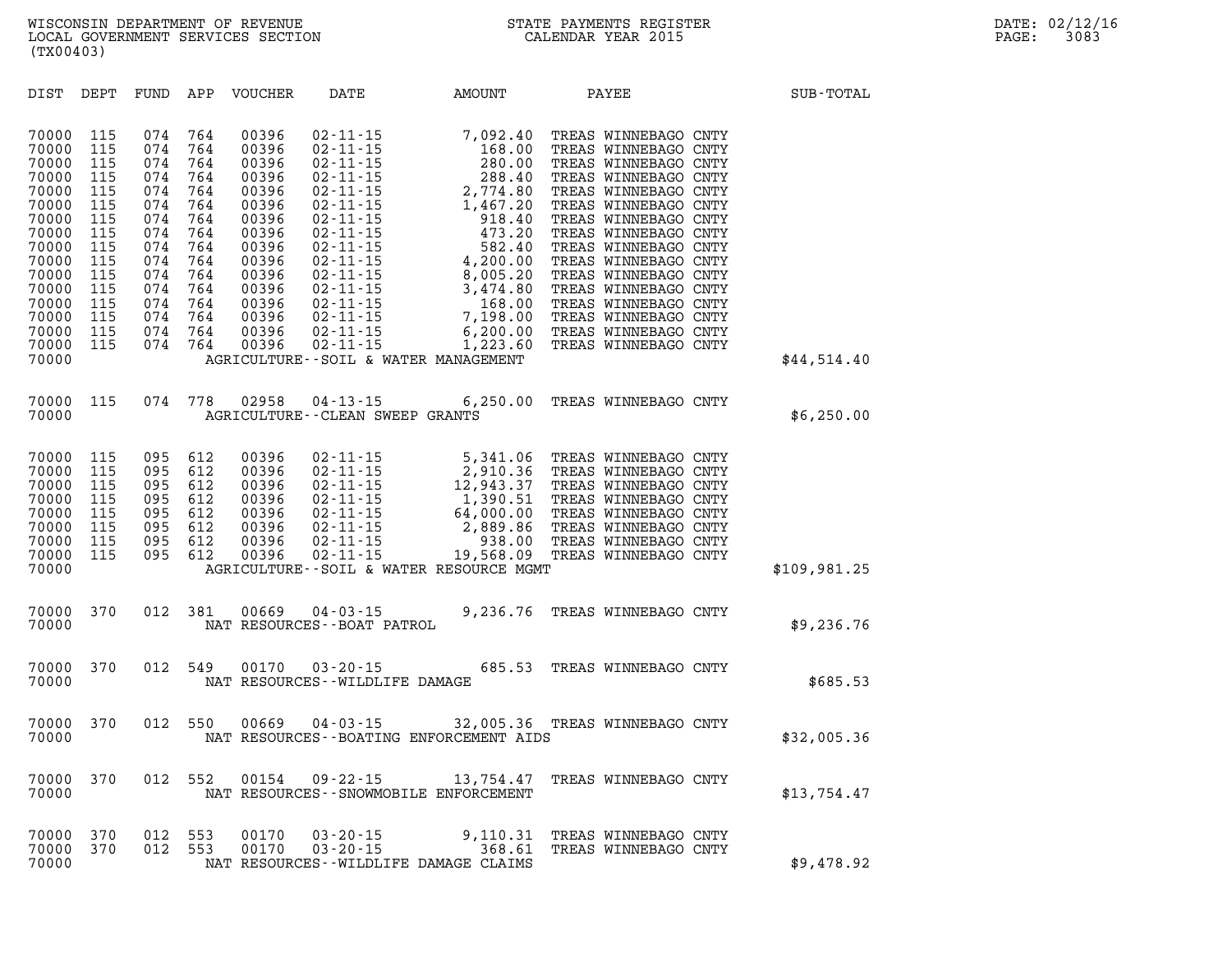| (TX00403)                                                                                                                           |                                                                                                |                                                                                                    |                                                                                         | WISCONSIN DEPARTMENT OF REVENUE<br>LOCAL GOVERNMENT SERVICES SECTION                                                       |                                                                                                                                                                                                                                                                              |                                                                                                                                                                                                         | STATE PAYMENTS REGISTER<br>CALENDAR YEAR 2015                                                                                                                                                                                                           |                | DATE: 02/12/16<br>3084<br>PAGE: |
|-------------------------------------------------------------------------------------------------------------------------------------|------------------------------------------------------------------------------------------------|----------------------------------------------------------------------------------------------------|-----------------------------------------------------------------------------------------|----------------------------------------------------------------------------------------------------------------------------|------------------------------------------------------------------------------------------------------------------------------------------------------------------------------------------------------------------------------------------------------------------------------|---------------------------------------------------------------------------------------------------------------------------------------------------------------------------------------------------------|---------------------------------------------------------------------------------------------------------------------------------------------------------------------------------------------------------------------------------------------------------|----------------|---------------------------------|
|                                                                                                                                     | DIST DEPT                                                                                      | FUND                                                                                               |                                                                                         | APP VOUCHER                                                                                                                | DATE                                                                                                                                                                                                                                                                         | AMOUNT                                                                                                                                                                                                  | PAYEE                                                                                                                                                                                                                                                   | SUB-TOTAL      |                                 |
| 70000<br>70000                                                                                                                      | 370                                                                                            | 012                                                                                                | 575                                                                                     | 01797                                                                                                                      | 02-17-15                                                                                                                                                                                                                                                                     | 3,225.89<br>NAT RESOURCES - - SNOWMOBILE TRAIL AIDS                                                                                                                                                     | TREAS WINNEBAGO CNTY                                                                                                                                                                                                                                    | \$3,225.89     |                                 |
| 70000<br>70000                                                                                                                      | 370                                                                                            | 012                                                                                                | 587                                                                                     | 00460                                                                                                                      | $09 - 10 - 15$                                                                                                                                                                                                                                                               | 14,570.00<br>NAT RESOURCES--URBAN FORESTRY GRANTS                                                                                                                                                       | TREAS WINNEBAGO CNTY                                                                                                                                                                                                                                    | \$14,570.00    |                                 |
| 70000<br>70000                                                                                                                      | 395                                                                                            | 011 168                                                                                            |                                                                                         | 50070                                                                                                                      | TRANSPORTATION - - ELDERLY & DISABLED                                                                                                                                                                                                                                        | $06 - 09 - 15$ 371,024.00                                                                                                                                                                               | COUNTY OF WINNEBAGO                                                                                                                                                                                                                                     | \$371,024.00   |                                 |
| 70000<br>70000<br>70000<br>70000<br>70000<br>70000<br>70000<br>70000<br>70000<br>70000<br>70000<br>70000<br>70000<br>70000<br>70000 | 395<br>395<br>395<br>395<br>395<br>395<br>395<br>395<br>395<br>395<br>395<br>395<br>395<br>395 | 011<br>011<br>011<br>011<br>011<br>011<br>011<br>011<br>011<br>011<br>011<br>011<br>011<br>011 185 | 185<br>185<br>185<br>185<br>185<br>185<br>185<br>185<br>185<br>185<br>185<br>185<br>185 | 36703<br>38867<br>43029<br>45811<br>47767<br>50593<br>53789<br>55460<br>55460<br>57113<br>59345<br>59345<br>59345<br>65634 | $01 - 20 - 15$<br>$02 - 10 - 15$<br>$03 - 24 - 15$<br>$04 - 23 - 15$<br>$05 - 15 - 15$<br>$06 - 15 - 15$<br>$07 - 16 - 15$<br>$07 - 30 - 15$<br>$07 - 30 - 15$<br>$08 - 17 - 15$<br>$09 - 10 - 15$<br>$09 - 10 - 15$<br>$09 - 10 - 15$<br>$11 - 12 - 15$                     | 2,593.06<br>1,746.91<br>1,698.65<br>2,857.97<br>7,715.57<br>2,292.74<br>3,981.51<br>1,501.83<br>3,308.90<br>3,017.83<br>3,137.79<br>2,376.66<br>3,985.37<br>TRANSPORTATION - - HIGHWAY SAFETY - FEDERAL | WINNEBAGO CO<br>WINNEBAGO CO<br>WINNEBAGO CO<br>WINNEBAGO CO<br>WINNEBAGO CO<br>WINNEBAGO CO<br>TREAS WINNEBAGO CO<br>WINNEBAGO CO<br>WINNEBAGO CO<br>TREAS WINNEBAGO CO<br>WINNEBAGO CO<br>WINNEBAGO CO<br>1,769.06 WINNEBAGO CO<br>TREAS WINNEBAGO CO | \$41,983.85    |                                 |
| 70000<br>70000<br>70000<br>70000                                                                                                    | 395<br>395<br>395                                                                              | 011 190<br>011<br>011 190                                                                          | 190                                                                                     | 36070<br>52070<br>64070                                                                                                    | $01 - 05 - 15$<br>$07 - 06 - 15$<br>$10 - 05 - 15$                                                                                                                                                                                                                           | TRANSPORTATION--GENERAL TRANSP AIDS-GTA                                                                                                                                                                 | 491,761.92 COUNTY OF WINNEBAGO<br>983, 523.84 COUNTY OF WINNEBAGO<br>491,761.94 COUNTY OF WINNEBAGO                                                                                                                                                     | \$1,967,047.70 |                                 |
| 70000<br>70000                                                                                                                      | 395                                                                                            | 011 278                                                                                            |                                                                                         | 68932                                                                                                                      | 12-14-15                                                                                                                                                                                                                                                                     | 4,003.95<br>TRANSPORTATION - - LRIP/TRIP/MSIP GRANTS                                                                                                                                                    | TREAS WINNEBAGO CO                                                                                                                                                                                                                                      | \$4,003.95     |                                 |
| 70000<br>70000<br>70000<br>70000<br>70000<br>70000<br>70000<br>70000<br>70000<br>70000<br>70000<br>70000<br>70000<br>70000          | 435<br>435<br>435<br>435<br>435<br>435<br>435<br>435<br>435<br>435<br>435<br>435<br>435        | 005 000<br>005<br>005<br>005<br>005<br>005<br>005<br>005<br>005<br>005<br>005<br>005<br>005        | 000<br>000<br>000<br>000<br>000<br>000<br>000<br>000<br>000<br>000<br>000<br>000        | 90511<br>90514<br>90515<br>90517<br>90518<br>90519<br>90521<br>90600<br>90601<br>90604<br>90607<br>90609<br>90611          | $01 - 01 - 15$<br>$02 - 01 - 15$<br>$03 - 01 - 15$<br>$04 - 01 - 15$<br>$05 - 01 - 15$<br>$06 - 01 - 15$<br>$06 - 29 - 15$<br>$07 - 01 - 15$<br>$08 - 01 - 15$<br>$09 - 01 - 15$<br>$10 - 01 - 15$<br>$11 - 02 - 15$<br>$12 - 01 - 15$<br>HEALTH SERVICES - - STATE/FED AIDS | 523,774.00<br>283,610.00<br>229, 224.00<br>350,424.00<br>552,866.00<br>257,938.00<br>301,776.00<br>495,740.00<br>233,904.00<br>2,519,977.00<br>668,801.00<br>728,217.00<br>567,727.00                   | WINNEBAGO CO<br>WINNEBAGO CO<br>WINNEBAGO CO<br>WINNEBAGO CO<br>WINNEBAGO CO<br>WINNEBAGO CO<br>WINNEBAGO CO<br>WINNEBAGO CO<br>WINNEBAGO CO<br>WINNEBAGO CO<br>WINNEBAGO CO<br>WINNEBAGO CO<br>WINNEBAGO CO                                            | \$7,713,978.00 |                                 |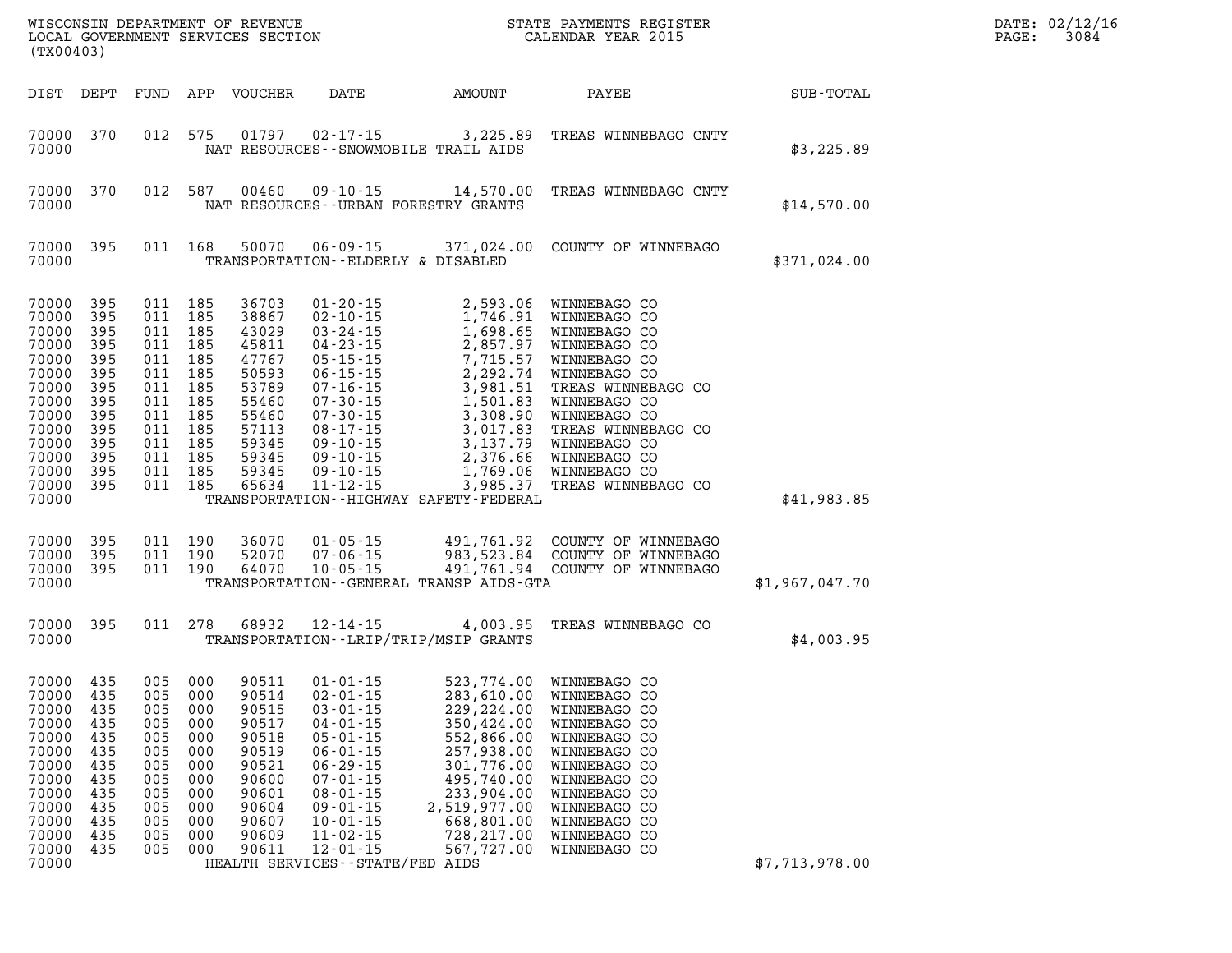| DIST                             | DEPT                     | FUND                     | APP                      | <b>VOUCHER</b>                   | DATE                                                                 | AMOUNT                                                                         | PAYEE                                                                                        |                                              | SUB-TOTAL      |
|----------------------------------|--------------------------|--------------------------|--------------------------|----------------------------------|----------------------------------------------------------------------|--------------------------------------------------------------------------------|----------------------------------------------------------------------------------------------|----------------------------------------------|----------------|
| 70000<br>70000                   | 437<br>437               | 005<br>005               | 000<br>000               | 00000<br>00000                   | $01 - 05 - 15$<br>$01 - 30 - 15$                                     | 139,862.06<br>304,202.20                                                       | WINNEBAGO<br>WINNEBAGO CHILD SUPPORT                                                         | $\star$<br>$\star$                           |                |
| 70000<br>70000<br>70000<br>70000 | 437<br>437<br>437<br>437 | 005<br>005<br>005<br>005 | 000<br>000<br>000        | 00000<br>00000<br>00000          | $01 - 30 - 15$<br>$02 - 05 - 15$<br>$02 - 27 - 15$                   | 3,210.00<br>159,260.59<br>2,247.00                                             | WINNEBAGO CO<br>WINNEBAGO<br>WINNEBAGO CO                                                    | HEALTH D*<br>$\star$<br>HEALTH D*<br>$\star$ |                |
| 70000<br>70000<br>70000          | 437<br>437<br>437        | 005<br>005<br>005        | 000<br>000<br>000<br>000 | 00000<br>00000<br>00000<br>00000 | $03 - 05 - 15$<br>$03 - 24 - 15$<br>$04 - 06 - 15$<br>$04 - 30 - 15$ | 262,058.92<br>8,359.80<br>487,493.29<br>449,861.03                             | WINNEBAGO<br>WINNEBAGO<br>WINNEBAGO<br>WINNEBAGO CHILD SUPPORT                               | $\star$<br>$\star$<br>$\star$                |                |
| 70000<br>70000<br>70000          | 437<br>437<br>437        | 005<br>005<br>005        | 000<br>000<br>000        | 00000<br>00000<br>00000          | $04 - 30 - 15$<br>$05 - 05 - 15$<br>$05 - 29 - 15$                   | 3,531.00<br>99,511.68<br>1,284.00                                              | WINNEBAGO CO<br>WINNEBAGO<br>WINNEBAGO CO                                                    | HEALTH D*<br>$\star$<br>HEALTH D*            |                |
| 70000<br>70000<br>70000<br>70000 | 437<br>437<br>437<br>437 | 005<br>005<br>005        | 000<br>000<br>000<br>000 | 00000<br>00000<br>00000<br>00000 | $06 - 05 - 15$<br>$06 - 26 - 15$<br>$06 - 29 - 15$<br>$06 - 30 - 15$ | 102,909.64<br>4,558.17<br>321.00<br>32,825.00                                  | WINNEBAGO<br>WINNEBAGO<br>WINNEBAGO CO<br>WINNEBAGO                                          | $\star$<br>$\star$<br>HEALTH D*<br>$\star$   |                |
| 70000<br>70000<br>70000          | 437<br>437<br>437        | 005<br>005<br>005<br>005 | 000<br>000<br>000        | 00000<br>00000<br>00000          | $07 - 06 - 15$<br>$07 - 30 - 15$<br>$08 - 05 - 15$                   | 81,092.77<br>445,472.98<br>82,604.14                                           | WINNEBAGO<br>WINNEBAGO CHILD SUPPORT<br>WINNEBAGO                                            | $\star$<br>$\star$<br>$\star$                |                |
| 70000<br>70000<br>70000          | 437<br>437<br>437        | 005<br>005<br>005        | 000<br>000<br>000        | 00000<br>00000<br>00000          | $08 - 21 - 15$<br>$08 - 28 - 15$<br>$09 - 08 - 15$                   | 8,589.00<br>4,494.00<br>100,293.45                                             | WINNEBAGO CHILD SUPPORT<br>WINNEBAGO CO<br>WINNEBAGO                                         | $\star$<br>HEALTH D*<br>$\star$              |                |
| 70000<br>70000<br>70000<br>70000 | 437<br>437<br>437        | 005<br>005<br>005        | 000<br>000<br>000        | 00000<br>00000<br>00000          | $09 - 14 - 15$<br>$09 - 25 - 15$<br>$10 - 05 - 15$                   | 1,722,154.00<br>642.00<br>95,093.55<br>CHILDREN & FAMILIES--STATE/FEDERAL AIDS | WINNEBAGO<br>WINNEBAGO CO<br>WINNEBAGO                                                       | $\star$<br>HEALTH D*<br>$\star$              | \$4,601,931.27 |
| 70000                            | 455                      | 002                      | 221                      | 14                               | 07-21-15                                                             | 3,750.00                                                                       | TREAS WINNEBAGO CNTY                                                                         |                                              |                |
| 70000<br>70000                   | 455                      | 002                      | 241                      | 01142                            | $09 - 23 - 15$                                                       | JUSTICE--LAW ENFORCEMENT SERVICES AID                                          | TREAS WINNEBAGO CNTY                                                                         |                                              | \$3,750.00     |
| 70000                            |                          |                          |                          |                                  |                                                                      | 1,574.00<br>JUSTICE--CEASE AND OTHER FEDERAL GRANTS                            |                                                                                              |                                              | \$1,574.00     |
| 70000<br>70000<br>70000          | 455<br>455<br>455        | 002<br>002<br>002        | 251<br>251<br>251        | 00576<br>00670<br>04256          | $08 - 20 - 15$<br>$08 - 24 - 15$<br>$02 - 09 - 15$                   | 35,653.18<br>15,010.62<br>356.00                                               | TREAS WINNEBAGO CNTY<br>TREAS WINNEBAGO CNTY<br>TREAS WINNEBAGO CNTY                         |                                              |                |
| 70000<br>70000<br>70000<br>70000 | 455<br>455<br>455<br>455 | 002<br>002<br>002<br>002 | 251<br>251<br>251<br>251 | 04656<br>05859<br>07265<br>07337 | $02 - 24 - 15$<br>$04 - 28 - 15$<br>$07 - 09 - 15$<br>$07 - 13 - 15$ | 23, 267.79<br>13,809.87<br>22,916.68<br>13,058.00                              | TREAS WINNEBAGO CNTY<br>TREAS WINNEBAGO CNTY<br>TREAS WINNEBAGO CNTY<br>TREAS WINNEBAGO CNTY |                                              |                |
| 70000<br>70000                   | 455                      | 002                      | 251                      | 07362                            | $07 - 16 - 15$                                                       | 34,093.43<br>JUSTICE - - TRUANCY PROGRAM - GRANT FUNDS                         | TREAS WINNEBAGO CNTY                                                                         |                                              | \$158,165.57   |
| 70000<br>70000<br>70000          | 455<br>455               | 002<br>002               | 532<br>532               | 04<br>12                         | $03 - 09 - 15$<br>$07 - 27 - 15$                                     | 44,443.84<br>47, 121.46<br>JUSTICE--VICTIM/WITNESS ASSISTANCE SERV             | TREAS WINNEBAGO CNTY<br>TREAS WINNEBAGO CNTY                                                 |                                              | \$91,565.30    |
| 70000                            | 465                      | 002                      | 337                      | 01035                            | $01 - 20 - 15$                                                       | 23, 272.00                                                                     | TREAS WINNEBAGO CNTY                                                                         |                                              |                |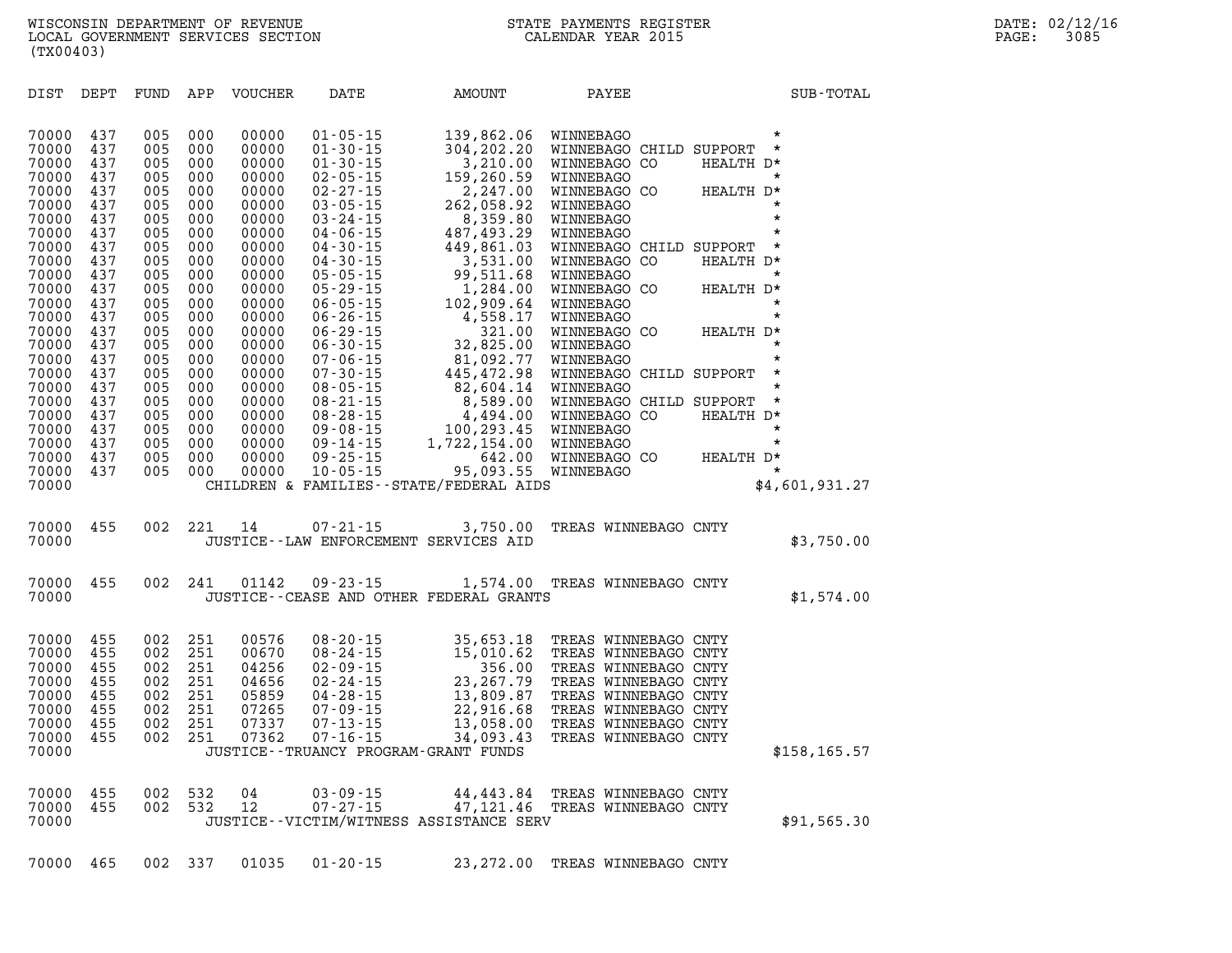| PAGE: | DATE: 02/12/16<br>3086 |
|-------|------------------------|
|       |                        |

| (TX00403)                                                                                                                                                                                                                                                                                             |                                                                                                                            |                                                                                                                                                                                                                                                                                              |                                                                                                                                                                                                                                                                                                                                                                          |                                                                                                                                                                                                                      |                                                                                                                                                                                                                                                                                                                                                                                                                                              |               |
|-------------------------------------------------------------------------------------------------------------------------------------------------------------------------------------------------------------------------------------------------------------------------------------------------------|----------------------------------------------------------------------------------------------------------------------------|----------------------------------------------------------------------------------------------------------------------------------------------------------------------------------------------------------------------------------------------------------------------------------------------|--------------------------------------------------------------------------------------------------------------------------------------------------------------------------------------------------------------------------------------------------------------------------------------------------------------------------------------------------------------------------|----------------------------------------------------------------------------------------------------------------------------------------------------------------------------------------------------------------------|----------------------------------------------------------------------------------------------------------------------------------------------------------------------------------------------------------------------------------------------------------------------------------------------------------------------------------------------------------------------------------------------------------------------------------------------|---------------|
| DIST<br>DEPT                                                                                                                                                                                                                                                                                          | FUND                                                                                                                       | APP<br>VOUCHER                                                                                                                                                                                                                                                                               | DATE                                                                                                                                                                                                                                                                                                                                                                     | AMOUNT                                                                                                                                                                                                               | PAYEE                                                                                                                                                                                                                                                                                                                                                                                                                                        | SUB-TOTAL     |
| 70000<br>465<br>70000                                                                                                                                                                                                                                                                                 | 002                                                                                                                        | 337<br>01388                                                                                                                                                                                                                                                                                 | $06 - 25 - 15$                                                                                                                                                                                                                                                                                                                                                           | MILITARY AFFAIRS-EMERGENCY MGMT PLANNING                                                                                                                                                                             | 23, 232.50 TREAS WINNEBAGO CNTY                                                                                                                                                                                                                                                                                                                                                                                                              | \$46,504.50   |
| 465<br>70000<br>70000<br>465<br>70000                                                                                                                                                                                                                                                                 | 002<br>002                                                                                                                 | 342<br>00951<br>01458<br>342                                                                                                                                                                                                                                                                 | $01 - 15 - 15$<br>$06 - 25 - 15$                                                                                                                                                                                                                                                                                                                                         | 45,316.56<br>MILITARY AFFAIRS-EMERGENCY MGMT-FED FUND                                                                                                                                                                | TREAS WINNEBAGO CNTY<br>45,321.32 TREAS WINNEBAGO CNTY                                                                                                                                                                                                                                                                                                                                                                                       | \$90,637.88   |
| 70000<br>465<br>70000<br>465<br>70000<br>465<br>70000                                                                                                                                                                                                                                                 | 002<br>002<br>002                                                                                                          | 350<br>00110<br>350<br>00127<br>350<br>00736                                                                                                                                                                                                                                                 | $08 - 18 - 15$<br>$08 - 24 - 15$<br>$03 - 03 - 15$<br>MILITARY AFFAIRS -- HOMELAND SEC GRANT                                                                                                                                                                                                                                                                             | 4,895.47<br>5,000.00<br>5,639.17                                                                                                                                                                                     | TREAS WINNEBAGO CNTY<br>TREAS WINNEBAGO CNTY<br>TREAS WINNEBAGO CNTY                                                                                                                                                                                                                                                                                                                                                                         | \$15,534.64   |
| 70000<br>485<br>70000                                                                                                                                                                                                                                                                                 | 002                                                                                                                        | 127<br>06072                                                                                                                                                                                                                                                                                 | $06 - 12 - 15$<br>VETERANS AFFAIRS GRANTS                                                                                                                                                                                                                                                                                                                                | 1,300.00                                                                                                                                                                                                             | TREAS WINNEBAGO CNTY                                                                                                                                                                                                                                                                                                                                                                                                                         | \$1,300.00    |
| 70000<br>485<br>70000                                                                                                                                                                                                                                                                                 | 082                                                                                                                        | 267<br>06072                                                                                                                                                                                                                                                                                 | $06 - 12 - 15$<br>VETERANS AFFAIRS -- GRANTS TO COUNTIES                                                                                                                                                                                                                                                                                                                 | 5,850.00                                                                                                                                                                                                             | TREAS WINNEBAGO CNTY                                                                                                                                                                                                                                                                                                                                                                                                                         | \$5,850.00    |
| 70000<br>485<br>70000                                                                                                                                                                                                                                                                                 | 083                                                                                                                        | 06072<br>370                                                                                                                                                                                                                                                                                 | $06 - 12 - 15$<br>VETERANS AFFAIRS -- GRANTS TO COUNTIES                                                                                                                                                                                                                                                                                                                 | 5,850.00                                                                                                                                                                                                             | TREAS WINNEBAGO CNTY                                                                                                                                                                                                                                                                                                                                                                                                                         | \$5,850.00    |
| 70000<br>505<br>70000<br>505<br>70000<br>505<br>70000<br>505<br>70000<br>505<br>70000<br>505<br>70000<br>505<br>70000<br>505<br>70000<br>505<br>70000<br>505<br>70000<br>505<br>70000<br>505<br>70000<br>505<br>70000<br>505<br>70000<br>505<br>70000<br>505<br>70000<br>505<br>70000<br>505<br>70000 | 002<br>002<br>002<br>002<br>002<br>002<br>002<br>002<br>002<br>002<br>002<br>002<br>002<br>002<br>002<br>002<br>002<br>002 | 155<br>60009<br>155<br>60009<br>155<br>60112<br>155<br>60112<br>155<br>60143<br>155<br>60143<br>155<br>60497<br>155<br>60497<br>155<br>60535<br>155<br>60535<br>155<br>60603<br>155<br>60603<br>155<br>60672<br>155<br>60672<br>155<br>60716<br>155<br>60716<br>155<br>60833<br>155<br>60833 | $07 - 23 - 15$<br>$07 - 23 - 15$<br>$09 - 09 - 15$<br>$09 - 09 - 15$<br>$09 - 23 - 15$<br>$09 - 23 - 15$<br>$02 - 10 - 15$<br>$02 - 10 - 15$<br>$02 - 24 - 15$<br>$02 - 24 - 15$<br>$03 - 24 - 15$<br>$03 - 24 - 15$<br>$04 - 23 - 15$<br>$04 - 23 - 15$<br>$05 - 21 - 15$<br>$05 - 21 - 15$<br>$06 - 23 - 15$<br>$06 - 23 - 15$<br>DOA-HOUSING ASSISTANCE-FEDERAL FUNDS | 7,004.31<br>9,977.48<br>8,439.81<br>9,287.83<br>2,889.69<br>25,810.09<br>7,357.10<br>9,541.28<br>671.71<br>5,968.34<br>7,041.55<br>5,453.24<br>5,760.76<br>8,070.92<br>8,972.41<br>6, 123.50<br>9,003.40<br>8,846.84 | TREAS WINNEBAGO CNTY<br>TREAS WINNEBAGO CNTY<br>TREAS WINNEBAGO CNTY<br>TREAS WINNEBAGO CNTY<br>TREAS WINNEBAGO CNTY<br>TREAS WINNEBAGO CNTY<br>TREAS WINNEBAGO CNTY<br>TREAS WINNEBAGO CNTY<br>TREAS WINNEBAGO CNTY<br>TREAS WINNEBAGO CNTY<br>TREAS WINNEBAGO CNTY<br>TREAS WINNEBAGO CNTY<br>TREAS WINNEBAGO CNTY<br>TREAS WINNEBAGO CNTY<br>TREAS WINNEBAGO CNTY<br>TREAS WINNEBAGO CNTY<br>TREAS WINNEBAGO CNTY<br>TREAS WINNEBAGO CNTY | \$146, 220.26 |
| 70000<br>505<br>70000<br>505<br>70000<br>505<br>70000<br>505<br>70000<br>505                                                                                                                                                                                                                          | 035<br>035<br>035<br>035<br>035                                                                                            | 60009<br>371<br>371<br>60009<br>371<br>60009<br>371<br>60112<br>371<br>60112                                                                                                                                                                                                                 | $07 - 23 - 15$<br>$07 - 23 - 15$<br>$07 - 23 - 15$<br>$09 - 09 - 15$<br>$09 - 09 - 15$                                                                                                                                                                                                                                                                                   | 5,928.13<br>3,517.11<br>4,764.51<br>3,084.98<br>2,582.87                                                                                                                                                             | TREAS WINNEBAGO CNTY<br>TREAS WINNEBAGO CNTY<br>TREAS WINNEBAGO CNTY<br>TREAS WINNEBAGO CNTY<br>TREAS WINNEBAGO CNTY                                                                                                                                                                                                                                                                                                                         |               |

WISCONSIN DEPARTMENT OF REVENUE STATE STATE PAYMENTS REGISTER LOCAL GOVERNMENT SERVICES SECTION

LOCAL GOVERNMENT SERVICES SECTION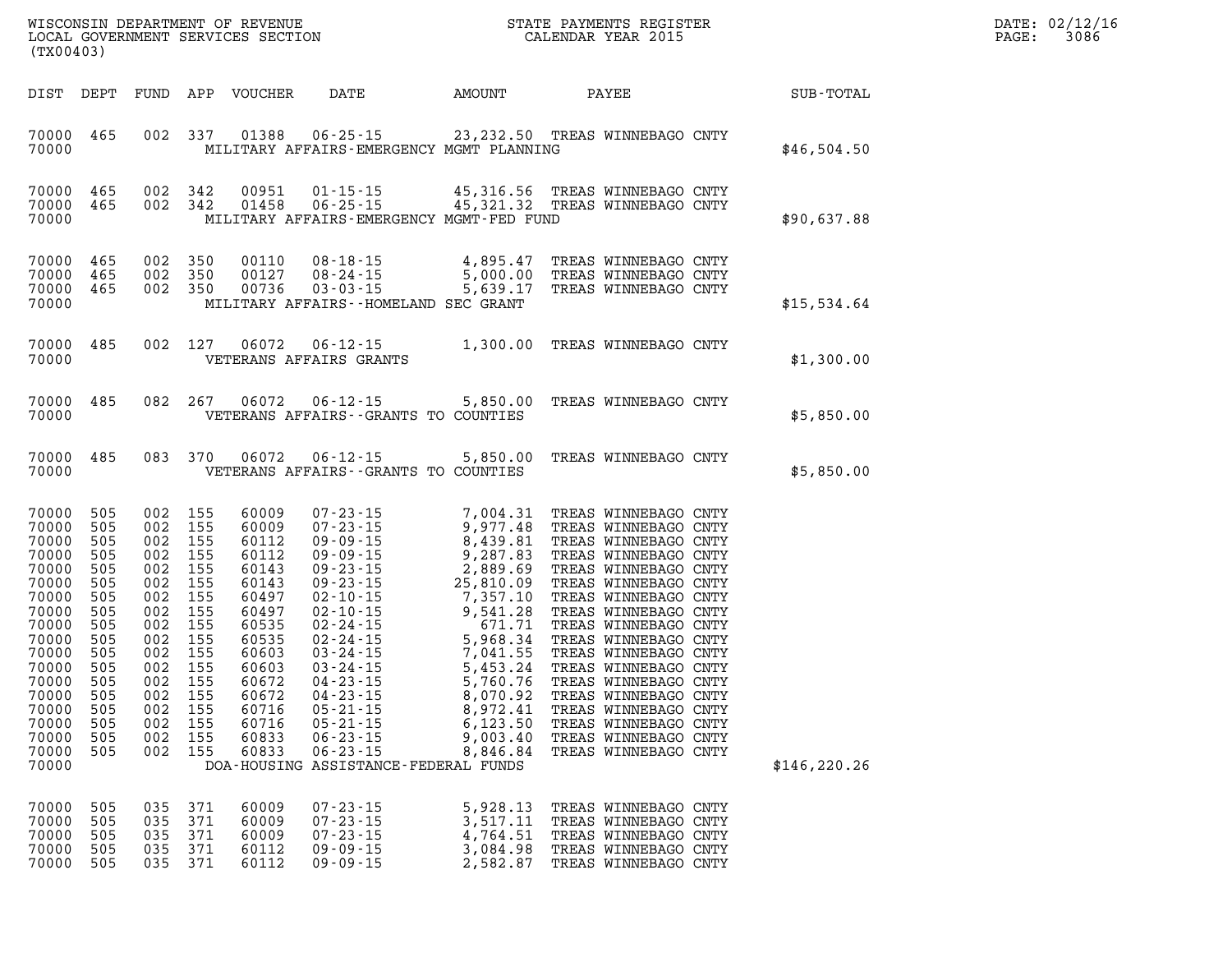| DIST                                                                                                                                                                                                        | DEPT                                                                                                                                                   | FUND                                                                                                                                                   | APP                                                                                                                                                    | VOUCHER                                                                                                                                                                                            | DATE                                                                                                                                                                                                                                                                                                                                                                                                                                  | AMOUNT                                                                                                                                                                                                                                                             | PAYEE                                                                                                                                                                                                                                                                                                                                                                                                                                                                                                                                        | SUB-TOTAL       |  |
|-------------------------------------------------------------------------------------------------------------------------------------------------------------------------------------------------------------|--------------------------------------------------------------------------------------------------------------------------------------------------------|--------------------------------------------------------------------------------------------------------------------------------------------------------|--------------------------------------------------------------------------------------------------------------------------------------------------------|----------------------------------------------------------------------------------------------------------------------------------------------------------------------------------------------------|---------------------------------------------------------------------------------------------------------------------------------------------------------------------------------------------------------------------------------------------------------------------------------------------------------------------------------------------------------------------------------------------------------------------------------------|--------------------------------------------------------------------------------------------------------------------------------------------------------------------------------------------------------------------------------------------------------------------|----------------------------------------------------------------------------------------------------------------------------------------------------------------------------------------------------------------------------------------------------------------------------------------------------------------------------------------------------------------------------------------------------------------------------------------------------------------------------------------------------------------------------------------------|-----------------|--|
| 70000<br>70000<br>70000<br>70000<br>70000<br>70000<br>70000<br>70000<br>70000<br>70000<br>70000<br>70000<br>70000<br>70000<br>70000<br>70000<br>70000<br>70000<br>70000<br>70000<br>70000<br>70000<br>70000 | 505<br>505<br>505<br>505<br>505<br>505<br>505<br>505<br>505<br>505<br>505<br>505<br>505<br>505<br>505<br>505<br>505<br>505<br>505<br>505<br>505<br>505 | 035<br>035<br>035<br>035<br>035<br>035<br>035<br>035<br>035<br>035<br>035<br>035<br>035<br>035<br>035<br>035<br>035<br>035<br>035<br>035<br>035<br>035 | 371<br>371<br>371<br>371<br>371<br>371<br>371<br>371<br>371<br>371<br>371<br>371<br>371<br>371<br>371<br>371<br>371<br>371<br>371<br>371<br>371<br>371 | 60112<br>60143<br>60143<br>60143<br>60497<br>60497<br>60497<br>60535<br>60535<br>60535<br>60603<br>60603<br>60603<br>60672<br>60672<br>60672<br>60716<br>60716<br>60716<br>60833<br>60833<br>60833 | $09 - 09 - 15$<br>$09 - 23 - 15$<br>$09 - 23 - 15$<br>$09 - 23 - 15$<br>$02 - 10 - 15$<br>$02 - 10 - 15$<br>$02 - 10 - 15$<br>$02 - 24 - 15$<br>$02 - 24 - 15$<br>$02 - 24 - 15$<br>$03 - 24 - 15$<br>$03 - 24 - 15$<br>$03 - 24 - 15$<br>$04 - 23 - 15$<br>$04 - 23 - 15$<br>$04 - 23 - 15$<br>$05 - 21 - 15$<br>$05 - 21 - 15$<br>$05 - 21 - 15$<br>$06 - 23 - 15$<br>$06 - 23 - 15$<br>$06 - 23 - 15$<br>DOA--PUBLIC BENEFITS FUND | 1,838.59<br>2,833.54<br>2,139.66<br>1,694.51<br>3,277.44<br>6,794.11<br>5,727.44<br>3,391.37<br>311.86<br>3,735.09<br>2,433.00<br>2,920.48<br>4,059.90<br>2,560.16<br>3,600.00<br>4,636.80<br>4,089.88<br>2,915.75<br>6,686.08<br>3,849.25<br>3,667.47<br>4,585.48 | TREAS WINNEBAGO CNTY<br>TREAS WINNEBAGO CNTY<br>TREAS WINNEBAGO CNTY<br>TREAS WINNEBAGO CNTY<br>TREAS WINNEBAGO CNTY<br>TREAS WINNEBAGO CNTY<br>TREAS WINNEBAGO CNTY<br>TREAS WINNEBAGO CNTY<br>TREAS WINNEBAGO CNTY<br>TREAS WINNEBAGO CNTY<br>TREAS WINNEBAGO CNTY<br>TREAS WINNEBAGO CNTY<br>TREAS WINNEBAGO CNTY<br>TREAS WINNEBAGO CNTY<br>TREAS WINNEBAGO CNTY<br>TREAS WINNEBAGO CNTY<br>TREAS WINNEBAGO CNTY<br>TREAS WINNEBAGO CNTY<br>TREAS WINNEBAGO CNTY<br>TREAS WINNEBAGO CNTY<br>TREAS WINNEBAGO CNTY<br>TREAS WINNEBAGO CNTY | \$97,625.46     |  |
| 70000<br>70000                                                                                                                                                                                              | 505                                                                                                                                                    | 089                                                                                                                                                    | 166                                                                                                                                                    | 04962                                                                                                                                                                                              | $01 - 21 - 15$<br>DOA--LAND INFORMATION FUND                                                                                                                                                                                                                                                                                                                                                                                          | 1,000.00                                                                                                                                                                                                                                                           | TREAS WINNEBAGO CNTY                                                                                                                                                                                                                                                                                                                                                                                                                                                                                                                         | \$1,000.00      |  |
| 70000<br>70000                                                                                                                                                                                              | 835                                                                                                                                                    | 002                                                                                                                                                    | 105                                                                                                                                                    | 44771                                                                                                                                                                                              | $07 - 27 - 15$<br>REVENUE - - STATE SHARED REVENUES                                                                                                                                                                                                                                                                                                                                                                                   | 419,192.72                                                                                                                                                                                                                                                         | TREAS WINNEBAGO CNTY                                                                                                                                                                                                                                                                                                                                                                                                                                                                                                                         | \$419,192.72    |  |
| 70000<br>70000                                                                                                                                                                                              | 835                                                                                                                                                    | 002                                                                                                                                                    | 109                                                                                                                                                    | 01070                                                                                                                                                                                              | $07 - 27 - 15$<br>REVENUE--EXEMPT COMPUTER AID                                                                                                                                                                                                                                                                                                                                                                                        | 504,344.00                                                                                                                                                                                                                                                         | TREAS WINNEBAGO CNTY                                                                                                                                                                                                                                                                                                                                                                                                                                                                                                                         | \$504,344.00    |  |
| 70000<br>70000<br>70000                                                                                                                                                                                     | 835<br>835                                                                                                                                             | 002<br>002                                                                                                                                             | 302<br>302                                                                                                                                             | 10142<br>11141                                                                                                                                                                                     | $07 - 27 - 15$<br>$07 - 27 - 15$                                                                                                                                                                                                                                                                                                                                                                                                      | 7,732,656.92<br>1,541,049.71<br>REVENUE-FIRST DOLLAR/SCHOOL LEVY CREDITS                                                                                                                                                                                           | TREAS WINNEBAGO CNTY<br>TREAS WINNEBAGO CNTY                                                                                                                                                                                                                                                                                                                                                                                                                                                                                                 | \$9,273,706.63  |  |
| 70000<br>70000                                                                                                                                                                                              | 835                                                                                                                                                    | 021                                                                                                                                                    | 363                                                                                                                                                    | 37279                                                                                                                                                                                              | $03 - 23 - 15$<br>REVENUE--LOTTERY CREDIT -                                                                                                                                                                                                                                                                                                                                                                                           | 1,908,246.35                                                                                                                                                                                                                                                       | TREAS WINNEBAGO CNTY                                                                                                                                                                                                                                                                                                                                                                                                                                                                                                                         | \$1,908,246.35  |  |
| 70000                                                                                                                                                                                                       |                                                                                                                                                        |                                                                                                                                                        |                                                                                                                                                        |                                                                                                                                                                                                    | DISTRICT TOTAL APPROPRIATIONS                                                                                                                                                                                                                                                                                                                                                                                                         |                                                                                                                                                                                                                                                                    |                                                                                                                                                                                                                                                                                                                                                                                                                                                                                                                                              | \$27,714,738.66 |  |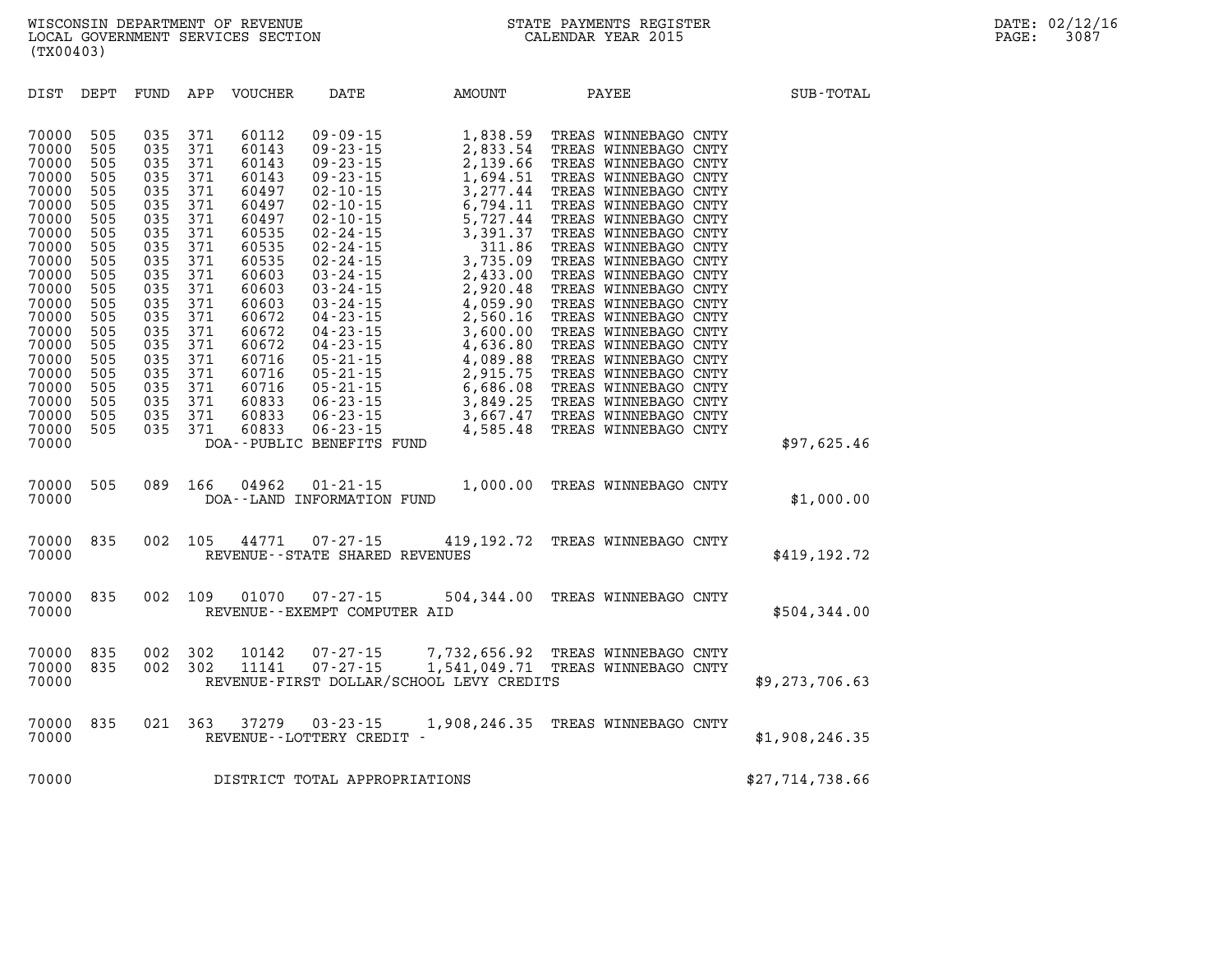| (TX00403)               |                   |                               |     |                            | WINCONSIN DEFARTMENT OF REVENUE<br>LOCAL GOVERNMENT SERVICES SECTION<br>(TX00403)          | STATE PAYMENTS REGISTER<br>CALENDAR YEAR 2015 |                                             |              | DATE: 02/12/16<br>3088<br>$\mathtt{PAGE:}$ |
|-------------------------|-------------------|-------------------------------|-----|----------------------------|--------------------------------------------------------------------------------------------|-----------------------------------------------|---------------------------------------------|--------------|--------------------------------------------|
|                         |                   |                               |     | DIST DEPT FUND APP VOUCHER | DATE                                                                                       | AMOUNT                                        | PAYEE                                       | SUB-TOTAL    |                                            |
| 70002 165<br>70002      |                   | 002                           | 225 |                            | SAFETY/PROF SERV--FIRE INSURANCE DUES                                                      |                                               |                                             | \$23, 176.23 |                                            |
| 70002 370<br>70002      |                   | 074 670                       |     |                            | NAT RESOURCES - - RU RECYCLING GRANT                                                       |                                               |                                             | \$10,758.49  |                                            |
| 70002 370<br>70002      |                   | 074 673                       |     |                            | NAT RESOURCES - - RU CONSOLIDATED GRANT                                                    |                                               | 43212  05-29-15  1,795.95  TREAS TN ALGOMA  | \$1,795.95   |                                            |
| 70002<br>70002<br>70002 | 395<br>395<br>395 | 011 191<br>011 191<br>011 191 |     | 67797                      | 39797  01-05-15  24,500.65  TOWN OF ALGOMA<br>47797  04-06-15  24,500.65<br>55797 07-06-15 | 24,500.65                                     | TOWN OF ALGOMA<br>TOWN OF ALGOMA            |              |                                            |
| 70002 395<br>70002      |                   | 011 191                       |     |                            | 10-05-15<br>TRANSPORTATION--GENERAL TRANSP AIDS-GTA                                        |                                               | 24,500.65 TOWN OF ALGOMA                    | \$98,002.60  |                                            |
| 70002 835<br>70002      |                   | 002                           |     |                            | REVENUE - - STATE SHARED REVENUES                                                          |                                               | 105 44750 07-27-15 9,129.05 TREAS TN ALGOMA | \$9,129.05   |                                            |
| 70002<br>70002          | 835               | 002                           | 109 |                            | 03676 07-27-15<br>REVENUE--EXEMPT COMPUTER AID                                             |                                               | 875.00 TREAS TN ALGOMA                      | \$875.00     |                                            |
| 70002                   |                   |                               |     |                            | DISTRICT TOTAL APPROPRIATIONS                                                              |                                               |                                             | \$143,737.32 |                                            |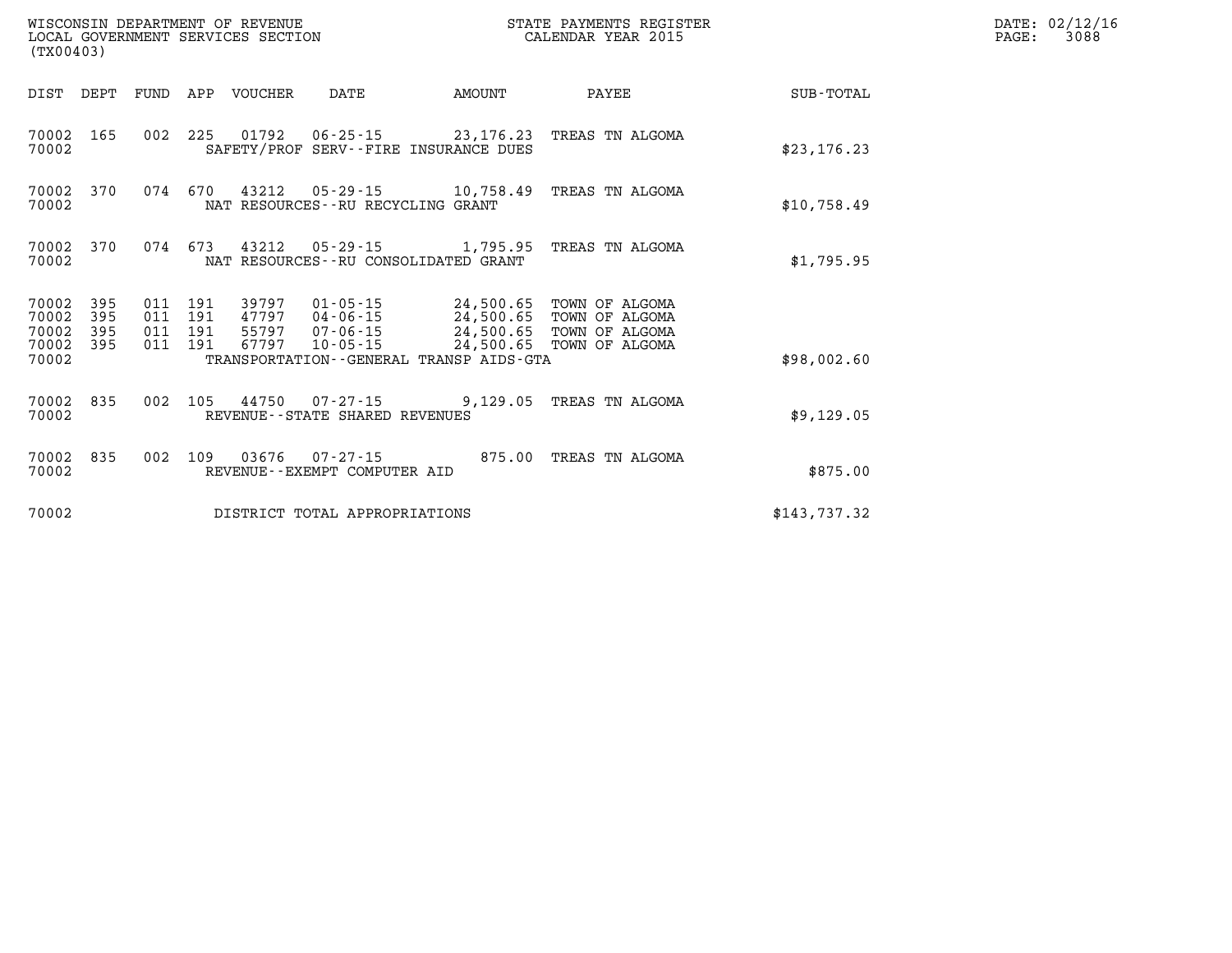| (TX00403)                                |            |                                          | WISCONSIN DEPARTMENT OF REVENUE<br>LOCAL GOVERNMENT SERVICES SECTION |                                      |                                                                       | STATE PAYMENTS REGISTER<br>CALENDAR YEAR 2015                                                                                                          | DATE: 02/12/16<br>$\mathtt{PAGE}$ : |  |  |  |
|------------------------------------------|------------|------------------------------------------|----------------------------------------------------------------------|--------------------------------------|-----------------------------------------------------------------------|--------------------------------------------------------------------------------------------------------------------------------------------------------|-------------------------------------|--|--|--|
|                                          |            |                                          | DIST DEPT FUND APP VOUCHER                                           | DATE                                 | AMOUNT                                                                | PAYEE                                                                                                                                                  | SUB-TOTAL                           |  |  |  |
| 70004 165<br>70004                       |            |                                          |                                                                      |                                      | SAFETY/PROF SERV--FIRE INSURANCE DUES                                 | 002 225 01793 06-25-15 9,620.97 TREAS TN BLACK WOLF                                                                                                    | \$9,620.97                          |  |  |  |
| 70004 370<br>70004                       |            | 012 571                                  |                                                                      |                                      | NAT RESOURCES - - FOREST CROP/MFL/CO FOREST                           | 39798  06-02-15  59.65  TREAS TN BLACK WOLF                                                                                                            | \$59.65                             |  |  |  |
| 70004 370<br>70004                       |            |                                          |                                                                      | NAT RESOURCES - - RU RECYCLING GRANT |                                                                       | 074 670 43213 05-29-15 4,158.98 TREAS TN BLACK WOLF                                                                                                    | \$4,158.98                          |  |  |  |
| 70004 370<br>70004                       |            |                                          |                                                                      |                                      | 074 673 43213 05-29-15 633.44<br>NAT RESOURCES--RU CONSOLIDATED GRANT | TREAS TN BLACK WOLF                                                                                                                                    | \$633.44                            |  |  |  |
| 70004 395<br>70004<br>70004<br>70004 395 | 395<br>395 | 011 191<br>011 191<br>011 191<br>011 191 | 67798                                                                | 10-05-15                             | 47798  04-06-15  15,562.63                                            | 39798  01-05-15  15,562.63  TOWN OF BLACK WOLF<br>TOWN OF BLACK WOLF<br>55798  07-06-15  15,562.63  TOWN OF BLACK WOLF<br>15,562.65 TOWN OF BLACK WOLF |                                     |  |  |  |
| 70004                                    |            |                                          |                                                                      |                                      | TRANSPORTATION - - GENERAL TRANSP AIDS - GTA                          |                                                                                                                                                        | \$62, 250.54                        |  |  |  |
| 70004 835<br>70004                       |            |                                          |                                                                      | REVENUE - - STATE SHARED REVENUES    |                                                                       | 002 105 44751 07-27-15 4,160.62 TREAS TN BLACK WOLF                                                                                                    | \$4,160.62                          |  |  |  |
| 70004 835<br>70004                       |            |                                          |                                                                      | REVENUE--EXEMPT COMPUTER AID         |                                                                       | 002 109 03677 07-27-15 409.00 TREAS TN BLACK WOLF                                                                                                      | \$409.00                            |  |  |  |
| 70004                                    |            |                                          |                                                                      | DISTRICT TOTAL APPROPRIATIONS        |                                                                       |                                                                                                                                                        | \$81, 293.20                        |  |  |  |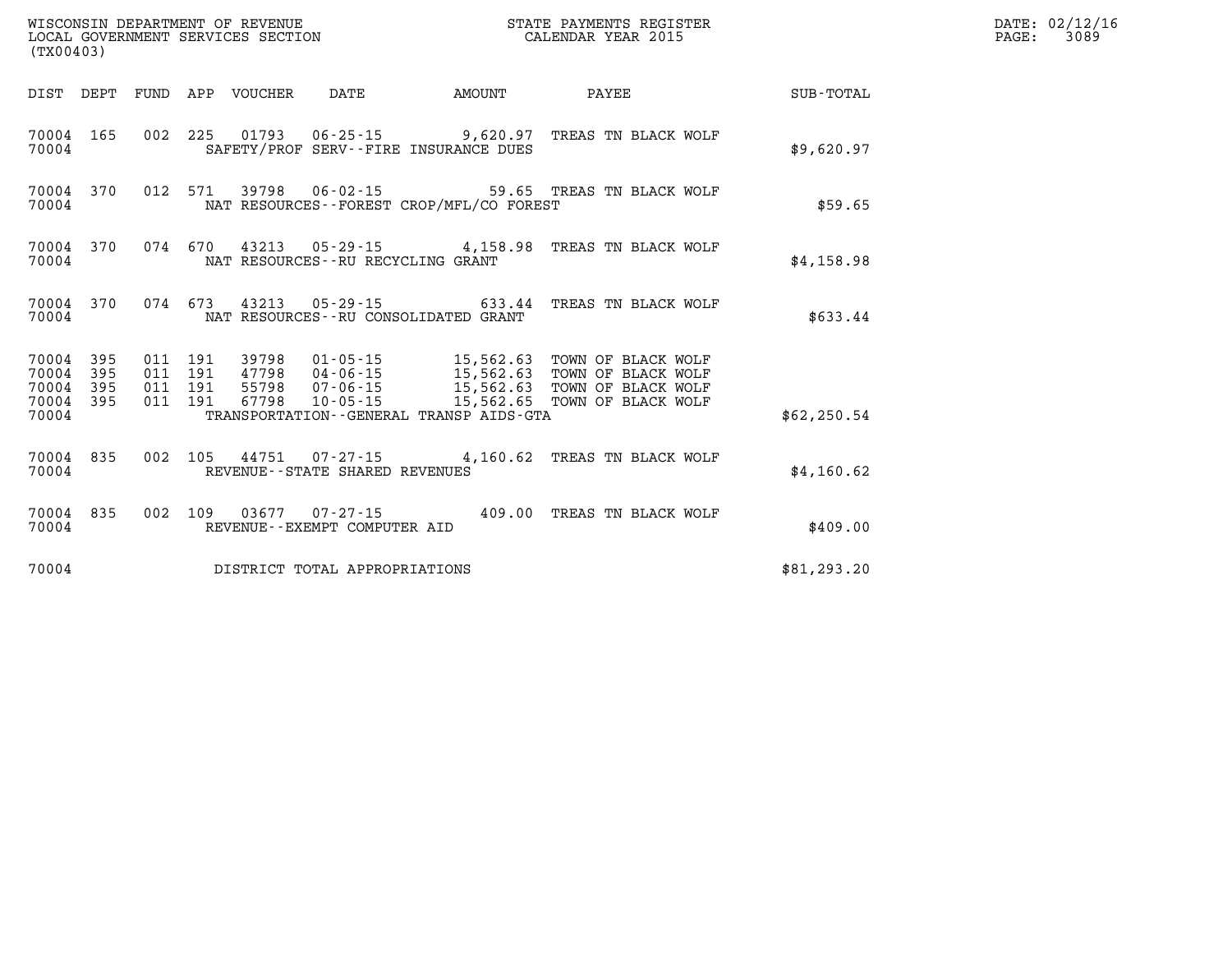| WISCONSIN DEPARTMENT OF REVENUE<br>LOCAL GOVERNMENT SERVICES SECTION<br>(TX00403) |              |                               |         |                         |                                                  |                                                 | STATE PAYMENTS REGISTER<br>CALENDAR YEAR 2015                                                         |              | DATE: 02/12/16<br>PAGE: 3090 |
|-----------------------------------------------------------------------------------|--------------|-------------------------------|---------|-------------------------|--------------------------------------------------|-------------------------------------------------|-------------------------------------------------------------------------------------------------------|--------------|------------------------------|
| DIST DEPT                                                                         |              |                               |         | FUND APP VOUCHER        |                                                  | DATE AMOUNT PAYEE                               |                                                                                                       | SUB-TOTAL    |                              |
| 70006 165<br>70006                                                                |              | 002                           | 225     | 01794                   |                                                  | SAFETY/PROF SERV--FIRE INSURANCE DUES           | 06-25-15 18,138.19 TREAS TN CLAYTON                                                                   | \$18,138.19  |                              |
| 70006 370<br>70006                                                                |              |                               | 000 001 | 01DNR                   | 04-09-15                                         | NAT RESOURCES-SEVERANCE/YIELD/WITHDRAWAL        | 49.24 TREAS TOWN CLAYTON                                                                              | \$49.24      |                              |
| 70006 370                                                                         |              | 002 503                       |         | 17925                   |                                                  |                                                 | 01-12-15 6,986.60 TREAS TN CLAYTON<br>957.57 TOWN SHARE                                               |              |                              |
| 70006                                                                             |              |                               |         |                         |                                                  | NAT RESOURCES--AIDS IN LIEU OF TAXES            |                                                                                                       | \$6,986.60   |                              |
| 70006 370<br>70006                                                                |              | 012 571                       |         | 39799                   | 06-02-15                                         | NAT RESOURCES--FOREST CROP/MFL/CO FOREST        | 45.89 TREAS TN CLAYTON                                                                                | \$45.89      |                              |
| 70006 370<br>70006 370<br>70006                                                   |              | 012 579<br>012 579            |         | 20843<br>20843          | 04 - 03 - 15                                     | 61.49<br>NAT RESOURCES -- AIDS IN LIEU OF TAXES | TREAS TN CLAYTON<br>04-03-15 623.02 TREAS TN CLAYTON                                                  | \$684.51     |                              |
| 70006 370<br>70006                                                                |              |                               | 074 670 | 43214                   | 05-29-15<br>NAT RESOURCES - - RU RECYCLING GRANT |                                                 | 6,119.17 TREAS TN CLAYTON                                                                             | \$6,119.17   |                              |
| 70006 370<br>70006                                                                |              |                               | 074 673 | 43214                   | $05 - 29 - 15$                                   | NAT RESOURCES - - RU CONSOLIDATED GRANT         | 1,047.73 TREAS TN CLAYTON                                                                             | \$1,047.73   |                              |
| 70006 395<br>70006<br>70006                                                       | - 395<br>395 | 011 191<br>011 191<br>011 191 |         | 39799<br>47799<br>55799 | $07 - 06 - 15$                                   |                                                 | 01-05-15 40,522.30 TOWN OF CLAYTON<br>04-06-15 40,522.30 TOWN OF CLAYTON<br>40,522.30 TOWN OF CLAYTON |              |                              |
| 70006 395<br>70006                                                                |              |                               | 011 191 | 67799                   | $10 - 05 - 15$                                   | TRANSPORTATION--GENERAL TRANSP AIDS-GTA         | 40,522.32 TOWN OF CLAYTON                                                                             | \$162,089.22 |                              |
| 70006<br>70006                                                                    | 835          |                               | 002 105 | 44752                   | $07 - 27 - 15$<br>REVENUE--STATE SHARED REVENUES |                                                 | 3,037.56 TREAS TN CLAYTON                                                                             | \$3,037.56   |                              |
| 70006<br>70006                                                                    | 835          |                               | 002 109 | 03678                   | 07-27-15<br>REVENUE--EXEMPT COMPUTER AID         |                                                 | 802.00 TREAS TN CLAYTON                                                                               | \$802.00     |                              |
| 70006<br>70006                                                                    | 835          |                               |         | 021 363 35959           | 03-23-15<br>REVENUE--LOTTERY CREDIT -            |                                                 | 3,619.32 TREAS TN CLAYTON                                                                             | \$3,619.32   |                              |
| 70006                                                                             |              |                               |         |                         | DISTRICT TOTAL APPROPRIATIONS                    |                                                 |                                                                                                       | \$202,619.43 |                              |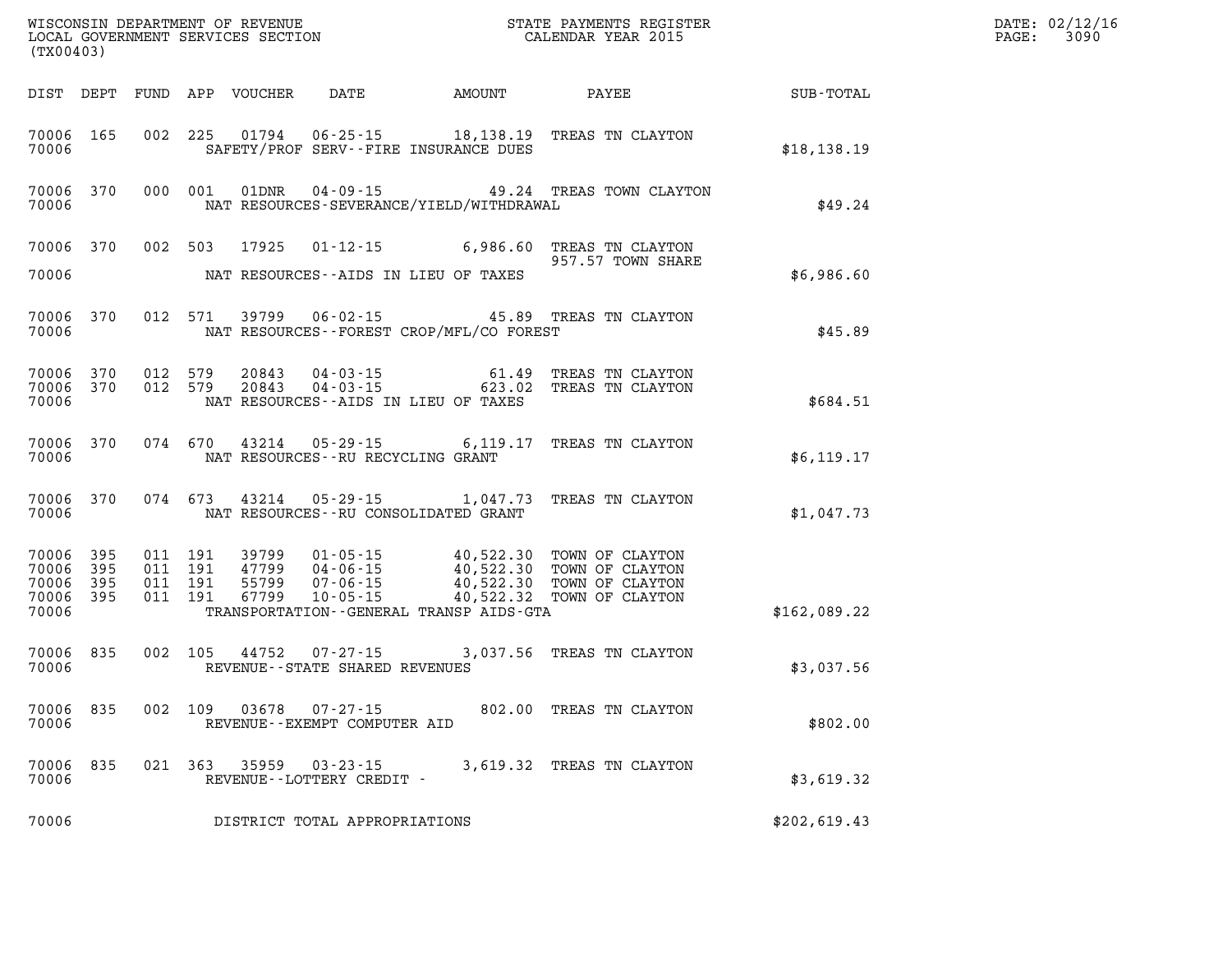| (TX00403)                                 |                          |         |                               | WISCONSIN DEPARTMENT OF REVENUE<br>LOCAL GOVERNMENT SERVICES SECTION |                                                                      | STATE PAYMENTS REGISTER<br>CALENDAR YEAR 2015                                                   |                                                                          |                | DATE: 02/12/16<br>PAGE:<br>3091 |
|-------------------------------------------|--------------------------|---------|-------------------------------|----------------------------------------------------------------------|----------------------------------------------------------------------|-------------------------------------------------------------------------------------------------|--------------------------------------------------------------------------|----------------|---------------------------------|
| DIST DEPT                                 |                          |         |                               | FUND APP VOUCHER                                                     | DATE                                                                 | <b>AMOUNT</b>                                                                                   | PAYEE                                                                    | SUB-TOTAL      |                                 |
| 70008<br>70008                            | 165                      | 002 225 |                               | 01795                                                                | $06 - 25 - 15$                                                       | 54,936.18<br>SAFETY/PROF SERV--FIRE INSURANCE DUES                                              | TREAS TN MENASHA                                                         | \$54,936.18    |                                 |
| 70008                                     | 370                      | 002     | 503                           | 18052                                                                | $01 - 30 - 15$                                                       | 2,615.05                                                                                        | TREAS TN MENASHA<br>600.75 TOWN SHARE                                    |                |                                 |
| 70008                                     |                          |         |                               |                                                                      |                                                                      | NAT RESOURCES - AIDS IN LIEU OF TAXES                                                           |                                                                          | \$2,615.05     |                                 |
| 70008<br>70008                            | 370                      |         | 074 658                       | 01798                                                                | 02-17-15                                                             | 20,280.17<br>NAT RESOURCES - - URBAN NON-POINT GRANTS                                           | TREAS TN MENASHA                                                         | \$20, 280.17   |                                 |
| 70008<br>70008                            | 370                      |         | 074 670                       | 43215                                                                | 05 - 29 - 15<br>NAT RESOURCES - - RU RECYCLING GRANT                 | 54,858.55                                                                                       | TREAS TN MENASHA                                                         | \$54,858.55    |                                 |
| 70008<br>70008                            | 370                      |         | 074 673                       | 43215                                                                | $05 - 29 - 15$                                                       | 4,858.78<br>NAT RESOURCES - - RU CONSOLIDATED GRANT                                             | TREAS TN MENASHA                                                         | \$4,858.78     |                                 |
| 70008<br>70008                            | 370                      |         | 095 519                       | 01816                                                                |                                                                      | $02 - 18 - 15$ 140,500.00<br>NAT RESOURCES - - URBAN NON-POINT GRANTS                           | TREAS TN MENASHA                                                         | \$140,500.00   |                                 |
| 70008<br>70008<br>70008<br>70008<br>70008 | 395<br>395<br>395<br>395 | 011 191 | 011 191<br>011 191<br>011 191 | 39800<br>47800<br>55800<br>67800                                     | $01 - 05 - 15$<br>$04 - 06 - 15$<br>$07 - 06 - 15$<br>$10 - 05 - 15$ | 143,913.72<br>143,913.72<br>143,913.72<br>143,913.74<br>TRANSPORTATION--GENERAL TRANSP AIDS-GTA | TOWN OF MENASHA<br>TOWN OF MENASHA<br>TOWN OF MENASHA<br>TOWN OF MENASHA | \$575,654.90   |                                 |
| 70008<br>70008                            | 455                      |         | 002 231                       | 16                                                                   | $04 - 20 - 15$<br>JUSTICE -- LAW ENFORCEMENT TRAINING                | 4,160.00                                                                                        | TREAS TN MENASHA                                                         | \$4,160.00     |                                 |
| 70008<br>70008                            | 835                      |         | 002 105                       | 44753                                                                | $07 - 27 - 15$<br>REVENUE--STATE SHARED REVENUES                     |                                                                                                 | 114,790.32 TREAS TN MENASHA                                              | \$114,790.32   |                                 |
| 70008<br>70008                            | 835                      |         | 002 109                       | 03679                                                                | $07 - 27 - 15$<br>REVENUE--EXEMPT COMPUTER AID                       |                                                                                                 | 214,939.00 TREAS TN MENASHA                                              | \$214,939.00   |                                 |
| 70008<br>70008                            | 835                      |         | 021 363                       | 35960                                                                | $03 - 23 - 15$<br>REVENUE--LOTTERY CREDIT -                          |                                                                                                 | 21,942.12 TREAS TN MENASHA                                               | \$21,942.12    |                                 |
| 70008                                     |                          |         |                               |                                                                      | DISTRICT TOTAL APPROPRIATIONS                                        |                                                                                                 |                                                                          | \$1,209,535.07 |                                 |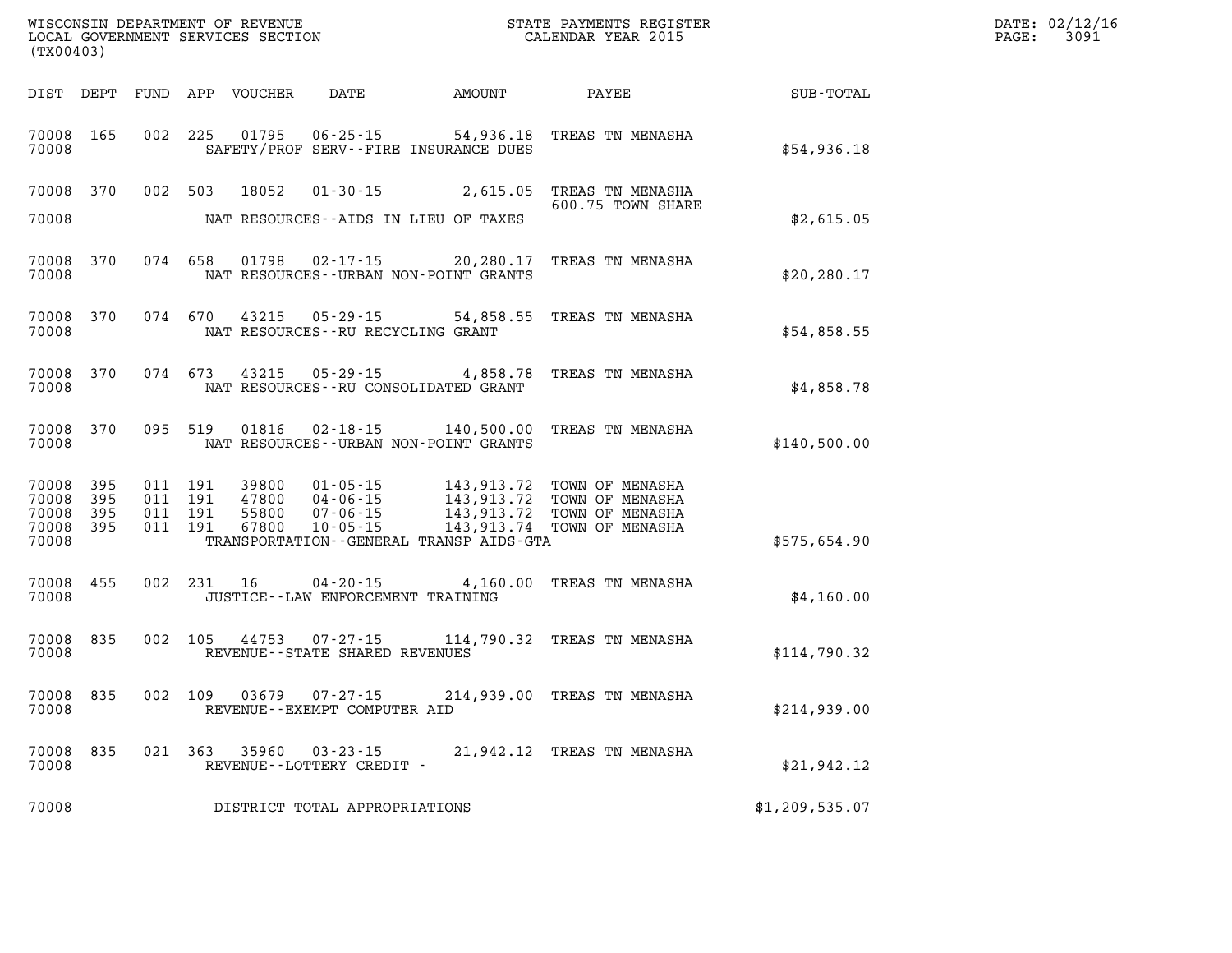| (TX00403)                                           |                               |         |       | WISCONSIN DEPARTMENT OF REVENUE<br>LOCAL GOVERNMENT SERVICES SECTION | STATE PAYMENTS REGISTER<br>CALENDAR YEAR 2015 |                                                                                                                                                                        |              | DATE: 02/12/16<br>PAGE: 3092 |
|-----------------------------------------------------|-------------------------------|---------|-------|----------------------------------------------------------------------|-----------------------------------------------|------------------------------------------------------------------------------------------------------------------------------------------------------------------------|--------------|------------------------------|
| DIST DEPT FUND APP VOUCHER                          |                               |         |       | DATE                                                                 | <b>AMOUNT</b>                                 | PAYEE                                                                                                                                                                  | SUB-TOTAL    |                              |
| 70010 165<br>70010                                  |                               |         |       | SAFETY/PROF SERV--FIRE INSURANCE DUES                                |                                               | 002 225 01796 06-25-15 14,339.81 TREAS TN NEENAH                                                                                                                       | \$14,339.81  |                              |
| 70010 370<br>70010                                  |                               |         |       |                                                                      | NAT RESOURCES - - FOREST CROP/MFL/CO FOREST   | 012 571 39800 06-02-15 2.60 TREAS TN NEENAH                                                                                                                            | \$2.60       |                              |
| 70010 370<br>70010                                  |                               |         |       | NAT RESOURCES - - RU RECYCLING GRANT                                 |                                               | 074 670 43216 05-29-15 8,528.80 TREAS TN NEENAH                                                                                                                        | \$8,528.80   |                              |
| 70010 370<br>70010                                  |                               |         |       | NAT RESOURCES -- RU CONSOLIDATED GRANT                               | 074 673 43216 05-29-15 896.15                 | TREAS TN NEENAH                                                                                                                                                        | \$896.15     |                              |
| 70010 395<br>70010<br>395<br>70010 395<br>70010 395 | 011 191<br>011 191<br>011 191 | 011 191 | 67801 |                                                                      |                                               | 39801  01-05-15  15,050.67 TOWN OF NEENAH<br>47801  04-06-15  15,050.67 TOWN OF NEENAH<br>55801 07-06-15 15,050.67 TOWN OF NEENAH<br>10-05-15 15,050.67 TOWN OF NEENAH |              |                              |
| 70010                                               |                               |         |       |                                                                      | TRANSPORTATION--GENERAL TRANSP AIDS-GTA       |                                                                                                                                                                        | \$60, 202.68 |                              |
| 70010 835<br>70010                                  |                               |         |       | REVENUE - - STATE SHARED REVENUES                                    |                                               | 002 105 44754 07-27-15 39,843.29 TREAS TN NEENAH                                                                                                                       | \$39,843.29  |                              |
| 70010 835<br>70010                                  |                               |         |       | REVENUE--EXEMPT COMPUTER AID                                         |                                               | 002 109 03680 07-27-15 1,480.00 TREAS TN NEENAH                                                                                                                        | \$1,480.00   |                              |
| 70010                                               |                               |         |       | DISTRICT TOTAL APPROPRIATIONS                                        |                                               |                                                                                                                                                                        | \$125.293.33 |                              |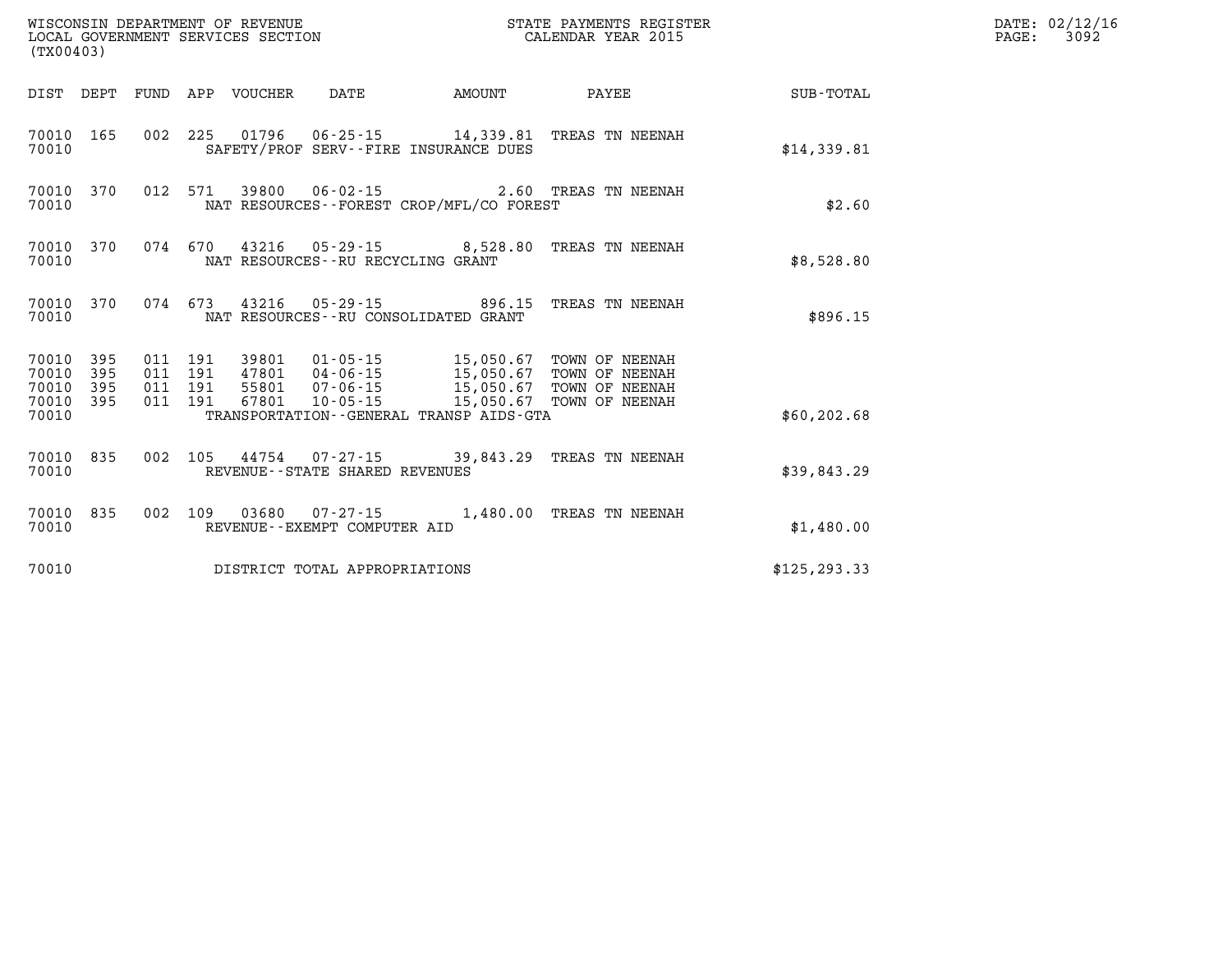| (TX00403)                                         |            |                            |                                      |                                             | STATE PAYMENTS REGISTER                                                                                                                                                                                  |               | DATE: 02/12/1<br>$\mathtt{PAGE}$ :<br>3093 |
|---------------------------------------------------|------------|----------------------------|--------------------------------------|---------------------------------------------|----------------------------------------------------------------------------------------------------------------------------------------------------------------------------------------------------------|---------------|--------------------------------------------|
|                                                   |            | DIST DEPT FUND APP VOUCHER | DATE                                 | AMOUNT                                      | PAYEE                                                                                                                                                                                                    | SUB-TOTAL     |                                            |
| 70012 165<br>70012                                |            |                            |                                      | SAFETY/PROF SERV--FIRE INSURANCE DUES       | 002 225 01797 06-25-15 5,082.82 TREAS TN NEKIMI                                                                                                                                                          | \$5,082.82    |                                            |
| 70012 370<br>70012                                |            |                            |                                      | NAT RESOURCES - - FOREST CROP/MFL/CO FOREST | 012 571 39801 06-02-15 2.40 TREAS TN NEKIMI                                                                                                                                                              | \$2.40        |                                            |
| 70012 370<br>70012                                |            |                            | NAT RESOURCES - - RU RECYCLING GRANT |                                             | 074 670 43217 05-29-15 2,359.17 TREAS TN NEKIMI                                                                                                                                                          | \$2,359.17    |                                            |
| 70012 370<br>70012                                |            |                            |                                      | NAT RESOURCES--RU CONSOLIDATED GRANT        | 074 673 43217 05-29-15 370.72 TREAS TN NEKIMI                                                                                                                                                            | \$370.72      |                                            |
| 70012 395<br>70012<br>70012<br>70012 395<br>70012 | 395<br>395 |                            |                                      | TRANSPORTATION--GENERAL TRANSP AIDS-GTA     | 011 191 39802 01-05-15 25,311.99 TOWN OF NEKIMI<br>011 191 47802 04-06-15 25,311.99 TOWN OF NEKIMI<br>011 191 67802 07-06-15 25,311.99 TOWN OF NEKIMI<br>011 191 67802 10-05-15 25,311.99 TOWN OF NEKIMI | \$101, 247.96 |                                            |
| 70012 835<br>70012                                |            |                            | REVENUE - - STATE SHARED REVENUES    |                                             | 002 105 44755 07-27-15 5,868.23 TREAS TN NEKIMI                                                                                                                                                          | \$5,868.23    |                                            |
| 70012 835<br>70012                                |            |                            | REVENUE--EXEMPT COMPUTER AID         |                                             | 002 109 03681 07-27-15 95.00 TREAS TN NEKIMI                                                                                                                                                             | \$95.00       |                                            |
| 70012                                             |            |                            | DISTRICT TOTAL APPROPRIATIONS        |                                             |                                                                                                                                                                                                          | \$115,026.30  |                                            |

**DATE: 02/12/16<br>PAGE: 3093**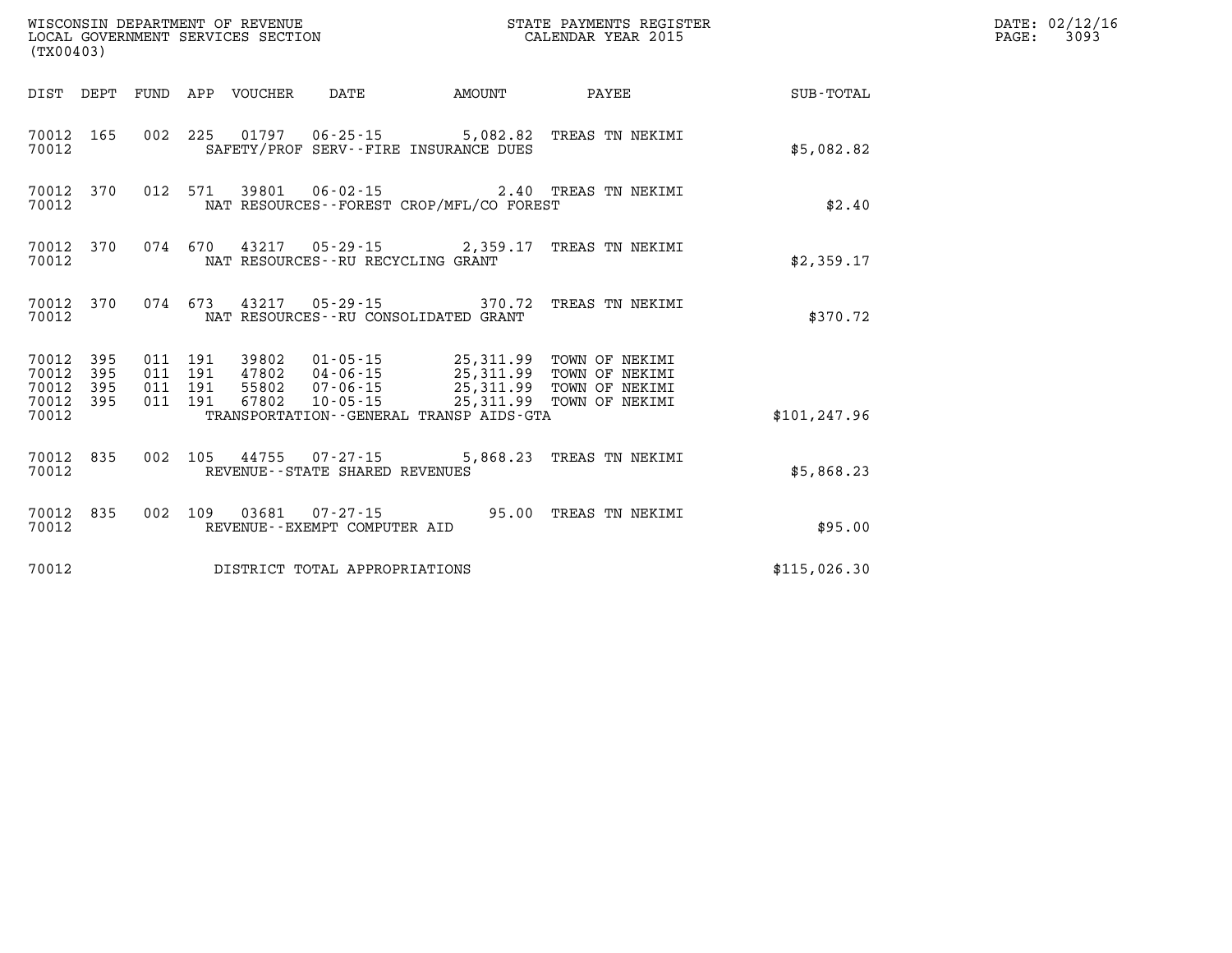| $\mathtt{DATE}$ : | 02/12/16 |
|-------------------|----------|
| PAGE:             | 3094     |

| (TX00403)                                                             |                                                                                                  |                                                                                                                                                                                                  |              |  |
|-----------------------------------------------------------------------|--------------------------------------------------------------------------------------------------|--------------------------------------------------------------------------------------------------------------------------------------------------------------------------------------------------|--------------|--|
| DIST DEPT                                                             | FUND APP VOUCHER                                                                                 | DATE AMOUNT PAYEE                                                                                                                                                                                | SUB-TOTAL    |  |
| 70014<br>165<br>70014                                                 | SAFETY/PROF SERV--FIRE INSURANCE DUES                                                            | 002 225 01798 06-25-15 2,067.27 TREAS TN NEPEUSKUN                                                                                                                                               | \$2,067.27   |  |
| 70014 370<br>70014<br>370                                             | 002 503<br>17926<br>$01 - 12 - 15$<br>$01 - 30 - 15$<br>002 503<br>18172                         | 28,602.27 TREAS TN NEPEUSKUN<br>23,365.81 TREAS TN NEPEUSKUN                                                                                                                                     |              |  |
| 70014                                                                 | NAT RESOURCES--AIDS IN LIEU OF TAXES                                                             | 3782.34 TOWN SHARE                                                                                                                                                                               | \$51,968.08  |  |
| 370<br>70014<br>70014                                                 | 012 571<br>39802<br>NAT RESOURCES - - FOREST CROP/MFL/CO FOREST                                  | 06-02-15 2.80 TREAS TN NEPEUSKUN                                                                                                                                                                 | \$2.80       |  |
| 70014<br>370<br>70014<br>370<br>70014<br>370<br>70014                 | 012 579<br>20844<br>012 579<br>20844<br>012 579<br>20844<br>NAT RESOURCES--AIDS IN LIEU OF TAXES | 04-03-15<br>04-03-15 1.48 TREAS TN NEPEUSKUN<br>04-03-15 131.14 TREAS TN NEPEUSKUN<br>228.27 TREAS TN NEPEUSKUN                                                                                  | \$360.89     |  |
| 70014<br>370<br>70014                                                 | 074 670<br>43218<br>NAT RESOURCES - - RU RECYCLING GRANT                                         | 05-29-15 722.89 TREAS TN NEPEUSKUN                                                                                                                                                               | \$722.89     |  |
| 395<br>70014<br>70014<br>395<br>70014<br>395<br>70014<br>395<br>70014 | 011 191<br>011 191<br>011 191<br>011 191<br>TRANSPORTATION - - GENERAL TRANSP AIDS - GTA         | 39803  01-05-15  22,691.61  TOWN OF NEPEUSKUN<br>47803  04-06-15  22,691.61  TOWN OF NEPEUSKUN<br>55803  07-06-15  22,691.61  TOWN OF NEPEUSKUN<br>67803  10-05-15  22,691.61  TOWN OF NEPEUSKUN | \$90,766.44  |  |
| 70014<br>395<br>70014                                                 | 011 278<br>64124<br>TRANSPORTATION - - LRIP/TRIP/MSIP GRANTS                                     | 10-23-15 17, 174.29 TREAS TN NEPEUSKUN                                                                                                                                                           | \$17,174.29  |  |
| 70014<br>835<br>70014                                                 | 44756<br>002 105<br>$07 - 27 - 15$<br>REVENUE - - STATE SHARED REVENUES                          | 2,728.30 TREAS TN NEPEUSKUN                                                                                                                                                                      | \$2,728.30   |  |
| 70014<br>835<br>70014                                                 | 002 109<br>03682<br>REVENUE--EXEMPT COMPUTER AID                                                 | 07-27-15 1.00 TREAS TN NEPEUSKUN<br>WDT COMPITER ATD                                                                                                                                             | \$1.00       |  |
| 70014                                                                 | DISTRICT TOTAL APPROPRIATIONS                                                                    |                                                                                                                                                                                                  | \$165,791.96 |  |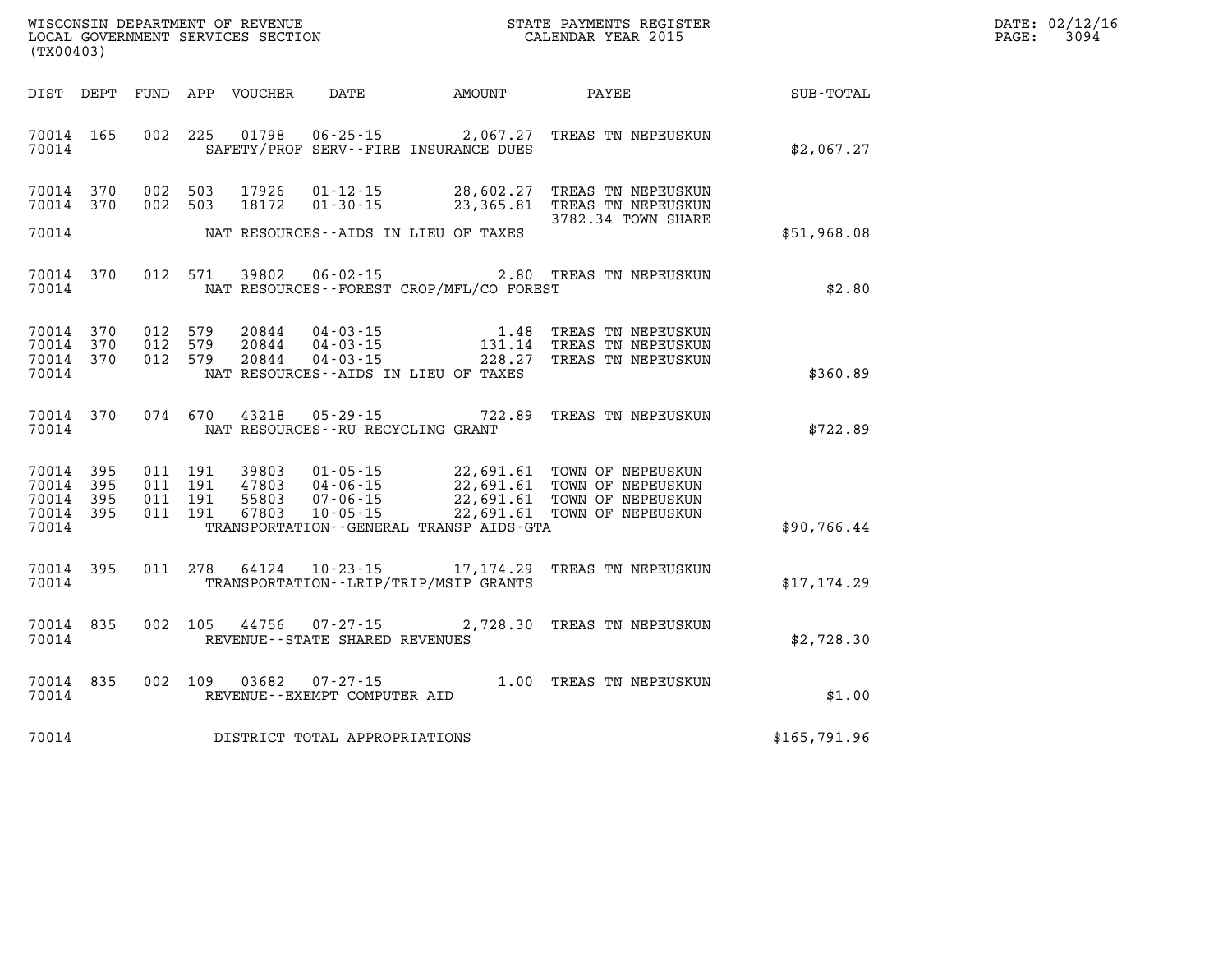| (TX00403)                                                 |                                                                                                                                                                                                                                                                                                                                                                                    | WISCONSIN DEPARTMENT OF REVENUE<br>LOCAL GOVERNMENT SERVICES SECTION TERMS CONFINENTS REGISTER<br>CALENDAR YEAR 2015 | $\mathbb{E} \mathbf{R}$ | DATE: 02/12/16<br>$\mathtt{PAGE:}$<br>3095 |
|-----------------------------------------------------------|------------------------------------------------------------------------------------------------------------------------------------------------------------------------------------------------------------------------------------------------------------------------------------------------------------------------------------------------------------------------------------|----------------------------------------------------------------------------------------------------------------------|-------------------------|--------------------------------------------|
|                                                           | DIST DEPT FUND APP VOUCHER DATE AMOUNT PAYEE                                                                                                                                                                                                                                                                                                                                       |                                                                                                                      | <b>SUB-TOTAL</b>        |                                            |
| 70016                                                     | 70016 165 002 225 01799 06-25-15 7,362.67 TREAS TN OMRO<br>SAFETY/PROF SERV--FIRE INSURANCE DUES                                                                                                                                                                                                                                                                                   |                                                                                                                      | \$7,362.67              |                                            |
| 70016                                                     | 70016 370 002 503 18053 01-30-15 10,773.62 TREAS TN OMRO<br>NAT RESOURCES--AIDS IN LIEU OF TAXES                                                                                                                                                                                                                                                                                   | 1085.52 TOWN SHARE                                                                                                   | \$10,773.62             |                                            |
| 70016 370<br>70016                                        | 002 941 00596 09-24-15 25,282.49 TREAS TN OMRO<br>NAT RESOURCES-GENERAL OPERATIONS-FEDERAL                                                                                                                                                                                                                                                                                         |                                                                                                                      | \$25, 282.49            |                                            |
| 70016                                                     | 70016 370 012 571 39803 06-02-15 20.00 TREAS TN OMRO<br>NAT RESOURCES--FOREST CROP/MFL/CO FOREST                                                                                                                                                                                                                                                                                   |                                                                                                                      | \$20.00                 |                                            |
| 70016                                                     | 70016 370 012 579 20845 04-03-15 26.32 TREAS TN OMRO<br>NAT RESOURCES--AIDS IN LIEU OF TAXES                                                                                                                                                                                                                                                                                       |                                                                                                                      | \$26.32                 |                                            |
| 70016                                                     | 70016 370 074 670 43219 05-29-15 2,715.58 TREAS TN OMRO<br>NAT RESOURCES--RU RECYCLING GRANT                                                                                                                                                                                                                                                                                       |                                                                                                                      | \$2,715.58              |                                            |
|                                                           | 70016 370 074 673 43219 05-29-15 558.82 TREAS TN OMRO<br>70016 MAT RESOURCES--RU CONSOLIDATED GRANT                                                                                                                                                                                                                                                                                |                                                                                                                      | \$558.82                |                                            |
| 70016                                                     | 70016 370 095 512 00597 09-24-15 19,350.00 TREAS TN OMRO<br>NAT RESOURCES - - STEWARDSHIP 2000                                                                                                                                                                                                                                                                                     |                                                                                                                      | \$19,350.00             |                                            |
| 70016 395<br>70016 395<br>70016 395<br>70016 395<br>70016 | $\begin{array}{cccc} 011 & 191 & 39804 & 01\cdot 05\cdot 15 & 23,605.44 & \text{TOWN OF OMRO} \\ 011 & 191 & 47804 & 04\cdot 06\cdot 15 & 23,605.44 & \text{TOWN OF OMRO} \\ 011 & 191 & 55804 & 07\cdot 06\cdot 15 & 23,605.44 & \text{TOWN OF OMRO} \\ 011 & 191 & 67804 & 10\cdot 05\cdot 15 & 23,605.44 & \text{TOWN OF OMRO} \end$<br>TRANSPORTATION--GENERAL TRANSP AIDS-GTA |                                                                                                                      | \$94,421.76             |                                            |
| 70016 395<br>70016                                        | 011 278 38482 02-04-15 17,867.78 TREAS TN OMRO<br>TRANSPORTATION--LRIP/TRIP/MSIP GRANTS                                                                                                                                                                                                                                                                                            |                                                                                                                      | \$17,867.78             |                                            |
| 70016 835<br>70016                                        | 002 105 44757 07-27-15 3,411.18 TREAS TN OMRO<br>REVENUE - - STATE SHARED REVENUES                                                                                                                                                                                                                                                                                                 |                                                                                                                      | \$3,411.18              |                                            |
| 70016 835<br>70016                                        | 002 109 03683 07-27-15<br>REVENUE--EXEMPT COMPUTER AID                                                                                                                                                                                                                                                                                                                             | 54.00 TREAS TN OMRO                                                                                                  | \$54.00                 |                                            |
| 70016                                                     | DISTRICT TOTAL APPROPRIATIONS                                                                                                                                                                                                                                                                                                                                                      |                                                                                                                      | \$181,844.22            |                                            |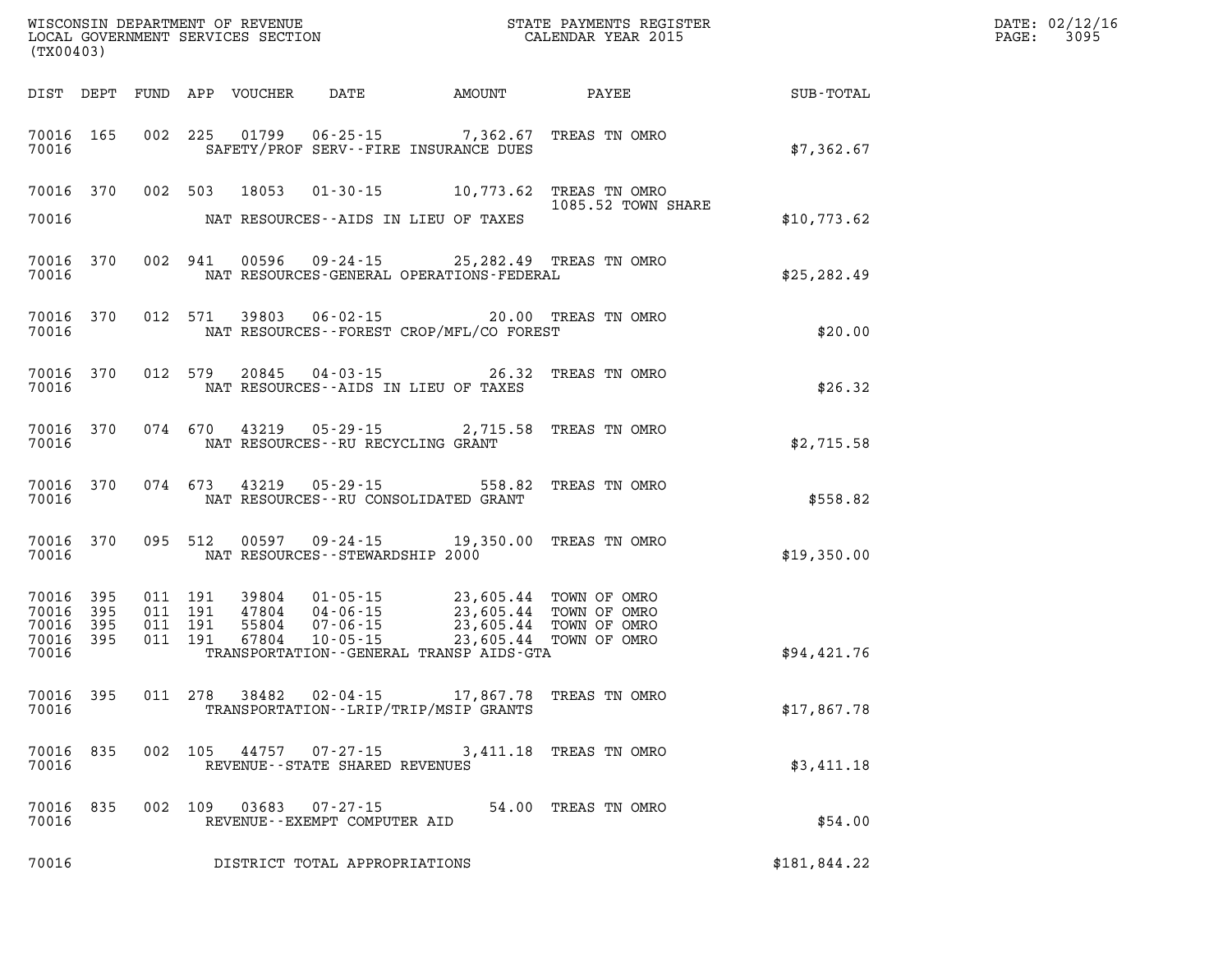| WISCONSIN DEPARTMENT OF REVENUE<br>LOCAL GOVERNMENT SERVICES SECTION<br>CALENDAR YEAR 2015<br>(TX00403) |                        |  |  |  |                                   |                                         |                                                                                                                                                                                                              |                                                              | DATE: 02/12/16<br>$\mathtt{PAGE:}$<br>3096 |
|---------------------------------------------------------------------------------------------------------|------------------------|--|--|--|-----------------------------------|-----------------------------------------|--------------------------------------------------------------------------------------------------------------------------------------------------------------------------------------------------------------|--------------------------------------------------------------|--------------------------------------------|
|                                                                                                         |                        |  |  |  |                                   |                                         |                                                                                                                                                                                                              | DIST DEPT FUND APP VOUCHER DATE AMOUNT PAYEE PAYEE SUB-TOTAL |                                            |
| 70018                                                                                                   |                        |  |  |  |                                   | SAFETY/PROF SERV--FIRE INSURANCE DUES   | 70018 165 002 225 01800 06-25-15 9,870.71 TREAS TN OSHKOSH                                                                                                                                                   | \$9,870.71                                                   |                                            |
| 70018                                                                                                   |                        |  |  |  |                                   | NAT RESOURCES -- AIDS IN LIEU OF TAXES  | 70018 370 002 503 17927 01-12-15 25,288.83 TREAS TN OSHKOSH<br>936.73 TOWN SHARE                                                                                                                             | \$25, 288.83                                                 |                                            |
| 70018                                                                                                   | 70018 370<br>70018 370 |  |  |  |                                   | NAT RESOURCES--AIDS IN LIEU OF TAXES    | $\begin{array}{cccc} 012 & 579 & 20846 & 04\cdot 03\cdot 15 & 14.17 & \text{TREAS TN OSHKOSH} \\ 012 & 579 & 20846 & 04\cdot 03\cdot 15 & .02 & \text{TREAS TN OSHKOSH} \end{array}$                         | \$14.19                                                      |                                            |
| 70018                                                                                                   |                        |  |  |  | NAT RESOURCES--RU RECYCLING GRANT |                                         | 70018 370 074 670 43220 05-29-15 9,597.27 TREAS TN OSHKOSH                                                                                                                                                   | \$9.597.27                                                   |                                            |
| 70018 395<br>70018<br>70018 395<br>70018                                                                | 395<br>70018 395       |  |  |  |                                   | TRANSPORTATION--GENERAL TRANSP AIDS-GTA | 011 191 39805 01-05-15 15,375.46 TOWN OF OSHKOSH<br>011 191 47805 04-06-15 15,375.46 TOWN OF OSHKOSH<br>011 191 55805 07-06-15 15,375.46 TOWN OF OSHKOSH<br>011 191 67805 10-05-15 15,375.48 TOWN OF OSHKOSH | \$61,501.86                                                  |                                            |
| 70018                                                                                                   |                        |  |  |  | REVENUE--STATE SHARED REVENUES    |                                         | 70018 835 002 105 44758 07-27-15 10,691.30 TREAS TN OSHKOSH                                                                                                                                                  | \$10,691.30                                                  |                                            |
| 70018                                                                                                   | 70018 835              |  |  |  | REVENUE--EXEMPT COMPUTER AID      |                                         | 002 109 03684 07-27-15 77.00 TREAS TN OSHKOSH                                                                                                                                                                | \$77.00                                                      |                                            |
| 70018                                                                                                   |                        |  |  |  | 70018 835 002 501 00004 02-02-15  | DOA-PAYMENT FOR MUNICIPAL SERVICES AID  | 56.65 TREAS TN OSHKOSH                                                                                                                                                                                       | \$56.65                                                      |                                            |
| 70018                                                                                                   |                        |  |  |  | DISTRICT TOTAL APPROPRIATIONS     |                                         |                                                                                                                                                                                                              | \$117,097.81                                                 |                                            |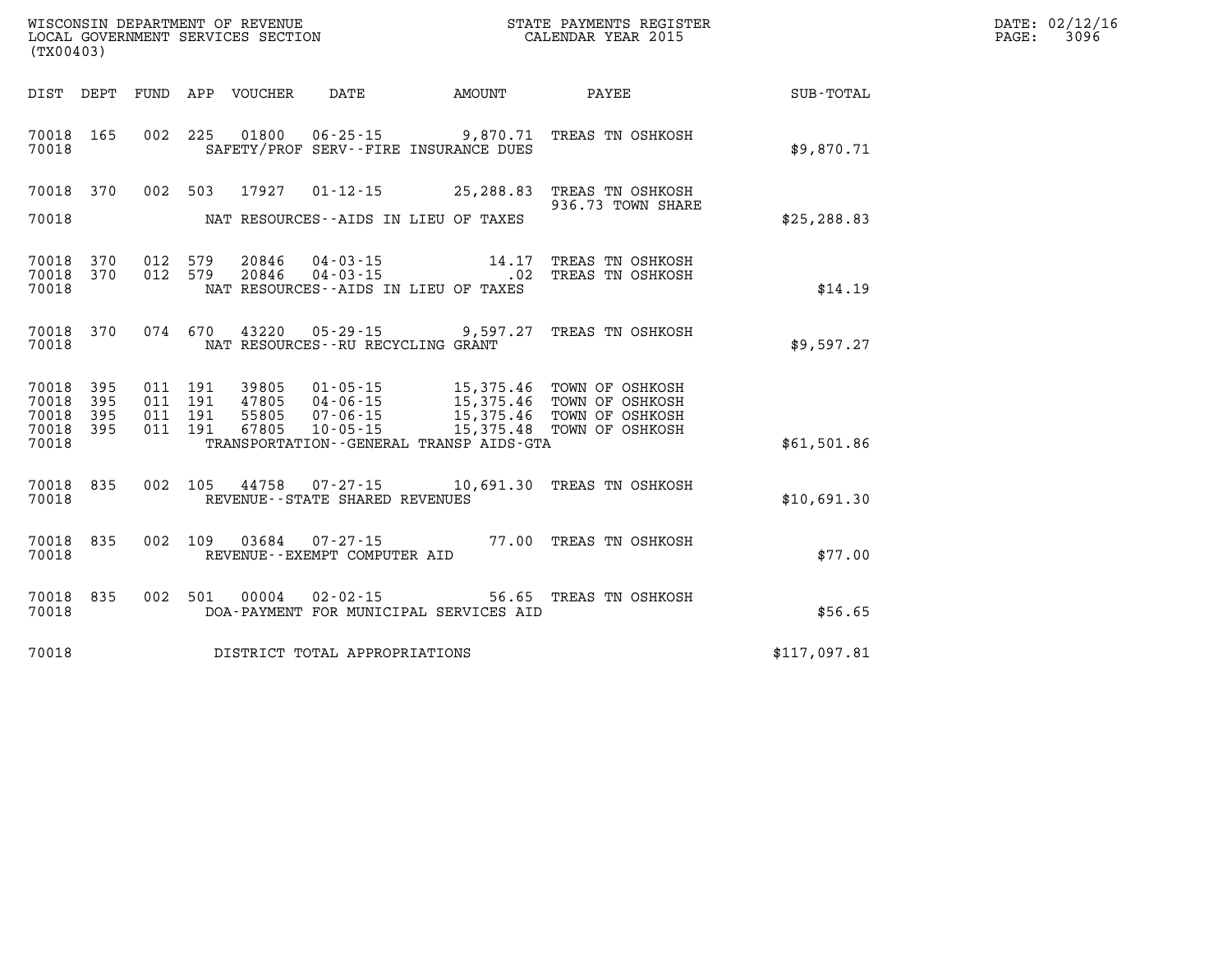| DATE: | 02/12/16 |
|-------|----------|
| PAGE: | 3097     |

| (TX00403)                                 |                          |                          |                          |                                  |                                                                      |                                                                                                  |                                                                      |                  |
|-------------------------------------------|--------------------------|--------------------------|--------------------------|----------------------------------|----------------------------------------------------------------------|--------------------------------------------------------------------------------------------------|----------------------------------------------------------------------|------------------|
| DIST                                      | DEPT                     | FUND                     | APP                      | VOUCHER                          | DATE                                                                 | AMOUNT                                                                                           | PAYEE                                                                | <b>SUB-TOTAL</b> |
| 70020<br>70020                            | 165                      | 002                      | 225                      | 01801                            |                                                                      | $06 - 25 - 15$ 5, 150.36<br>SAFETY/PROF SERV--FIRE INSURANCE DUES                                | TREAS TN POYGAN                                                      | \$5,150.36       |
| 70020<br>70020                            | 370                      | 002                      | 503                      | 17928                            | $01 - 12 - 15$                                                       | 38,693.28<br>NAT RESOURCES--AIDS IN LIEU OF TAXES                                                | TREAS TN POYGAN<br>3772.39 TOWN SHARE                                | \$38,693.28      |
| 70020<br>70020                            | 370                      | 012                      | 571                      | 39804                            | $06 - 02 - 15$                                                       | NAT RESOURCES - - FOREST CROP/MFL/CO FOREST                                                      | 26.00 TREAS TN POYGAN                                                | \$26.00          |
| 70020<br>70020<br>70020                   | 370<br>370               | 012<br>012               | 579<br>579               | 20847<br>20847                   | $04 - 03 - 15$<br>$04 - 03 - 15$                                     | 175.78<br>40.00<br>NAT RESOURCES--AIDS IN LIEU OF TAXES                                          | TREAS TN POYGAN<br>TREAS TN POYGAN                                   | \$215.78         |
| 70020<br>70020                            | 370                      | 074                      | 670                      | 43221                            | $05 - 29 - 15$<br>NAT RESOURCES - - RU RECYCLING GRANT               | 1,730.41                                                                                         | TREAS TN POYGAN                                                      | \$1,730.41       |
| 70020<br>70020<br>70020<br>70020<br>70020 | 395<br>395<br>395<br>395 | 011<br>011<br>011<br>011 | 191<br>191<br>191<br>191 | 39806<br>47806<br>55806<br>67806 | $01 - 05 - 15$<br>$04 - 06 - 15$<br>$07 - 06 - 15$<br>$10 - 05 - 15$ | 19,096.84<br>19,096.84<br>19,096.84<br>19,096.86<br>TRANSPORTATION - - GENERAL TRANSP AIDS - GTA | TOWN OF POYGAN<br>TOWN OF POYGAN<br>TOWN OF POYGAN<br>TOWN OF POYGAN | \$76,387.38      |
| 70020<br>70020                            | 835                      | 002                      | 105                      | 44759                            | $07 - 27 - 15$<br>REVENUE - - STATE SHARED REVENUES                  | 1,734.46                                                                                         | TREAS TN POYGAN                                                      | \$1,734.46       |
| 70020<br>70020                            | 835                      | 002                      | 109                      | 03685                            | $07 - 27 - 15$<br>REVENUE - - EXEMPT COMPUTER AID                    | 5.00                                                                                             | TREAS TN POYGAN                                                      | \$5.00           |
| 70020                                     |                          |                          |                          |                                  | DISTRICT TOTAL APPROPRIATIONS                                        |                                                                                                  |                                                                      | \$123,942.67     |

WISCONSIN DEPARTMENT OF REVENUE **STATE PAYMENTS REGISTER**<br>LOCAL GOVERNMENT SERVICES SECTION

LOCAL GOVERNMENT SERVICES SECTION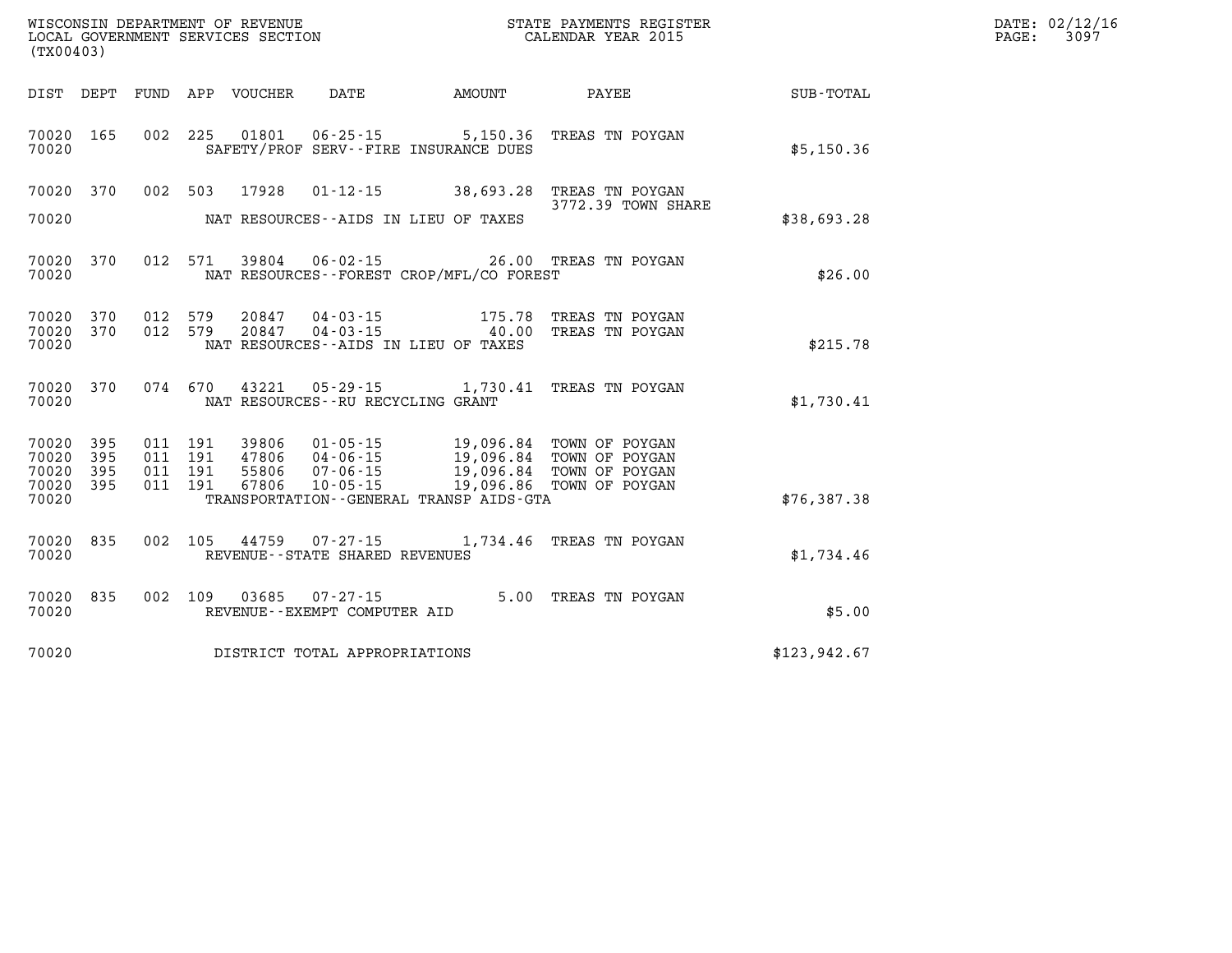| (TX00403)                                     |                         |                                          |         | WISCONSIN DEPARTMENT OF REVENUE<br>LOCAL GOVERNMENT SERVICES SECTION |                                                        | STATE PAYMENTS REGISTER<br>CALENDAR YEAR 2015                                |                                                                                                                                                                                                                                   | DATE: 02/12/16<br>$\mathtt{PAGE}$ :<br>3098 |  |
|-----------------------------------------------|-------------------------|------------------------------------------|---------|----------------------------------------------------------------------|--------------------------------------------------------|------------------------------------------------------------------------------|-----------------------------------------------------------------------------------------------------------------------------------------------------------------------------------------------------------------------------------|---------------------------------------------|--|
|                                               |                         |                                          |         | DIST DEPT FUND APP VOUCHER                                           | DATE                                                   | AMOUNT                                                                       | PAYEE                                                                                                                                                                                                                             | SUB-TOTAL                                   |  |
| 70022                                         | 70022 165               |                                          |         |                                                                      |                                                        | 002 225 01802 06-25-15 4,245.00<br>SAFETY/PROF SERV--FIRE INSURANCE DUES     | TREAS TN RUSHFORD                                                                                                                                                                                                                 | \$4,245.00                                  |  |
|                                               | 70022 370               |                                          |         |                                                                      |                                                        |                                                                              | 002 503 17929 01-12-15 14,726.01 TREAS TN RUSHFORD<br>1902.27 TOWN SHARE                                                                                                                                                          |                                             |  |
| 70022                                         |                         |                                          |         |                                                                      |                                                        | NAT RESOURCES--AIDS IN LIEU OF TAXES                                         |                                                                                                                                                                                                                                   | \$14,726.01                                 |  |
| 70022                                         | 70022 370               |                                          | 012 571 | 39805                                                                | $06 - 02 - 15$                                         | NAT RESOURCES - - FOREST CROP/MFL/CO FOREST                                  | 9.00 TREAS TN RUSHFORD                                                                                                                                                                                                            | \$9.00                                      |  |
| 70022<br>70022<br>70022                       | 70022 370<br>370<br>370 | 012 579<br>012 579<br>012 579            |         | 20848                                                                |                                                        | NAT RESOURCES--AIDS IN LIEU OF TAXES                                         | $\begin{array}{cccc} 20848 & 04\cdot 03\cdot 15 & 37.23 & \text{TREAS TN RUSHFORM} \\ 20848 & 04\cdot 03\cdot 15 & 1.79 & \text{TREAS TN RUSHFORM} \\ 20848 & 04\cdot 03\cdot 15 & 259.21 & \text{TREAS TN RUSHFORM} \end{array}$ | \$298.23                                    |  |
| 70022                                         |                         |                                          |         |                                                                      | NAT RESOURCES--RU RECYCLING GRANT                      |                                                                              | 70022 370 074 670 43222 05-29-15 2,884.41 TREAS TN RUSHFORD                                                                                                                                                                       | \$2,884.41                                  |  |
| 70022 395<br>70022<br>70022<br>70022<br>70022 | 395<br>395<br>395       | 011 191<br>011 191<br>011 191<br>011 191 |         |                                                                      |                                                        | TRANSPORTATION - - GENERAL TRANSP AIDS - GTA                                 | 99807 01-05-15 25,807.44 TOWN OF RUSHFORD<br>47807 04-06-15 25,807.44 TOWN OF RUSHFORD<br>55807 07-06-15 25,807.44 TOWN OF RUSHFORD<br>67807 10-05-15 25,807.44 TOWN OF RUSHFORD                                                  | \$103, 229.76                               |  |
| 70022                                         | 70022 395               |                                          |         |                                                                      |                                                        | 011 278 67699 12-01-15 28,494.97<br>TRANSPORTATION - - LRIP/TRIP/MSIP GRANTS | TREAS TN RUSHFORD                                                                                                                                                                                                                 | \$28,494.97                                 |  |
| 70022                                         | 70022 835               |                                          |         |                                                                      | REVENUE--STATE SHARED REVENUES                         |                                                                              | 002 105 44760 07-27-15 4,659.25 TREAS TN RUSHFORD                                                                                                                                                                                 | \$4,659.25                                  |  |
| 70022                                         | 70022 835               |                                          |         |                                                                      | 002 109 03686 07-27-15<br>REVENUE--EXEMPT COMPUTER AID |                                                                              | 24.00 TREAS TN RUSHFORD                                                                                                                                                                                                           | \$24.00                                     |  |
| 70022                                         |                         |                                          |         |                                                                      | DISTRICT TOTAL APPROPRIATIONS                          |                                                                              |                                                                                                                                                                                                                                   | \$158,570.63                                |  |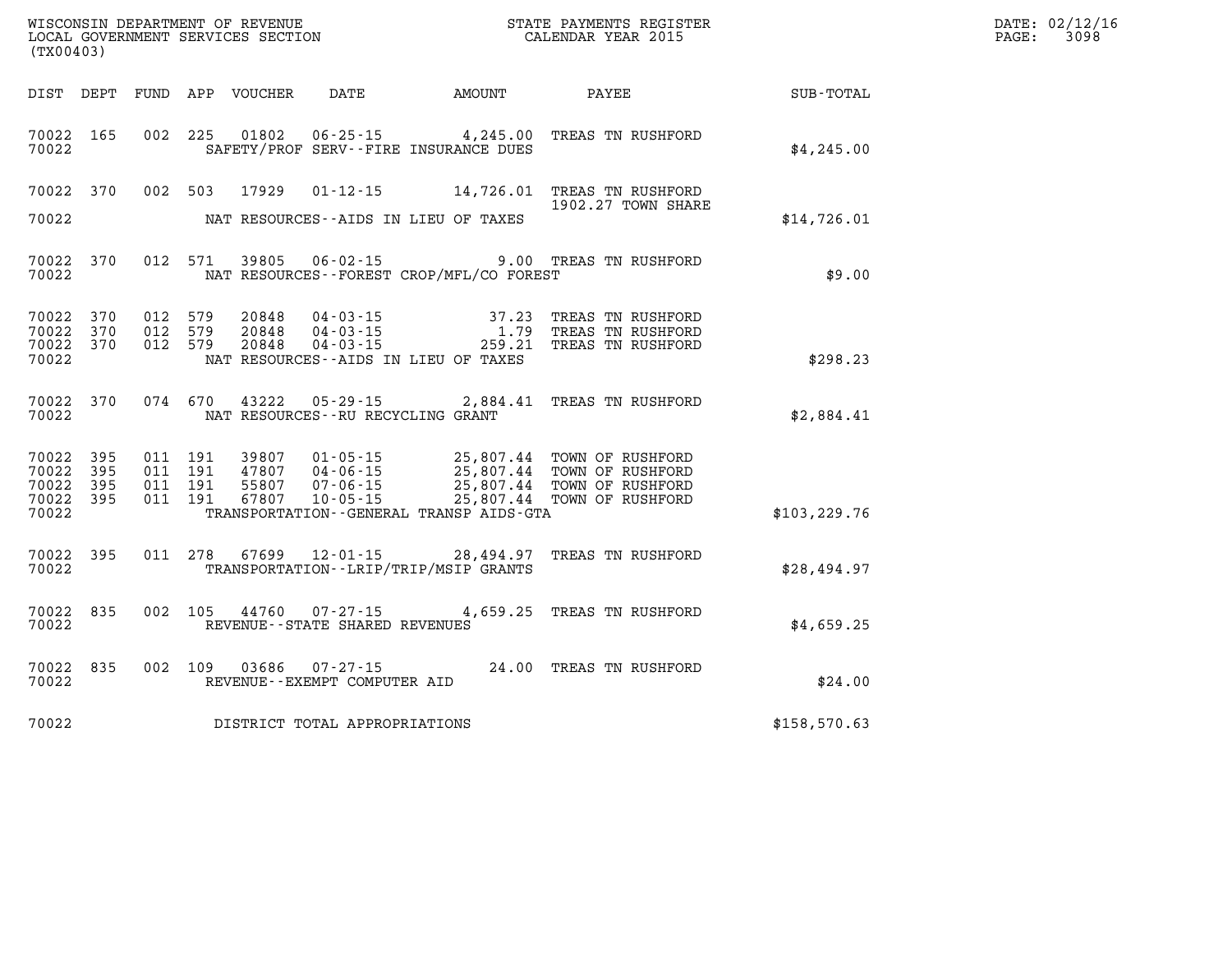| WISCONSIN DEPARTMENT OF REVENUE<br>LOCAL GOVERNMENT SERVICES SECTION<br>(TX00403) |  |                                          |  |                            |                                                  |                                                                                                                                                                                                                 | STATE PAYMENTS REGISTER<br>CALENDAR YEAR 2015 |              | DATE: 02/12/16<br>PAGE:<br>3099 |
|-----------------------------------------------------------------------------------|--|------------------------------------------|--|----------------------------|--------------------------------------------------|-----------------------------------------------------------------------------------------------------------------------------------------------------------------------------------------------------------------|-----------------------------------------------|--------------|---------------------------------|
|                                                                                   |  |                                          |  | DIST DEPT FUND APP VOUCHER | DATE                                             | AMOUNT                                                                                                                                                                                                          | PAYEE                                         | SUB-TOTAL    |                                 |
| 70024 165<br>70024                                                                |  | 002 225                                  |  | 01803                      |                                                  | $06 - 25 - 15$ 4,972.66<br>SAFETY/PROF SERV--FIRE INSURANCE DUES                                                                                                                                                | TREAS TN UTICA                                | \$4,972.66   |                                 |
| 70024 370<br>70024                                                                |  | 000 001                                  |  | 01DNR                      | $04 - 09 - 15$                                   | NAT RESOURCES-SEVERANCE/YIELD/WITHDRAWAL                                                                                                                                                                        | 9,001.81 TREAS TOWN UTICA                     | \$9,001.81   |                                 |
| 70024 370<br>70024 370                                                            |  | 002 503<br>002 503                       |  | 17930<br>18173             | $01 - 12 - 15$<br>$01 - 30 - 15$                 | 5,545.18                                                                                                                                                                                                        | TREAS TN UTICA<br>2,429.41 TREAS TN UTICA     |              |                                 |
| 70024                                                                             |  |                                          |  |                            |                                                  | NAT RESOURCES -- AIDS IN LIEU OF TAXES                                                                                                                                                                          | 342.43 TOWN SHARE                             | \$7,974.59   |                                 |
| 70024 370<br>70024                                                                |  | 012 571                                  |  |                            | 39806 06-02-15                                   | NAT RESOURCES - - FOREST CROP/MFL/CO FOREST                                                                                                                                                                     | 2.00 TREAS TN UTICA                           | \$2.00       |                                 |
| 70024 370<br>70024                                                                |  | 012 579                                  |  | 20849                      | 04-03-15                                         | NAT RESOURCES--AIDS IN LIEU OF TAXES                                                                                                                                                                            | 36.00 TREAS TN UTICA                          | \$36.00      |                                 |
| 70024 370<br>70024                                                                |  | 074 670                                  |  | 43223                      | 05-29-15<br>NAT RESOURCES - - RU RECYCLING GRANT |                                                                                                                                                                                                                 | 2,892.34 TREAS TN UTICA                       | \$2,892.34   |                                 |
| 70024 395<br>70024 395<br>70024 395<br>70024 395<br>70024                         |  | 011 191<br>011 191<br>011 191<br>011 191 |  |                            | $10 - 05 - 15$                                   | 39808 01-05-15 25,245.93 TOWN OF UTICA<br>47808 04-06-15 25,245.93 TOWN OF UTICA<br>55808 07-06-15 25,245.93 TOWN OF UTICA<br>67808 10-05-15 25,245.93 TOWN OF UTICA<br>TRANSPORTATION--GENERAL TRANSP AIDS-GTA | 25, 245.93 TOWN OF UTICA                      | \$100,983.72 |                                 |
| 70024 835<br>70024                                                                |  | 002 105                                  |  | 44761                      | 07-27-15<br>REVENUE--STATE SHARED REVENUES       |                                                                                                                                                                                                                 | 2,161.25 TREAS TN UTICA                       | \$2,161.25   |                                 |
| 70024 835<br>70024                                                                |  | 002 109                                  |  | 03687                      | 07-27-15<br>REVENUE--EXEMPT COMPUTER AID         |                                                                                                                                                                                                                 | 580.00 TREAS TN UTICA                         | \$580.00     |                                 |
| 70024                                                                             |  |                                          |  |                            | DISTRICT TOTAL APPROPRIATIONS                    |                                                                                                                                                                                                                 |                                               | \$128,604.37 |                                 |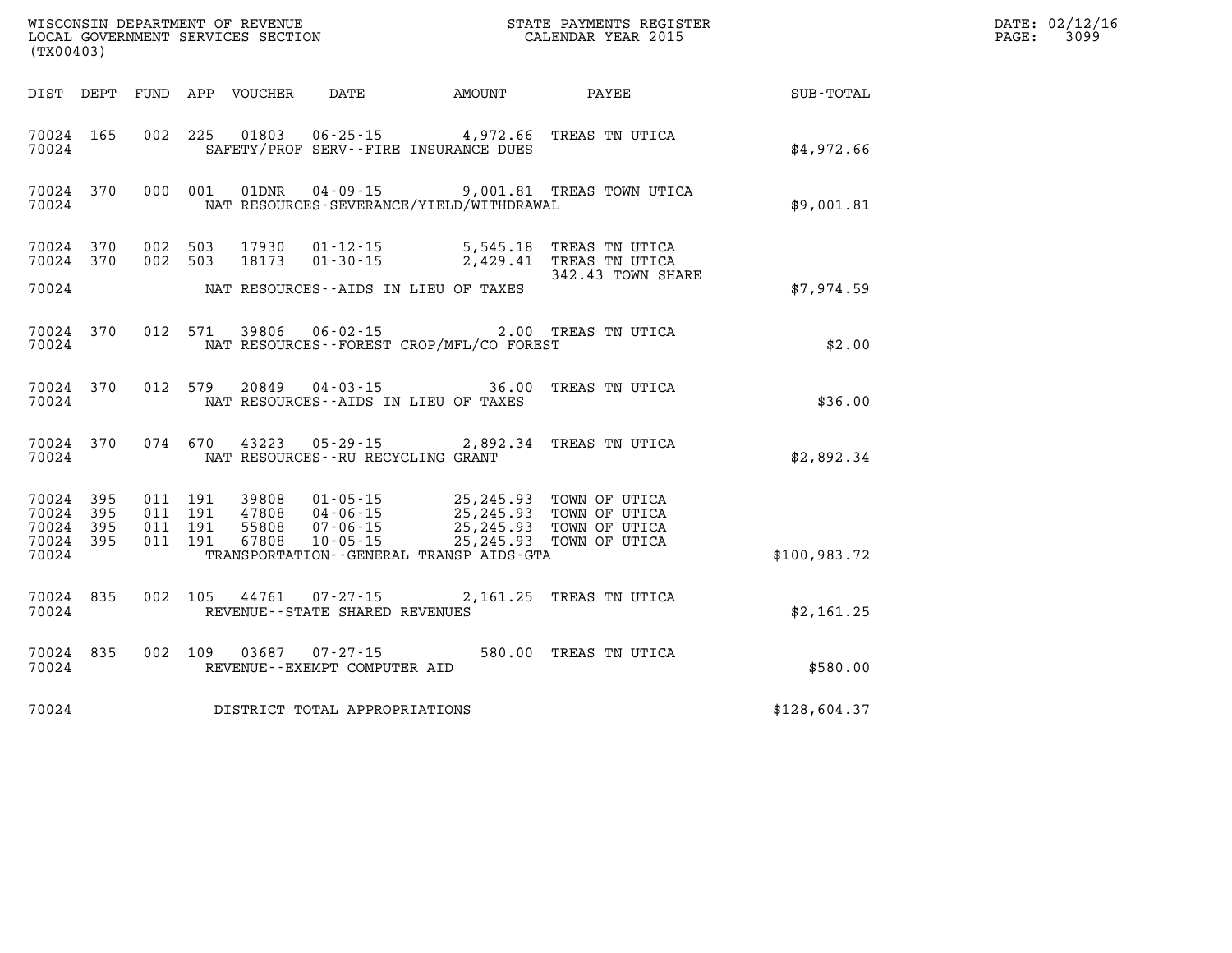| WISCONSIN DEPARTMENT OF REVENUE<br>LOCAL GOVERNMENT SERVICES SECTION<br>(TX00403) |     |                               |  |                            |                                      |                                             | STATE PAYMENTS REGISTER<br>CALENDAR YEAR 2015     |              | DATE: 02/12/16<br>PAGE: 3100 |
|-----------------------------------------------------------------------------------|-----|-------------------------------|--|----------------------------|--------------------------------------|---------------------------------------------|---------------------------------------------------|--------------|------------------------------|
|                                                                                   |     |                               |  | DIST DEPT FUND APP VOUCHER | DATE                                 | <b>AMOUNT</b>                               | PAYEE                                             | SUB-TOTAL    |                              |
| 70026 165<br>70026                                                                |     |                               |  |                            |                                      | SAFETY/PROF SERV--FIRE INSURANCE DUES       | 002 225 01804 06-25-15 8,081.91 TREAS TN VINLAND  | \$8,081.91   |                              |
| 70026 370<br>70026                                                                |     |                               |  |                            |                                      | NAT RESOURCES - - FOREST CROP/MFL/CO FOREST | 012 571 39807 06-02-15 2.40 TREAS TN VINLAND      | \$2.40       |                              |
| 70026 370<br>70026                                                                |     |                               |  |                            | NAT RESOURCES - - RU RECYCLING GRANT |                                             | 074 670 43224 05-29-15 2,694.18 TREAS TN VINLAND  | \$2,694.18   |                              |
| 70026 370<br>70026                                                                |     |                               |  |                            | NAT RESOURCES--RU CONSOLIDATED GRANT | 074 673 43224 05-29-15 456.55               | TREAS TN VINLAND                                  | \$456.55     |                              |
| 70026 395<br>70026<br>70026 395<br>70026 395                                      | 395 | 011 191<br>011 191<br>011 191 |  |                            |                                      |                                             | 011 191 67809 10-05-15 19,245.48 TOWN OF VINLAND  |              |                              |
| 70026                                                                             |     |                               |  |                            |                                      | TRANSPORTATION--GENERAL TRANSP AIDS-GTA     |                                                   | \$76,981.92  |                              |
| 70026 835<br>70026                                                                |     |                               |  |                            | REVENUE - - STATE SHARED REVENUES    |                                             | 002 105 44762 07-27-15 5,108.78 TREAS TN VINLAND  | \$5,108.78   |                              |
| 70026 835<br>70026                                                                |     |                               |  |                            | REVENUE--EXEMPT COMPUTER AID         |                                             | 002 109 03688 07-27-15 11,499.00 TREAS TN VINLAND | \$11,499.00  |                              |
| 70026                                                                             |     |                               |  |                            | DISTRICT TOTAL APPROPRIATIONS        |                                             |                                                   | \$104.824.74 |                              |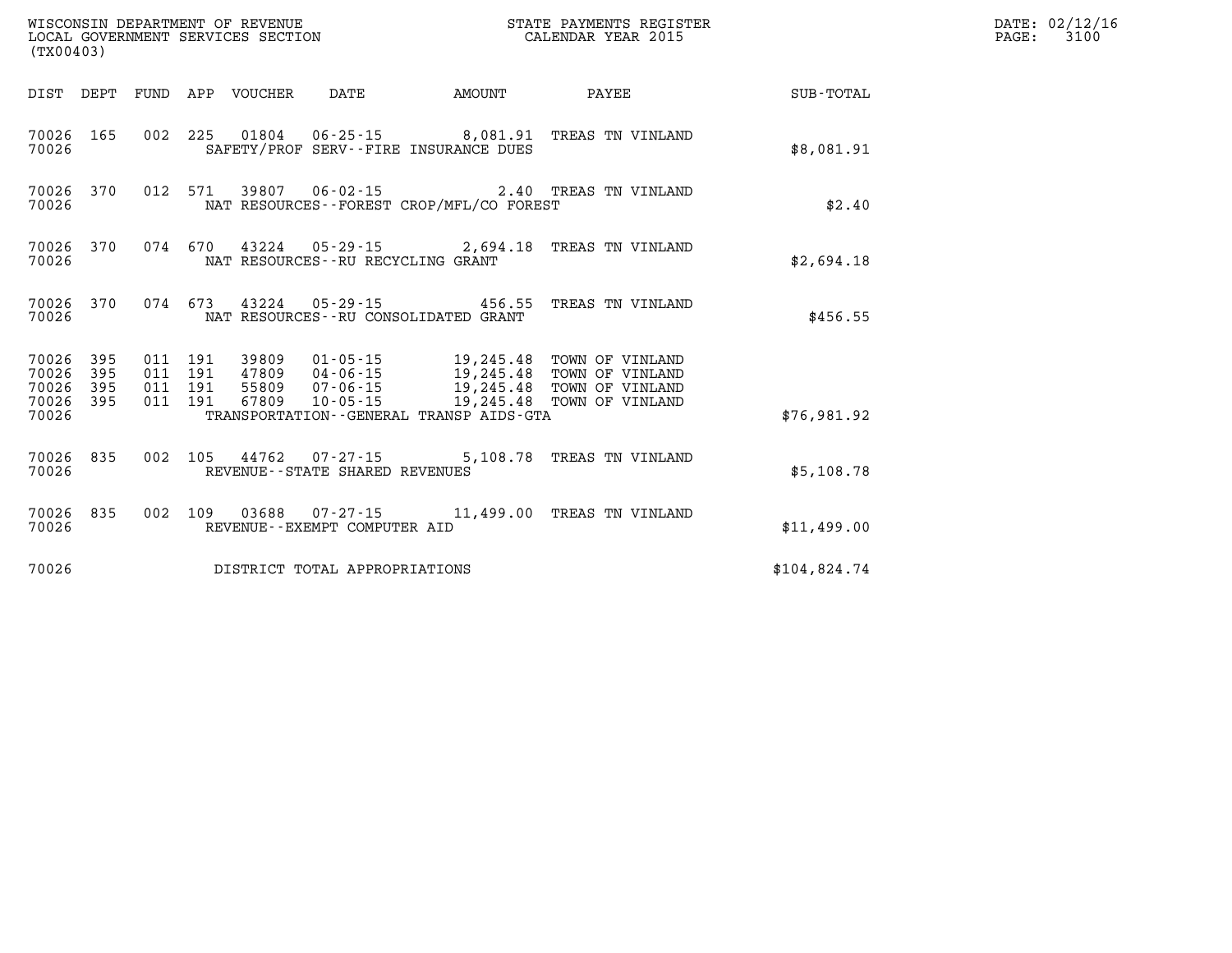| (TX00403)                                     |                     |                    |                    |                                  |                                                          |                                                                  |                                                                                                                                                                       | DATE: 02/12/16<br>3101<br>$\mathtt{PAGE}$ : |  |
|-----------------------------------------------|---------------------|--------------------|--------------------|----------------------------------|----------------------------------------------------------|------------------------------------------------------------------|-----------------------------------------------------------------------------------------------------------------------------------------------------------------------|---------------------------------------------|--|
|                                               |                     |                    |                    | DIST DEPT FUND APP VOUCHER       | DATE                                                     | <b>AMOUNT</b>                                                    | PAYEE                                                                                                                                                                 | SUB-TOTAL                                   |  |
| 70028 165<br>70028                            |                     |                    | 002 225            | 01805                            |                                                          | $06 - 25 - 15$ 5,389.12<br>SAFETY/PROF SERV--FIRE INSURANCE DUES | TREAS TN WINCHESTER                                                                                                                                                   | \$5,389.12                                  |  |
| 70028 370<br>70028                            |                     |                    | 002 503            | 18054                            |                                                          | NAT RESOURCES--AIDS IN LIEU OF TAXES                             | 01-30-15 19,662.84 TREAS TN WINCHESTER<br>1162.43 TOWN SHARE                                                                                                          | \$19,662.84                                 |  |
| 70028 370<br>70028                            |                     |                    | 012 571            | 39808                            |                                                          | NAT RESOURCES - - FOREST CROP/MFL/CO FOREST                      | 06-02-15 86.68 TREAS TN WINCHESTER                                                                                                                                    | \$86.68                                     |  |
| 70028 370<br>70028<br>70028<br>70028<br>70028 | 370<br>370<br>370   | 012 579<br>012 579 | 012 579<br>012 579 | 20850<br>20850<br>20850<br>20850 | $04 - 03 - 15$<br>$04 - 03 - 15$<br>04-03-15<br>04-03-15 | NAT RESOURCES--AIDS IN LIEU OF TAXES                             | .99 TREAS TN WINCHESTER<br>972.60 TREAS TN WINCHESTER<br>12.42 TREAS TN WINCHESTER<br>1,230.43 TREAS TN WINCHESTER                                                    | \$2,216.44                                  |  |
| 70028                                         | 70028 370           |                    | 074 670            | 43225                            | 05-29-15<br>NAT RESOURCES - - RU RECYCLING GRANT         |                                                                  | 2,018.85 TREAS TN WINCHESTER                                                                                                                                          | \$2,018.85                                  |  |
| 70028 395<br>70028<br>70028<br>70028<br>70028 | 395<br>395<br>- 395 | 011 191<br>011 191 | 011 191<br>011 191 | 39810<br>47810<br>55810<br>67810 | 04-06-15<br>$07 - 06 - 15$<br>$10 - 05 - 15$             | TRANSPORTATION--GENERAL TRANSP AIDS-GTA                          | 01-05-15 26,567.13 TOWN OF WINCHESTER<br>26,567.13 IOWN OF WINCHESTER<br>26,567.13 TOWN OF WINCHESTER<br>26,567.13 TOWN OF WINCHESTER<br>26,567.13 TOWN OF WINCHESTER | \$106, 268.52                               |  |
| 70028 835<br>70028                            |                     |                    | 002 105            |                                  | 44763 07-27-15<br>REVENUE - - STATE SHARED REVENUES      |                                                                  | 5,030.19 TREAS TN WINCHESTER                                                                                                                                          | \$5,030.19                                  |  |
| 70028 835<br>70028                            |                     |                    | 002 109            | 03689                            | 07-27-15<br>REVENUE--EXEMPT COMPUTER AID                 |                                                                  | 19.00 TREAS TN WINCHESTER                                                                                                                                             | \$19.00                                     |  |
| 70028 835<br>70028                            |                     |                    | 021 363            |                                  | 35961 03-23-15<br>REVENUE--LOTTERY CREDIT -              |                                                                  | 2,553.97 TREAS TN WINCHESTER                                                                                                                                          | \$2,553.97                                  |  |
| 70028                                         |                     |                    |                    |                                  | DISTRICT TOTAL APPROPRIATIONS                            |                                                                  |                                                                                                                                                                       | \$143, 245.61                               |  |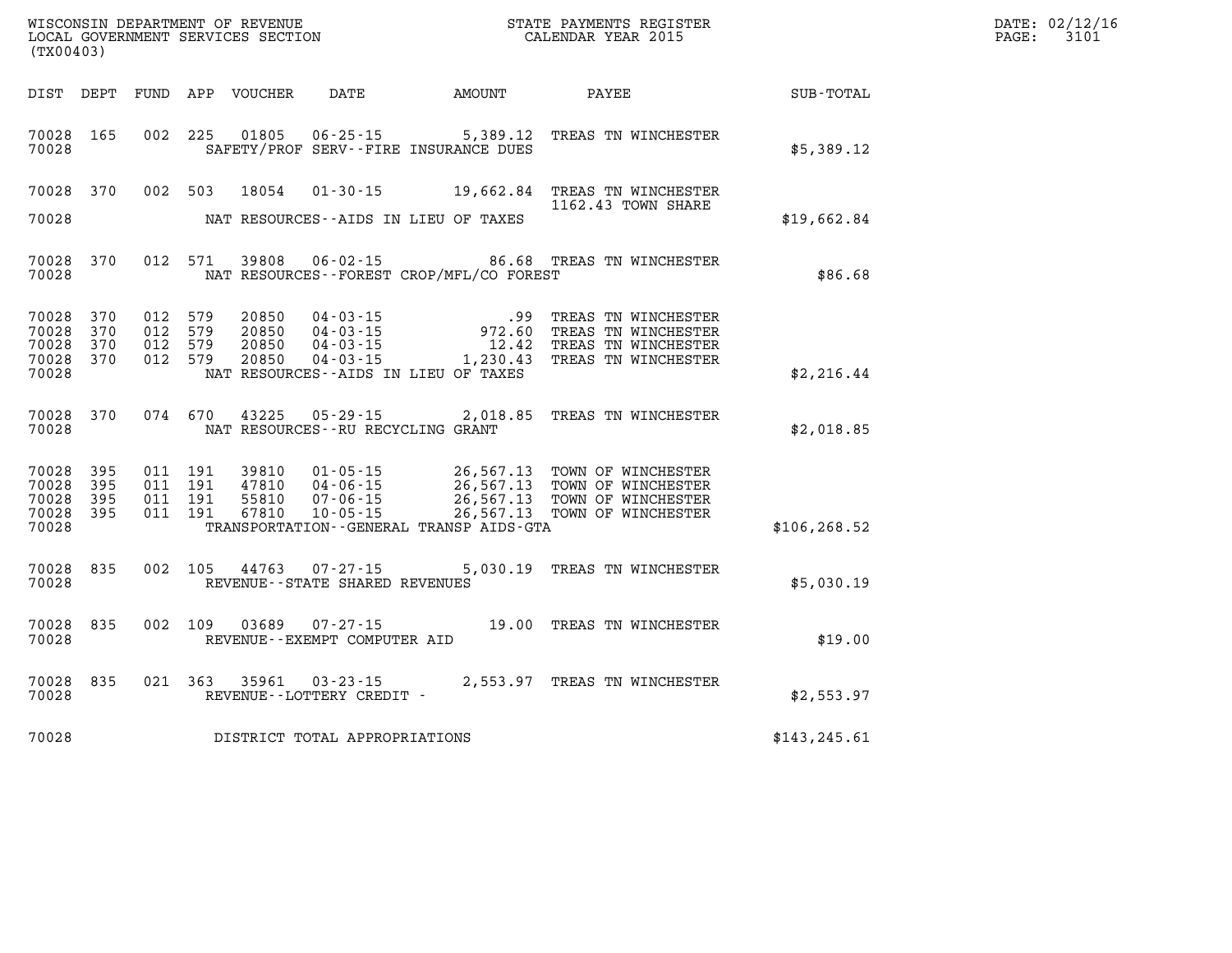| DATE: | 02/12/16 |
|-------|----------|
| PAGE: | 3102     |

| WISCONSIN DEPARTMENT OF REVENUE<br>LOCAL GOVERNMENT SERVICES SECTION<br>(TX00403)<br>(TX00403) |  |                    |         |                  |                                                             |                                             | STATE PAYMENTS REGISTER<br>CALENDAR YEAR 2015                                |               | DATE: 02/12/1<br>PAGE:<br>3102 |
|------------------------------------------------------------------------------------------------|--|--------------------|---------|------------------|-------------------------------------------------------------|---------------------------------------------|------------------------------------------------------------------------------|---------------|--------------------------------|
| DIST DEPT                                                                                      |  |                    |         | FUND APP VOUCHER |                                                             | DATE AMOUNT PAYEE                           |                                                                              | SUB-TOTAL     |                                |
| 70030 165<br>70030                                                                             |  |                    |         |                  |                                                             | SAFETY/PROF SERV--FIRE INSURANCE DUES       | 002 225 01806 06-25-15 9,352.06 TREAS TN WINNECONNE                          | \$9,352.06    |                                |
| 70030 370<br>70030 370                                                                         |  | 002 503<br>002 503 |         | 17931<br>18055   | $01 - 12 - 15$<br>$01 - 30 - 15$                            |                                             | 171.00 TREAS TN WINNECONNE<br>167.06 TREAS TN WINNECONNE<br>13.44 TOWN SHARE |               |                                |
| 70030                                                                                          |  |                    |         |                  |                                                             | NAT RESOURCES--AIDS IN LIEU OF TAXES        |                                                                              | \$338.06      |                                |
| 70030 370<br>70030                                                                             |  |                    | 012 571 | 39809            |                                                             | NAT RESOURCES - - FOREST CROP/MFL/CO FOREST | 06-02-15 14.29 TREAS TN WINNECONNE                                           | \$14.29       |                                |
| 70030 370<br>70030                                                                             |  |                    | 012 579 | 20851            |                                                             | NAT RESOURCES -- AIDS IN LIEU OF TAXES      | 04-03-15 34.55 TREAS TN WINNECONNE                                           | \$34.55       |                                |
| 70030 370<br>70030                                                                             |  |                    |         |                  |                                                             | NAT RESOURCES--RU RECYCLING GRANT           | 074 670 43226 05-29-15 6,596.34 TREAS TN WINNECONNE                          | \$6,596.34    |                                |
| 70030 370<br>70030                                                                             |  |                    |         |                  |                                                             | NAT RESOURCES -- RU CONSOLIDATED GRANT      | 074 673 43226 05-29-15 622.22 TREAS TN WINNECONNE                            | \$622.22      |                                |
| 70030 395<br>70030 395<br>70030 395<br>70030 395                                               |  |                    |         |                  |                                                             |                                             | 24,943.17 TOWN OF WINNECONNE                                                 |               |                                |
| 70030                                                                                          |  |                    |         |                  |                                                             | TRANSPORTATION--GENERAL TRANSP AIDS-GTA     |                                                                              | \$99,772.62   |                                |
| 70030 835<br>70030                                                                             |  |                    |         |                  | 002 105 44764 07-27-15<br>REVENUE - - STATE SHARED REVENUES |                                             | 3,537.39 TREAS TN WINNECONNE                                                 | \$3,537.39    |                                |
| 70030 835<br>70030                                                                             |  |                    | 002 109 | 03690            | 07-27-15<br>REVENUE--EXEMPT COMPUTER AID                    |                                             | 70.00 TREAS TN WINNECONNE                                                    | \$70.00       |                                |
| 70030                                                                                          |  |                    |         |                  | DISTRICT TOTAL APPROPRIATIONS                               |                                             |                                                                              | \$120, 337.53 |                                |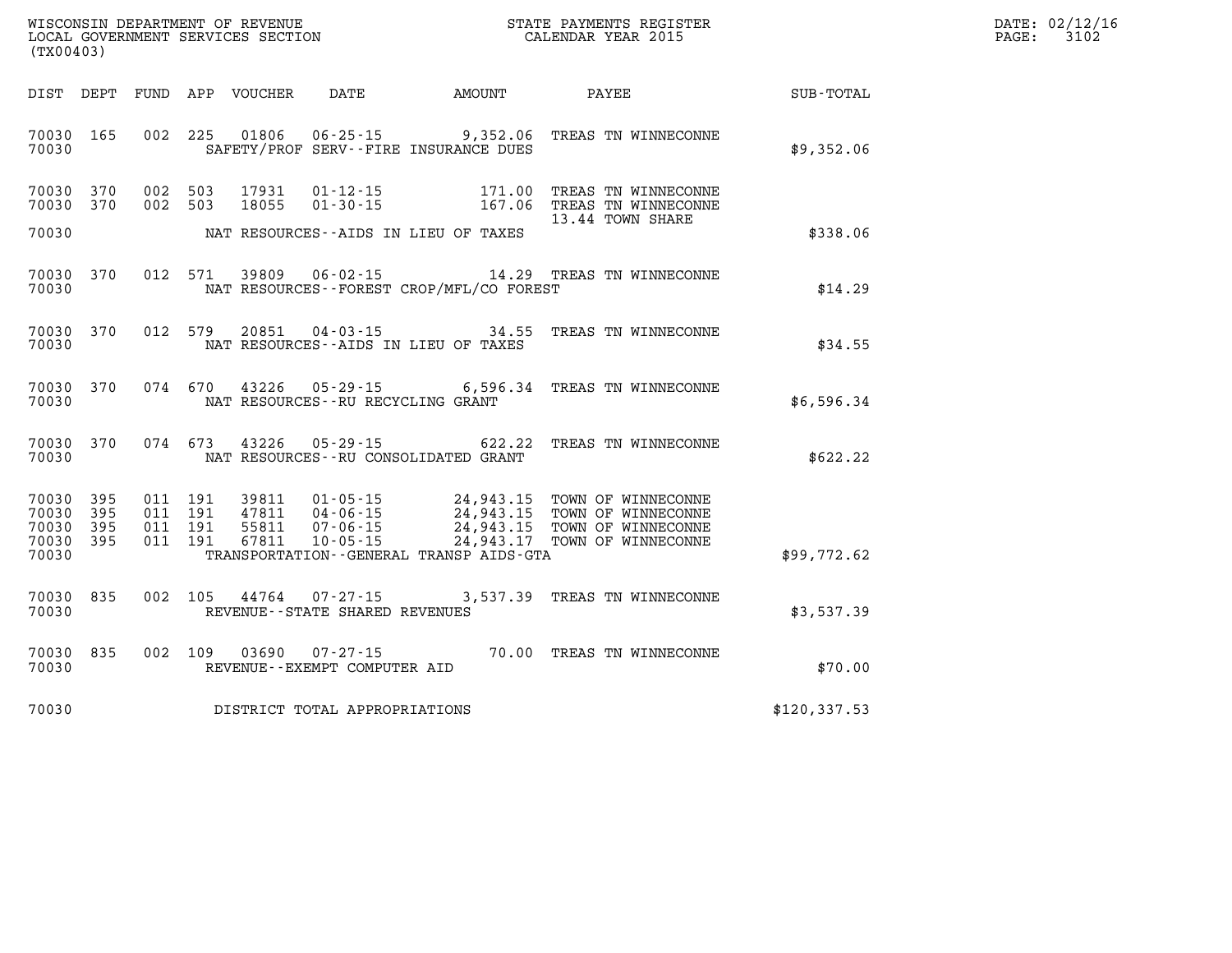| (TX00403)                                     |                   |                                          | WISCONSIN DEPARTMENT OF REVENUE<br>LOCAL GOVERNMENT SERVICES SECTION |                                                |                                              | STATE PAYMENTS REGISTER<br>CALENDAR YEAR 2015                                                                                                                        |             | DATE: 02/12/16<br>3103<br>$\mathtt{PAGE}$ : |
|-----------------------------------------------|-------------------|------------------------------------------|----------------------------------------------------------------------|------------------------------------------------|----------------------------------------------|----------------------------------------------------------------------------------------------------------------------------------------------------------------------|-------------|---------------------------------------------|
|                                               |                   |                                          | DIST DEPT FUND APP VOUCHER                                           | DATE                                           | <b>AMOUNT</b>                                | PAYEE                                                                                                                                                                | SUB-TOTAL   |                                             |
| 70032 165<br>70032                            |                   |                                          |                                                                      |                                                | SAFETY/PROF SERV--FIRE INSURANCE DUES        | 002 225 01807 06-25-15 5,074.81 TREAS TN WOLF RIVER                                                                                                                  | \$5,074.81  |                                             |
| 70032 370                                     |                   | 002 503                                  | 18056                                                                |                                                |                                              | 01-30-15 13,996.94 TREAS TN WOLF RIVER<br>1750.17 TOWN SHARE                                                                                                         |             |                                             |
| 70032                                         |                   |                                          |                                                                      |                                                | NAT RESOURCES--AIDS IN LIEU OF TAXES         |                                                                                                                                                                      | \$13,996.94 |                                             |
| 70032 370<br>70032                            |                   |                                          | 012 571 39810                                                        |                                                | NAT RESOURCES - - FOREST CROP/MFL/CO FOREST  | 06-02-15 107.86 TREAS TN WOLF RIVER                                                                                                                                  | \$107.86    |                                             |
| 70032 370<br>70032<br>70032                   | 370               | 012 579<br>012 579                       | 20852<br>20852                                                       | 04-03-15                                       | NAT RESOURCES--AIDS IN LIEU OF TAXES         | 499.61 TREAS TN WOLF RIVER<br>04-03-15 811.58 TREAS TN WOLF RIVER                                                                                                    | \$1,311.19  |                                             |
| 70032 370<br>70032                            |                   | 074 670                                  |                                                                      | NAT RESOURCES - - RU RECYCLING GRANT           |                                              | 43227 05-29-15 2,821.40 TREAS TN WOLF RIVER                                                                                                                          | \$2,821.40  |                                             |
| 70032 370<br>70032                            |                   | 074 673                                  |                                                                      |                                                | NAT RESOURCES - - RU CONSOLIDATED GRANT      | 43227 05-29-15 311.24 TREAS TN WOLF RIVER                                                                                                                            | \$311.24    |                                             |
| 70032 395<br>70032<br>70032<br>70032<br>70032 | 395<br>395<br>395 | 011 191<br>011 191<br>011 191<br>011 191 | 55812<br>67812                                                       | $07 - 06 - 15$<br>$10 - 05 - 15$               | TRANSPORTATION - - GENERAL TRANSP AIDS - GTA | 39812  01-05-15  19,630.83  TOWN OF WOLF RIVER<br>47812  04-06-15  19,630.83  TOWN OF WOLF RIVER<br>19,630.83   TOWN OF WOLF RIVER<br>19,630.83   TOWN OF WOLF RIVER | \$78,523.32 |                                             |
| 70032 835<br>70032                            |                   | 002 105                                  | 44765                                                                | REVENUE - - STATE SHARED REVENUES              |                                              | 07-27-15 2,142.33 TREAS TN WOLF RIVER                                                                                                                                | \$2,142.33  |                                             |
| 70032 835<br>70032                            |                   | 002 109                                  | 03691                                                                | $07 - 27 - 15$<br>REVENUE--EXEMPT COMPUTER AID |                                              | 30.00 TREAS TN WOLF RIVER                                                                                                                                            | \$30.00     |                                             |
| 70032                                         |                   |                                          |                                                                      | DISTRICT TOTAL APPROPRIATIONS                  | \$104,319.09                                 |                                                                                                                                                                      |             |                                             |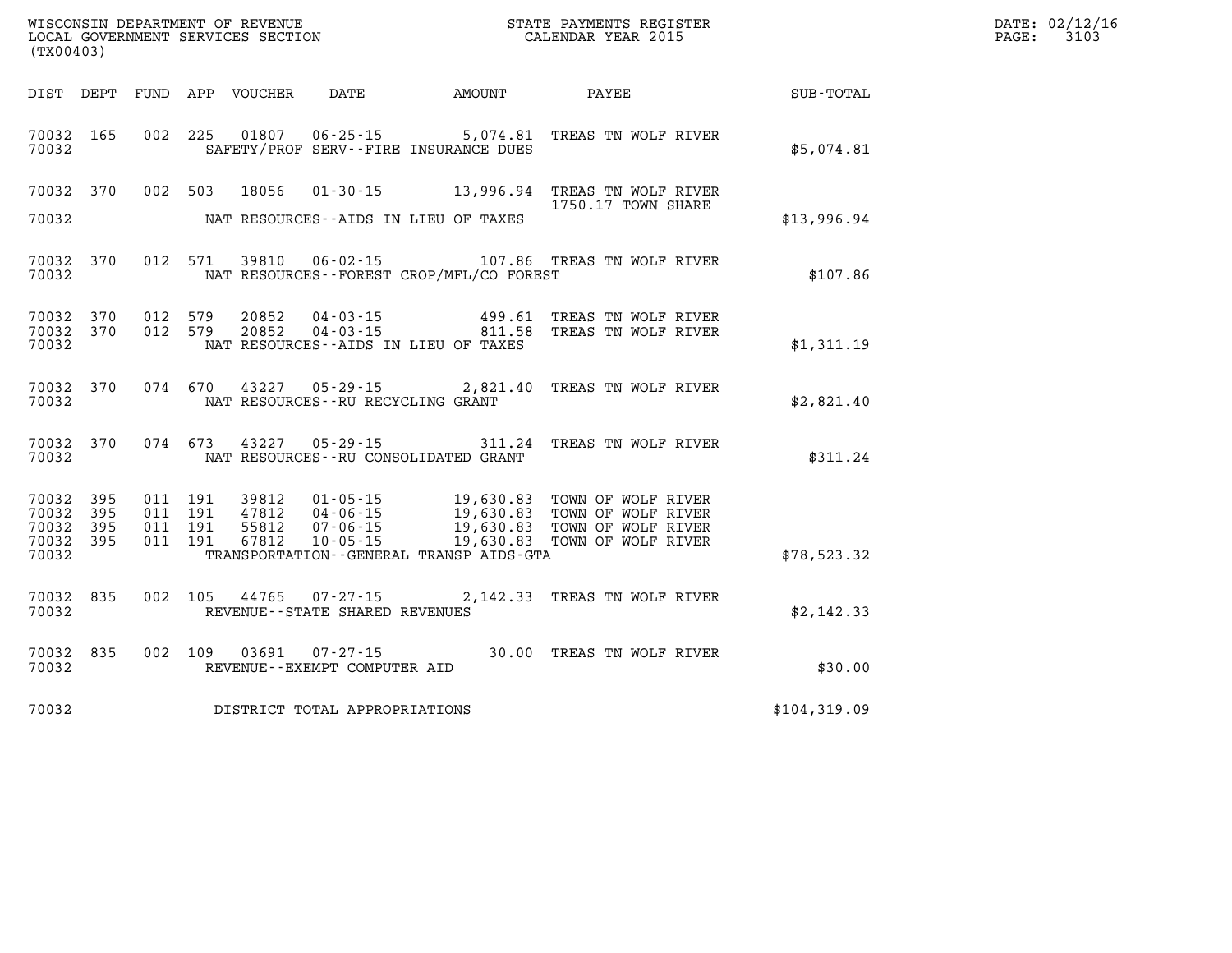| (TX00403)              |                        |  |                                |                                              | %WISCONSIN DEPARTMENT OF REVENUE $$\tt STATE~PAYMENTS~REGISTER$ LOCAL GOVERNMENT SERVICES SECTION $$\tt CALENDAR~YEAR~2015$ |               | DATE: 02/12/16<br>PAGE: 3104 |
|------------------------|------------------------|--|--------------------------------|----------------------------------------------|-----------------------------------------------------------------------------------------------------------------------------|---------------|------------------------------|
|                        |                        |  |                                |                                              | DIST DEPT FUND APP VOUCHER DATE AMOUNT PAYEE TOTAL                                                                          |               |                              |
| 70191                  | 70191 165              |  |                                | SAFETY/PROF SERV--FIRE INSURANCE DUES        | 002 225 01808 06-25-15 7,461.12 TREAS VIL WINNECONNE                                                                        | \$7,461.12    |                              |
| 70191                  |                        |  |                                | NAT RESOURCES -- RU RECYCLING GRANT          | 70191 370 074 670 43228 05-29-15 7,966.82 TREAS VIL WINNECONNE                                                              | \$7,966.82    |                              |
| 70191                  | 70191 370              |  |                                | NAT RESOURCES--RU CONSOLIDATED GRANT         | 074 673 43228 05-29-15 625.35 TREAS VIL WINNECONNE                                                                          | \$625.35      |                              |
| 70191                  | 70191 395              |  |                                | TRANSPORTATION - - HIGHWAY SAFETY - FEDERAL  | 011 185 67862 12-04-15 3,231.00 TREAS VIL WINNECONNE                                                                        | \$3,231.00    |                              |
| 70191 395<br>70191 395 | 70191 395              |  |                                |                                              |                                                                                                                             |               |                              |
| 70191 395<br>70191     |                        |  |                                | TRANSPORTATION - - GENERAL TRANSP AIDS - GTA |                                                                                                                             | \$164, 426.86 |                              |
| 70191                  | 70191 395              |  |                                | TRANSPORTATION--LRIP/TRIP/MSIP GRANTS        | 011 278 61945 10-02-15 25,133.47 TREAS VIL WINNECONNE                                                                       | \$25, 133.47  |                              |
| 70191                  | 70191 835              |  | REVENUE--STATE SHARED REVENUES |                                              | 002  105  44766  07-27-15  73,393.58  TREAS VIL WINNECONNE                                                                  | \$73,393.58   |                              |
| 70191                  | 70191 835<br>70191 835 |  | REVENUE--EXEMPT COMPUTER AID   |                                              | 002 109 03692 07-27-15 1,503.00 TREAS VIL WINNECONNE<br>002 109 05379 07-27-15 6,815.00 TREAS VIL WINNECONNE                | \$8,318.00    |                              |
| 70191                  |                        |  | DISTRICT TOTAL APPROPRIATIONS  |                                              |                                                                                                                             | \$290,556.20  |                              |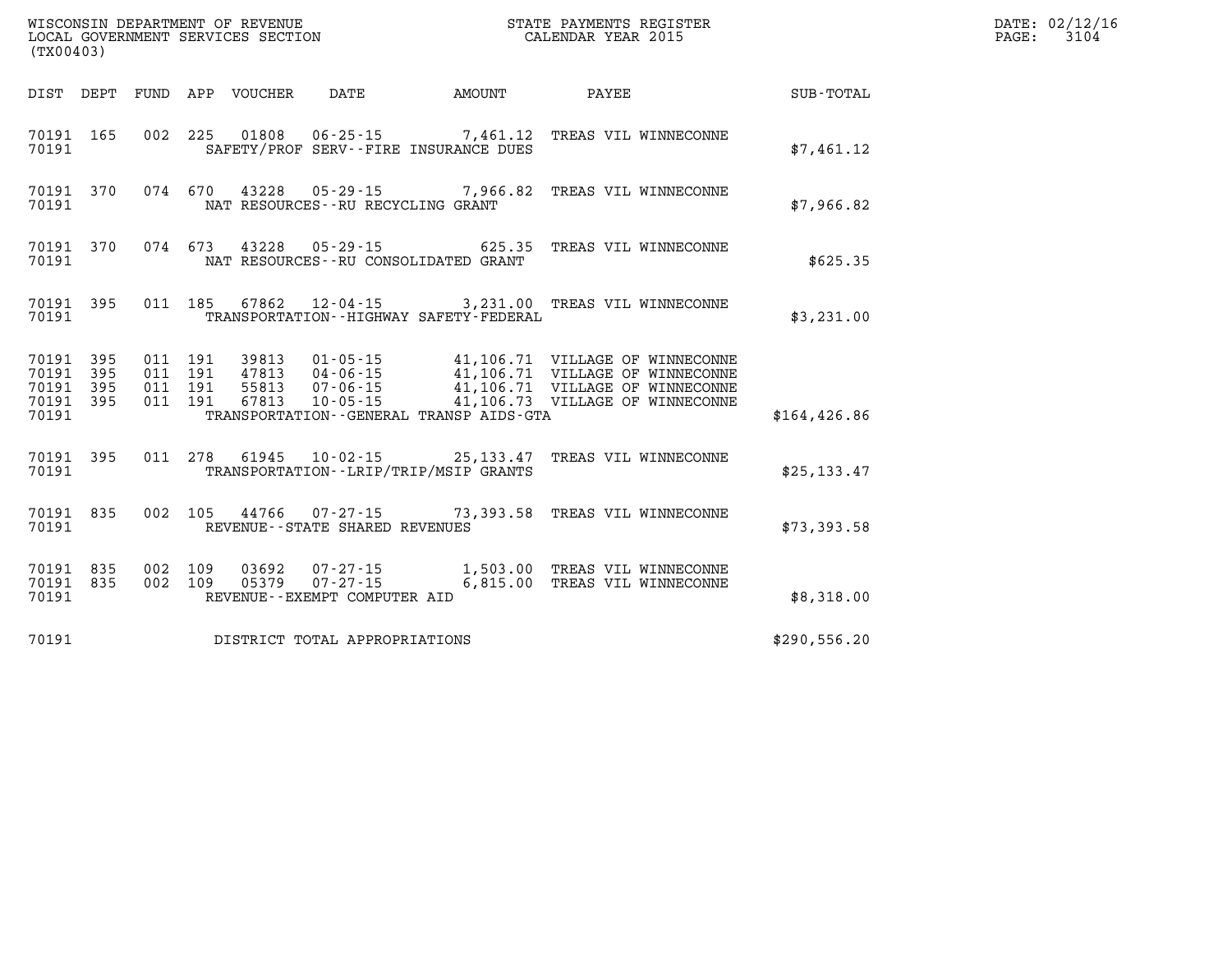| DATE: | 02/12/16 |
|-------|----------|
| PAGE: | 3105     |

| (TX00403)                                                                                                                      |                                                                                  |                          |                                                                                                                                     | LOCAL GOVERNMENT SERVICES SECTION                                                                                 |                                                                      |                                                                                   | CALENDAR YEAR 2015                                                                                                                                                                                                                         |                             | PAGE: | 3105 |
|--------------------------------------------------------------------------------------------------------------------------------|----------------------------------------------------------------------------------|--------------------------|-------------------------------------------------------------------------------------------------------------------------------------|-------------------------------------------------------------------------------------------------------------------|----------------------------------------------------------------------|-----------------------------------------------------------------------------------|--------------------------------------------------------------------------------------------------------------------------------------------------------------------------------------------------------------------------------------------|-----------------------------|-------|------|
| DIST DEPT                                                                                                                      |                                                                                  |                          |                                                                                                                                     | FUND APP VOUCHER                                                                                                  |                                                                      |                                                                                   |                                                                                                                                                                                                                                            | DATE AMOUNT PAYEE SUB-TOTAL |       |      |
| 70251 165<br>70251                                                                                                             |                                                                                  |                          | 002 225                                                                                                                             | 01809                                                                                                             |                                                                      | SAFETY/PROF SERV--FIRE INSURANCE DUES                                             | 06-25-15 39,645.39 TREAS CITY MENASHA                                                                                                                                                                                                      | \$39,645.39                 |       |      |
| 70251 370                                                                                                                      |                                                                                  |                          |                                                                                                                                     | 002 503 17932                                                                                                     |                                                                      |                                                                                   | 01-12-15 323.84 TREAS CITY MENASHA<br>118.45 CITY SHARE                                                                                                                                                                                    |                             |       |      |
| 70251                                                                                                                          |                                                                                  |                          |                                                                                                                                     |                                                                                                                   |                                                                      | NAT RESOURCES--AIDS IN LIEU OF TAXES                                              |                                                                                                                                                                                                                                            | \$323.84                    |       |      |
| 70251 370<br>70251                                                                                                             |                                                                                  |                          | 074 670                                                                                                                             |                                                                                                                   | NAT RESOURCES--RU RECYCLING GRANT                                    |                                                                                   | 43229  05-29-15  65,778.74  TREAS CITY MENASHA                                                                                                                                                                                             | \$65,778.74                 |       |      |
| 70251 370<br>70251                                                                                                             |                                                                                  |                          | 074 673                                                                                                                             | 43229                                                                                                             |                                                                      | NAT RESOURCES - - RU CONSOLIDATED GRANT                                           | 05-29-15 4,578.59 TREAS CITY MENASHA                                                                                                                                                                                                       | \$4,578.59                  |       |      |
| 70251 370<br>70251                                                                                                             |                                                                                  |                          | 095 512                                                                                                                             |                                                                                                                   | NAT RESOURCES - - STEWARDSHIP 2000                                   |                                                                                   | 01685  01-28-15  30,049.00  TREAS CITY MENASHA                                                                                                                                                                                             | \$30,049.00                 |       |      |
| 70251<br>70251<br>70251<br>70251 395                                                                                           | 395<br>395<br>395                                                                |                          | 011 162<br>011 162<br>011 162<br>011 162                                                                                            | 40114<br>48114<br>56114<br>68114                                                                                  |                                                                      |                                                                                   | 01-05-15<br>04-06-15<br>07-06-15<br>15,378.85 CITY OF MENASHA<br>07-06-15<br>15,378.85 CITY OF MENASHA<br>10-05-15<br>15,378.88 CITY OF MENASHA                                                                                            |                             |       |      |
| 70251                                                                                                                          |                                                                                  |                          |                                                                                                                                     |                                                                                                                   |                                                                      | TRANSPORTATION--CONNECTING HIGHWAY AIDS                                           |                                                                                                                                                                                                                                            | \$61,515.43                 |       |      |
| 70251<br>70251<br>70251<br>70251<br>70251<br>70251<br>70251<br>70251<br>70251<br>70251<br>70251<br>70251<br>70251 395<br>70251 | 395<br>395<br>395<br>395<br>395<br>395<br>395<br>395<br>395<br>395<br>395<br>395 | 011<br>011               | 011 185<br>011 185<br>011 185<br>011 185<br>011 185<br>011 185<br>185<br>011 185<br>011 185<br>011 185<br>185<br>011 185<br>011 185 | 36704<br>39358<br>45241<br>45241<br>50161<br>52431<br>55877<br>55877<br>58573<br>58573<br>61122<br>61122<br>64746 |                                                                      | TRANSPORTATION - - HIGHWAY SAFETY - FEDERAL                                       | 01-20-15 960.65 TREAS CITY MENASHA<br>02-13-15 867.45 TREAS CITY MENASHA<br>04-16-15 1,123.68 TREAS CITY MENASHA<br>04-16-15 834.08 TREAS CITY MENASHA<br>06-11-15 678.97 TREAS CITY MENASHA<br>07-03-15 502.62 TREAS CITY MENASHA<br>08-0 | \$20,785.07                 |       |      |
| 70251<br>70251<br>70251<br>70251<br>70251                                                                                      | 395<br>395<br>395<br>395                                                         | 011<br>011<br>011<br>011 | 191<br>191<br>191<br>191                                                                                                            | 39814<br>47814<br>55814<br>67814                                                                                  | $01 - 05 - 15$<br>$04 - 06 - 15$<br>$07 - 06 - 15$<br>$10 - 05 - 15$ | 128,131.69<br>128,131.69<br>128,131.69<br>TRANSPORTATION--GENERAL TRANSP AIDS-GTA | CITY OF MENASHA<br>CITY OF MENASHA<br>CITY OF MENASHA<br>128, 131.70 CITY OF MENASHA                                                                                                                                                       | \$512,526.77                |       |      |
| 70251<br>70251                                                                                                                 | 435<br>435                                                                       | 005<br>005               | 000<br>000                                                                                                                          | 90511<br>90514                                                                                                    | $01 - 01 - 15$<br>$02 - 01 - 15$                                     | 2,401.00<br>17,813.00                                                             | CITY OF MENASHA<br>CITY OF MENASHA                                                                                                                                                                                                         |                             |       |      |

WISCONSIN DEPARTMENT OF REVENUE **STATE PAYMENTS REGISTER**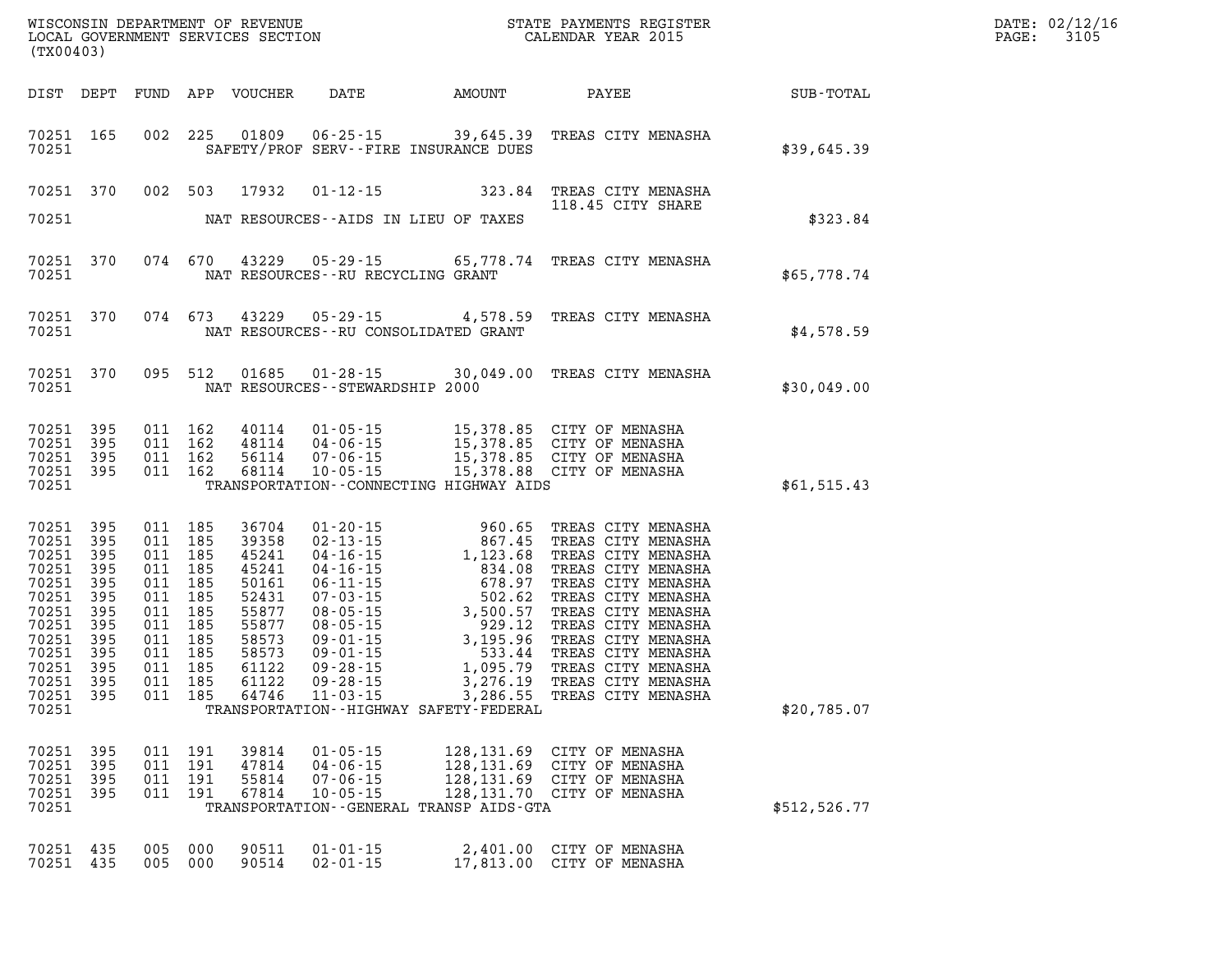| DIST                                                                                   | DEPT                                                        | FUND                                                        | APP                                                         | VOUCHER                                                                       | DATE                                                                                                                                                                                              | AMOUNT                                                                                                     | PAYEE                                                                                                                                                                   | SUB-TOTAL      |
|----------------------------------------------------------------------------------------|-------------------------------------------------------------|-------------------------------------------------------------|-------------------------------------------------------------|-------------------------------------------------------------------------------|---------------------------------------------------------------------------------------------------------------------------------------------------------------------------------------------------|------------------------------------------------------------------------------------------------------------|-------------------------------------------------------------------------------------------------------------------------------------------------------------------------|----------------|
| 70251<br>70251<br>70251<br>70251<br>70251<br>70251<br>70251<br>70251<br>70251<br>70251 | 435<br>435<br>435<br>435<br>435<br>435<br>435<br>435<br>435 | 005<br>005<br>005<br>005<br>005<br>005<br>005<br>005<br>005 | 000<br>000<br>000<br>000<br>000<br>000<br>000<br>000<br>000 | 90515<br>90517<br>90519<br>90600<br>90601<br>90604<br>90607<br>90609<br>90611 | $03 - 01 - 15$<br>$04 - 01 - 15$<br>$06 - 01 - 15$<br>$07 - 01 - 15$<br>$08 - 01 - 15$<br>$09 - 01 - 15$<br>$10 - 01 - 15$<br>$11 - 02 - 15$<br>$12 - 01 - 15$<br>HEALTH SERVICES--STATE/FED AIDS | 14,890.00<br>4,178.00<br>14,074.00<br>6,749.00<br>2,291.00<br>9,314.00<br>1,407.00<br>3,184.00<br>5,385.00 | CITY OF MENASHA<br>CITY OF MENASHA<br>CITY OF MENASHA<br>CITY OF MENASHA<br>CITY OF MENASHA<br>CITY OF MENASHA<br>CITY OF MENASHA<br>CITY OF MENASHA<br>CITY OF MENASHA | \$81,686.00    |
| 70251<br>70251                                                                         | 455                                                         | 002                                                         | 231                                                         | 16                                                                            | $04 - 20 - 15$<br>JUSTICE--LAW ENFORCEMENT TRAINING                                                                                                                                               | 4,640.00                                                                                                   | TREAS CITY OF MENASHA                                                                                                                                                   | \$4,640.00     |
| 70251<br>70251<br>70251                                                                | 505<br>505                                                  | 002<br>002                                                  | 743<br>743                                                  | 06994<br>07671                                                                | $04 - 06 - 15$<br>$04 - 24 - 15$<br>DOA--HOUSING ASSISTANCE GRANTS                                                                                                                                | 38,587.00<br>97,969.00                                                                                     | TREAS CITY MENASHA<br>TREAS CITY MENASHA                                                                                                                                | \$136,556.00   |
| 70251<br>70251                                                                         | 835                                                         | 002                                                         | 105                                                         | 44767                                                                         | $07 - 27 - 15$<br>REVENUE - - STATE SHARED REVENUES                                                                                                                                               |                                                                                                            | 879,407.33 TREAS CITY MENASHA                                                                                                                                           | \$879,407.33   |
| 70251<br>70251<br>70251<br>70251<br>70251                                              | 835<br>835<br>835<br>835                                    | 002<br>002<br>002<br>002                                    | 109<br>109<br>109<br>109                                    | 02169<br>03694<br>05035<br>05381                                              | $07 - 27 - 15$<br>$07 - 27 - 15$<br>$07 - 27 - 15$<br>$07 - 27 - 15$<br>REVENUE--EXEMPT COMPUTER AID                                                                                              | 1,030.00<br>19,466.00<br>1,393.00<br>486,169.00                                                            | TREAS CITY MENASHA<br>TREAS CITY MENASHA<br>TREAS CITY MENASHA<br>TREAS CITY MENASHA                                                                                    | \$508,058.00   |
| 70251<br>70251<br>70251<br>70251<br>70251                                              | 835<br>835<br>835<br>835                                    | 002<br>002<br>002<br>002                                    | 302<br>302<br>302<br>302                                    | 10013<br>10139<br>11013<br>11138                                              | $07 - 27 - 15$<br>$07 - 27 - 15$<br>$07 - 27 - 15$<br>$07 - 27 - 15$                                                                                                                              | 248,783.98<br>1,232,070.64<br>60,447.12<br>370,217.52<br>REVENUE-FIRST DOLLAR/SCHOOL LEVY CREDITS          | TREAS CITY MENASHA<br>TREAS CITY MENASHA<br>TREAS CITY MENASHA<br>TREAS CITY MENASHA                                                                                    | \$1,911,519.26 |
| 70251<br>70251                                                                         | 835                                                         | 002                                                         | 501                                                         | 00004                                                                         | $02 - 02 - 15$                                                                                                                                                                                    | 127,344.32<br>DOA-PAYMENT FOR MUNICIPAL SERVICES AID                                                       | TREAS CITY MENASHA                                                                                                                                                      | \$127,344.32   |
| 70251<br>70251<br>70251<br>70251                                                       | 835<br>835<br>835                                           | 021<br>021<br>021                                           | 363<br>363<br>363                                           | 35962<br>37152<br>37276                                                       | $03 - 23 - 15$<br>$03 - 23 - 15$<br>$03 - 23 - 15$<br>REVENUE--LOTTERY CREDIT -                                                                                                                   | 29, 313.35<br>74,316.86<br>452,748.93                                                                      | TREAS CITY MENASHA<br>TREAS CITY MENASHA<br>TREAS CITY MENASHA                                                                                                          | \$556,379.14   |
| 70251                                                                                  |                                                             |                                                             |                                                             |                                                                               | DISTRICT TOTAL APPROPRIATIONS                                                                                                                                                                     |                                                                                                            |                                                                                                                                                                         | \$4,940,792.88 |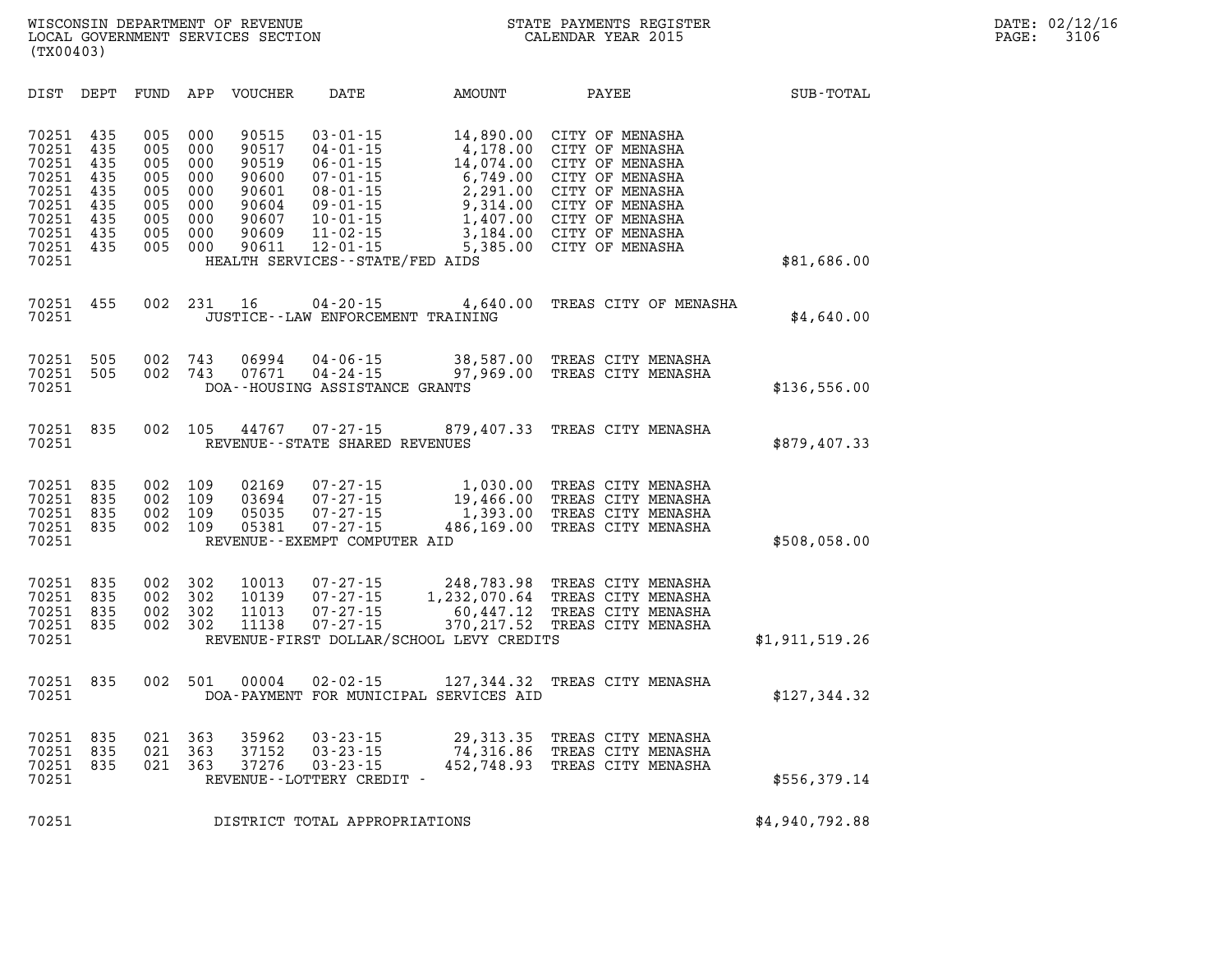| (TX00403)                                                    |                                                                              |                                                                          |                                              | WISCONSIN DEPARTMENT OF REVENUE<br>LOCAL GOVERNMENT SERVICES SECTION FOR THE STATE PAYMENTS REGISTER<br>CALENDAR YEAR 2015                           |                  | DATE: 02/12/1<br>$\mathtt{PAGE}$ :<br>3107 |
|--------------------------------------------------------------|------------------------------------------------------------------------------|--------------------------------------------------------------------------|----------------------------------------------|------------------------------------------------------------------------------------------------------------------------------------------------------|------------------|--------------------------------------------|
|                                                              | DIST DEPT FUND APP VOUCHER                                                   | <b>DATE</b>                                                              | AMOUNT                                       | PAYEE                                                                                                                                                | <b>SUB-TOTAL</b> |                                            |
| 70261 165<br>70261                                           |                                                                              | SAFETY/PROF SERV--FIRE INSURANCE DUES                                    |                                              | 002 225 01810 06-25-15 74,779.57 TREAS CITY NEENAH                                                                                                   | \$74,779.57      |                                            |
| 70261<br>370<br>70261                                        | 002 941                                                                      |                                                                          | NAT RESOURCES-GENERAL OPERATIONS-FEDERAL     | 03016  06-23-15  43, 204.84  TREAS CITY NEENAH                                                                                                       | \$43,204.84      |                                            |
| 70261 370<br>70261                                           |                                                                              | NAT RESOURCES - - URBAN NON-POINT GRANTS                                 |                                              | 074 658 01799 02-17-15 63,340.00 TREAS CITY NEENAH                                                                                                   | \$63,340.00      |                                            |
| 70261 370<br>70261                                           |                                                                              | NAT RESOURCES - - RU RECYCLING GRANT                                     |                                              | 074 670 43230 05-29-15 195,831.80 TREAS CITY NEENAH                                                                                                  | \$195,831.80     |                                            |
| 70261 370<br>70261                                           |                                                                              | NAT RESOURCES -- RU CONSOLIDATED GRANT                                   |                                              | 074 673 43230 05-29-15 6,739.53 TREAS CITY NEENAH                                                                                                    | \$6,739.53       |                                            |
| 70261 370<br>70261                                           |                                                                              | NAT RESOURCES -- STEWARDSHIP 2000                                        |                                              | 095 512 00534 09-25-15 416,000.00 TREAS CITY NEENAH                                                                                                  | \$416,000.00     |                                            |
| 70261 395<br>70261<br>395<br>70261 395<br>70261 395<br>70261 | 011 162<br>40115<br>011 162<br>48115<br>011 162<br>56115<br>011 162<br>68115 |                                                                          | TRANSPORTATION--CONNECTING HIGHWAY AIDS      | 01-05-15 13,196.41 CITY OF NEENAH<br>04-06-15 13,196.41 CITY OF NEENAH<br>07-06-15 13,196.41 CITY OF NEENAH<br>10-05-15 13,196.41 CITY OF NEENAH     | \$52,785.64      |                                            |
| 70261 395<br>70261 395<br>70261 395<br>70261                 | 011 185<br>011 185<br>011 185                                                | 59346 09-10-15                                                           | TRANSPORTATION - - HIGHWAY SAFETY - FEDERAL  | 54473  07-21-15  3,375.28 TREAS CITY NEENAH<br>59346  09-10-15  4,227.28 TREAS CITY NEENAH<br>59496  09-11-15  2,477.44 TREAS CITY NEENAH            | \$10,080.00      |                                            |
| 70261<br>395<br>70261 395<br>70261 395<br>70261 395<br>70261 | 011 191<br>39815<br>011 191<br>47815<br>011 191<br>55815<br>011 191<br>67815 |                                                                          | TRANSPORTATION - - GENERAL TRANSP AIDS - GTA | 01-05-15 252,521.16 CITY OF NEENAH<br>04-06-15 252,521.16 CITY OF NEENAH<br>07-06-15 252,521.16 CITY OF NEENAH<br>10-05-15 252,521.18 CITY OF NEENAH | \$1,010,084.66   |                                            |
| 70261 455<br>70261                                           | 002 221 15                                                                   | $07 - 21 - 15$<br>JUSTICE -- LAW ENFORCEMENT SERVICES AID                |                                              | 10.00 TREAS CITY NEENAH                                                                                                                              | \$10.00          |                                            |
| 70261 455<br>70261<br>455<br>70261                           | 002 231<br>06762<br>002 231<br>12                                            | $06 - 16 - 15$<br>$03 - 23 - 15$<br>JUSTICE - - LAW ENFORCEMENT TRAINING | 15,000.00<br>6,080.00                        | TREAS CITY NEENAH<br>TREAS CITY NEENAH                                                                                                               | \$21,080.00      |                                            |
| 70261 835                                                    | 002 105 44768                                                                | $07 - 27 - 15$                                                           |                                              | 785, 221.16 TREAS CITY NEENAH                                                                                                                        |                  |                                            |

**DATE: 02/12/16<br>PAGE: 3107**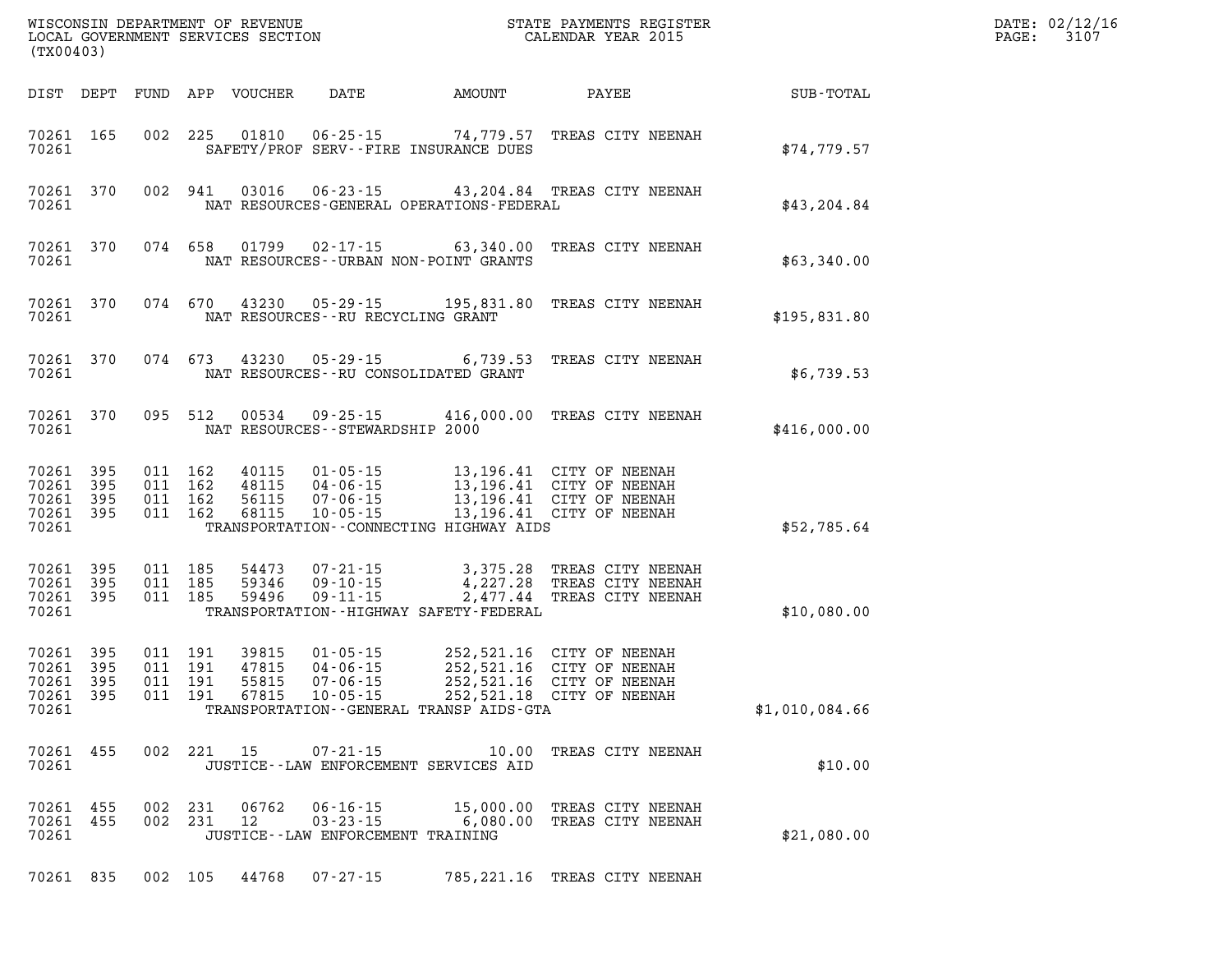| (TX00403)               |            |                                |            | WISCONSIN DEPARTMENT OF REVENUE<br>LOCAL GOVERNMENT SERVICES SECTION |                                                      | STATE PAYMENTS REGISTER<br>CALENDAR YEAR 2015                     | DATE: 02/12/16<br>3108<br>$\mathtt{PAGE}$ :       |                |  |
|-------------------------|------------|--------------------------------|------------|----------------------------------------------------------------------|------------------------------------------------------|-------------------------------------------------------------------|---------------------------------------------------|----------------|--|
| DIST                    | DEPT       | FUND<br>APP<br>VOUCHER<br>DATE |            |                                                                      |                                                      | AMOUNT                                                            | PAYEE                                             | SUB-TOTAL      |  |
| 70261                   |            |                                |            |                                                                      | REVENUE--STATE SHARED REVENUES                       | \$785, 221.16                                                     |                                                   |                |  |
| 70261<br>70261<br>70261 | 835<br>835 | 002<br>002                     | 109<br>109 | 03695<br>05382                                                       | 07-27-15<br>07-27-15<br>REVENUE--EXEMPT COMPUTER AID | 120,280.00<br>508,564.00                                          | TREAS CITY NEENAH<br>TREAS CITY NEENAH            | \$628,844.00   |  |
| 70261<br>70261<br>70261 | 835<br>835 | 002<br>002                     | 302<br>302 | 10140<br>11139                                                       | 07-27-15                                             | 07-27-15 2,397,402.51<br>REVENUE-FIRST DOLLAR/SCHOOL LEVY CREDITS | TREAS CITY NEENAH<br>515,591.66 TREAS CITY NEENAH | \$2,912,994.17 |  |
| 70261<br>70261          | 835        | 021                            | 363        | 37277                                                                | $03 - 23 - 15$<br>REVENUE - - LOTTERY CREDIT -       | 670,715.99                                                        | TREAS CITY NEENAH                                 | \$670,715.99   |  |
| 70261                   |            |                                |            |                                                                      | DISTRICT TOTAL APPROPRIATIONS                        | \$6,891,711.36                                                    |                                                   |                |  |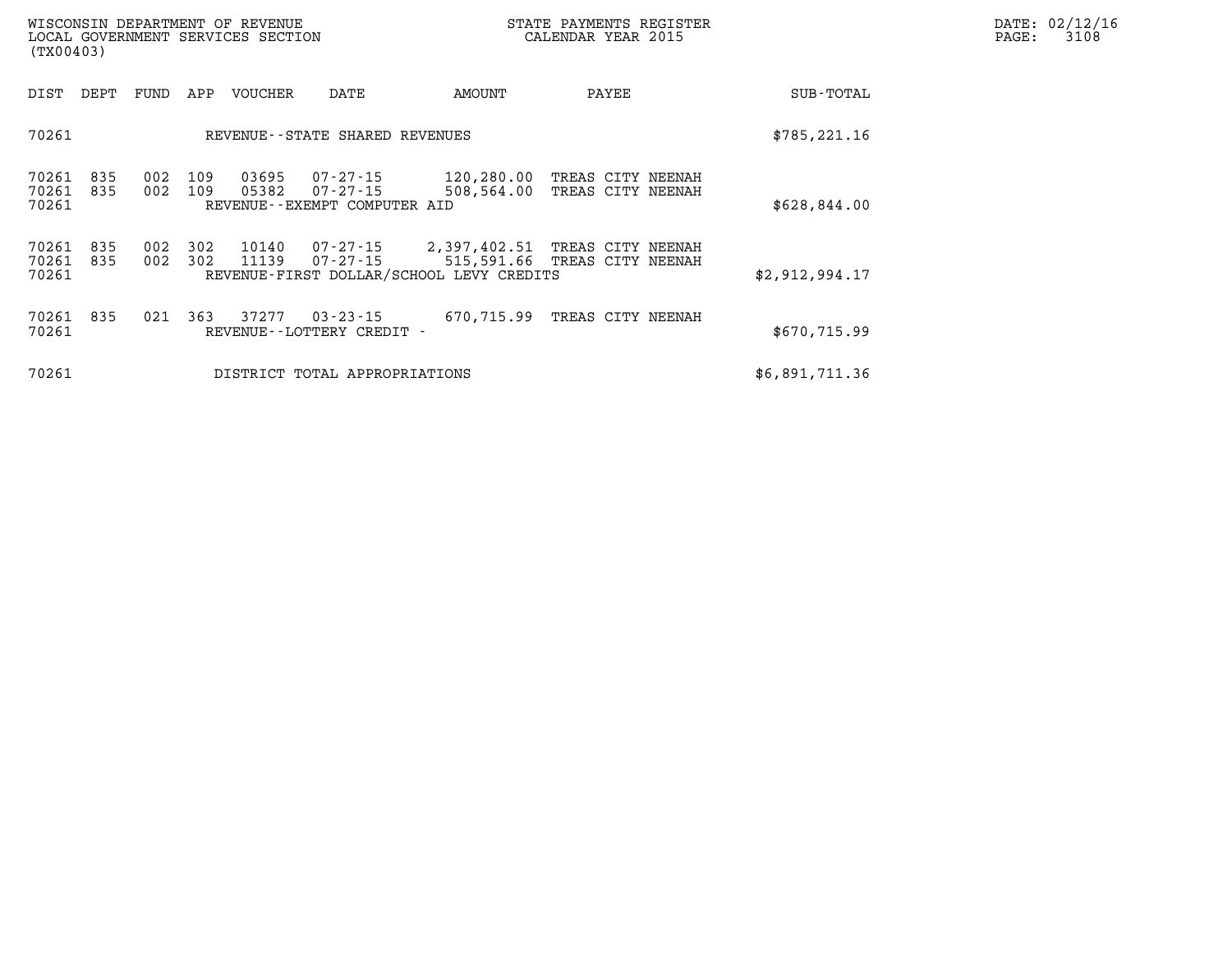| (TX00403)                                         |             |                                          |            | WISCONSIN DEPARTMENT OF REVENUE<br>LOCAL GOVERNMENT SERVICES SECTION |                                                                        | STATE PAYMENTS REGISTER<br>CALENDAR YEAR 2015                                   |                                                                            | DATE: 02/12/16<br>PAGE:<br>3109 |               |  |
|---------------------------------------------------|-------------|------------------------------------------|------------|----------------------------------------------------------------------|------------------------------------------------------------------------|---------------------------------------------------------------------------------|----------------------------------------------------------------------------|---------------------------------|---------------|--|
| DIST DEPT                                         |             |                                          |            | FUND APP VOUCHER                                                     | DATE                                                                   | <b>AMOUNT</b>                                                                   | PAYEE                                                                      |                                 | SUB-TOTAL     |  |
| 70265 165<br>70265                                |             | 002 225                                  |            | 01811                                                                | 06-25-15                                                               | SAFETY/PROF SERV--FIRE INSURANCE DUES                                           | 7,213.46 TREAS CITY OMRO                                                   |                                 | \$7,213.46    |  |
| 70265 370<br>70265                                |             | 074 670                                  |            | 43231                                                                | NAT RESOURCES - - RU RECYCLING GRANT                                   | 05-29-15 11,024.82 TREAS CITY OMRO                                              |                                                                            |                                 | \$11,024.82   |  |
| 70265 370<br>70265                                |             | 074 673                                  |            | 43231                                                                | $05 - 29 - 15$<br>NAT RESOURCES - - RU CONSOLIDATED GRANT              |                                                                                 | 919.89 TREAS CITY OMRO                                                     |                                 | \$919.89      |  |
| 70265 370<br>70265<br>70265                       | 370         | 095 512<br>095 512                       |            | 01746<br>01746                                                       | $02 - 03 - 15$<br>$02 - 03 - 15$<br>NAT RESOURCES - - STEWARDSHIP 2000 | 18,864.00<br>13,599.00                                                          | TREAS CITY OMRO<br>TREAS CITY OMRO                                         |                                 | \$32,463.00   |  |
| 70265 395<br>70265                                |             | 011 185                                  |            | 37556                                                                | $01 - 28 - 15$                                                         | TRANSPORTATION - - HIGHWAY SAFETY - FEDERAL                                     | 4,000.00 TREAS CITY OMRO                                                   |                                 | \$4,000.00    |  |
| 70265 395<br>70265<br>70265<br>70265 395<br>70265 | -395<br>395 | 011 191<br>011 191<br>011 191<br>011 191 |            | 39816<br>47816<br>55816<br>67816                                     | 01-05-15<br>$07 - 06 - 15$<br>$10 - 05 - 15$                           | 04-06-15 51,105.11 CITY OF OMRO<br>TRANSPORTATION - - GENERAL TRANSP AIDS - GTA | 51,105.11 CITY OF OMRO<br>51,105.11 CITY OF OMRO<br>51,105.12 CITY OF OMRO |                                 | \$204, 420.45 |  |
| 70265 455<br>70265                                |             |                                          | 002 231 12 |                                                                      | 03-23-15<br>JUSTICE - - LAW ENFORCEMENT TRAINING                       |                                                                                 | 1,440.00 TREAS CITY OMRO                                                   |                                 | \$1,440.00    |  |
| 70265 835<br>70265                                |             | 002 105                                  |            |                                                                      | 44769 07-27-15<br>REVENUE - - STATE SHARED REVENUES                    | 167,343.96 TREAS CITY OMRO                                                      |                                                                            |                                 | \$167,343.96  |  |
| 70265 835<br>70265                                |             | 002 109                                  |            | 03696                                                                | $07 - 27 - 15$<br>REVENUE--EXEMPT COMPUTER AID                         |                                                                                 | 6,481.00 TREAS CITY OMRO                                                   |                                 | \$6,481.00    |  |
| 70265 835<br>70265                                |             | 021 363                                  |            | 35963                                                                | $03 - 23 - 15$<br>REVENUE--LOTTERY CREDIT -                            |                                                                                 | 2,926.80 TREAS CITY OMRO                                                   |                                 | \$2,926.80    |  |
| 70265                                             |             |                                          |            |                                                                      | DISTRICT TOTAL APPROPRIATIONS                                          |                                                                                 |                                                                            |                                 | \$438,233.38  |  |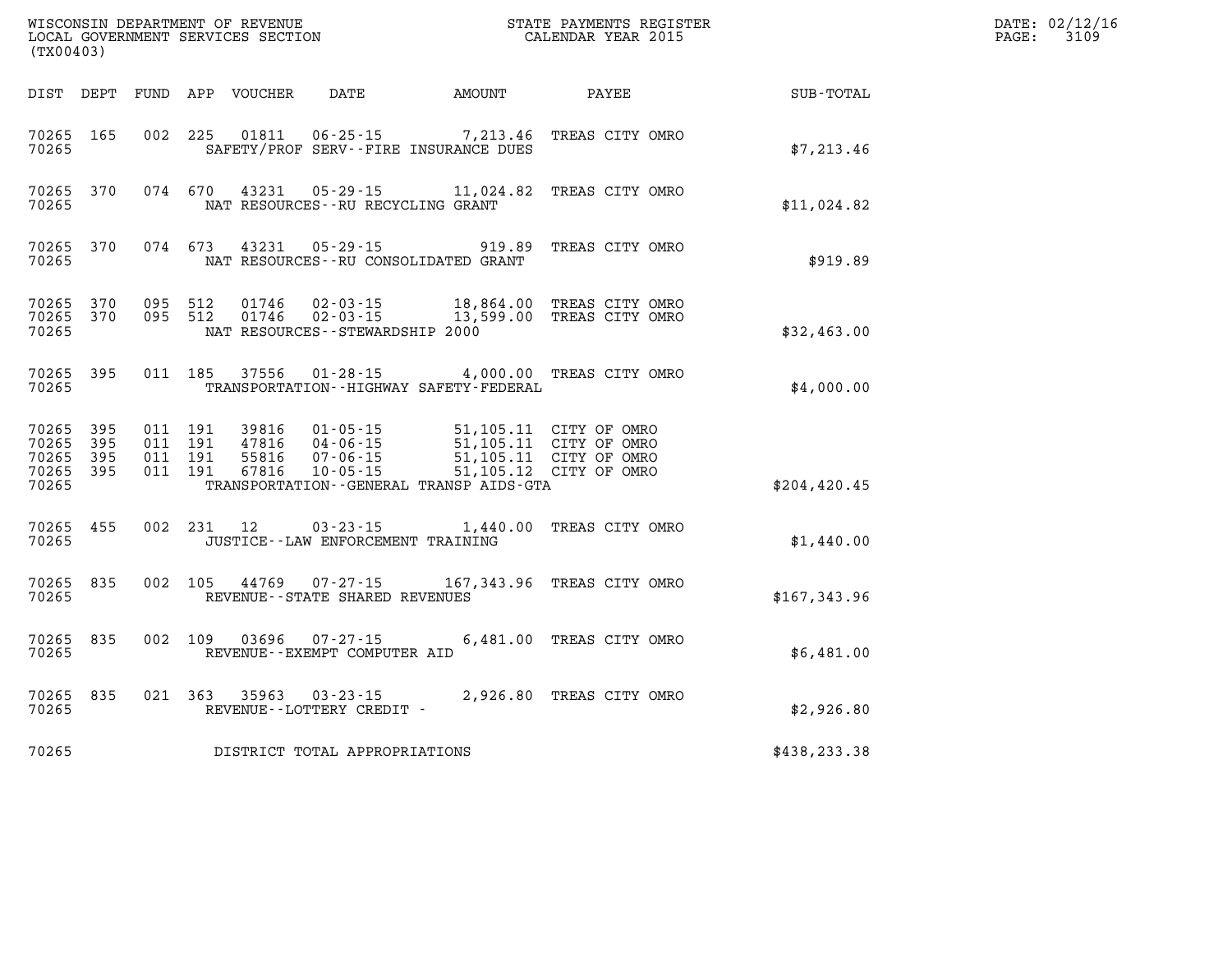| (TX00403)                                                                     |                                                             |                                                             |                                                             |                                                                               |                                                                                                                                                                |                                                                                                |                                                                                                                                                                         | DATE: 02/12/16<br>3110<br>$\mathtt{PAGE}$ : |  |  |
|-------------------------------------------------------------------------------|-------------------------------------------------------------|-------------------------------------------------------------|-------------------------------------------------------------|-------------------------------------------------------------------------------|----------------------------------------------------------------------------------------------------------------------------------------------------------------|------------------------------------------------------------------------------------------------|-------------------------------------------------------------------------------------------------------------------------------------------------------------------------|---------------------------------------------|--|--|
|                                                                               |                                                             |                                                             |                                                             | DIST DEPT FUND APP VOUCHER                                                    |                                                                                                                                                                | DATE AMOUNT                                                                                    | PAYEE                                                                                                                                                                   | <b>SUB-TOTAL</b>                            |  |  |
| 70266                                                                         | 70266 165                                                   |                                                             | 002 225                                                     |                                                                               |                                                                                                                                                                | 01812  06-25-15  148,592.39<br>SAFETY/PROF SERV--FIRE INSURANCE DUES                           | TREAS CITY OSHKOSH                                                                                                                                                      | \$148,592.39                                |  |  |
|                                                                               | 70266 370                                                   |                                                             | 002 503                                                     | 17933                                                                         | 01-12-15                                                                                                                                                       | 144.46                                                                                         | TREAS CITY OSHKOSH<br>52.86 CITY SHARE                                                                                                                                  |                                             |  |  |
| 70266                                                                         |                                                             |                                                             |                                                             |                                                                               |                                                                                                                                                                | NAT RESOURCES--AIDS IN LIEU OF TAXES                                                           |                                                                                                                                                                         | \$144.46                                    |  |  |
| 70266                                                                         | 70266 370                                                   |                                                             |                                                             |                                                                               |                                                                                                                                                                | 074 658 01814 02-18-15 22,535.30<br>NAT RESOURCES--URBAN NON-POINT GRANTS                      | TREAS CITY OSHKOSH                                                                                                                                                      | \$22,535.30                                 |  |  |
| 70266                                                                         | 70266 370                                                   |                                                             |                                                             |                                                                               | NAT RESOURCES--RU RECYCLING GRANT                                                                                                                              |                                                                                                | 074 670 43232 05-29-15 220,545.50 TREAS CITY OSHKOSH                                                                                                                    | \$220,545.50                                |  |  |
| 70266                                                                         | 70266 370                                                   |                                                             |                                                             |                                                                               |                                                                                                                                                                | NAT RESOURCES--RU CONSOLIDATED GRANT                                                           | 074 673 43232 05-29-15 17,326.11 TREAS CITY OSHKOSH                                                                                                                     | \$17,326.11                                 |  |  |
| 70266                                                                         | 70266 370                                                   |                                                             | 095 512                                                     |                                                                               | NAT RESOURCES--STEWARDSHIP 2000                                                                                                                                |                                                                                                | 02630  05-22-15  324,345.75  TREAS CITY OSHKOSH                                                                                                                         | \$324, 345.75                               |  |  |
| 70266<br>70266 395<br>70266 395<br>70266 395<br>70266                         | 395                                                         |                                                             | 011 162<br>011 162<br>011 162<br>011 162                    | 40116<br>48116<br>56116<br>68116                                              |                                                                                                                                                                | TRANSPORTATION--CONNECTING HIGHWAY AIDS                                                        | 01-05-15 72,690.91 CITY OF OSHKOSH<br>04-06-15 72,690.91 CITY OF OSHKOSH<br>07-06-15 72,690.91 CITY OF OSHKOSH<br>10-05-15 72,690.91 CITY OF OSHKOSH                    | \$290,763.64                                |  |  |
| 70266                                                                         | 70266 395                                                   |                                                             | 011 175                                                     | 43709                                                                         | $03 - 31 - 15$                                                                                                                                                 | TRANSPORTATION - - PARATRANSIT AIDS, STATE                                                     | 56,368.00 CITY OF OSHKOSH                                                                                                                                               | \$56,368.00                                 |  |  |
| 70266<br>70266<br>70266<br>70266<br>70266 395<br>70266                        | 395<br>395<br>395<br>395                                    |                                                             | 011 176<br>011 176<br>011 176<br>011 176<br>011 176         | 42802<br>49981<br>58068<br>60068<br>62068                                     | $03 - 20 - 15$<br>$06 - 10 - 15$<br>$06 - 25 - 15$<br>$07 - 06 - 15$<br>$09 - 30 - 15$                                                                         | TRANSPORTATION--BICYCLE & PEDESTRIAN AID                                                       | 113,120.00 CITY OF OSHKOSH<br>064,435.00 CITY OF OSHKOSH<br>281,147.00 CITY OF OSHKOSH<br>281,147.00 CITY OF OSHKOSH<br>281,147.00 CITY OF OSHKOSH                      | \$1,040,996.00                              |  |  |
| 70266<br>70266<br>70266<br>70266<br>70266<br>70266<br>70266<br>70266<br>70266 | 395<br>395<br>395<br>395<br>395<br>395<br>395<br>395<br>395 | 011<br>011<br>011<br>011<br>011<br>011<br>011<br>011<br>011 | 185<br>185<br>185<br>185<br>185<br>185<br>185<br>185<br>185 | 37557<br>44187<br>44187<br>44187<br>50162<br>50734<br>53294<br>54368<br>57114 | $01 - 28 - 15$<br>$04 - 06 - 15$<br>$04 - 06 - 15$<br>$04 - 06 - 15$<br>$06 - 11 - 15$<br>$06 - 16 - 15$<br>$07 - 13 - 15$<br>$07 - 20 - 15$<br>$08 - 17 - 15$ | 3,386.13<br>825.20<br>824.44<br>825.34<br>1,138.31<br>5,193.19<br>1,805.99<br>698.44<br>793.10 | CITY OF OSHKOSH<br>CITY OF OSHKOSH<br>CITY OF OSHKOSH<br>CITY OF OSHKOSH<br>CITY OF OSHKOSH<br>CITY OF OSHKOSH<br>CITY OF OSHKOSH<br>CITY OF OSHKOSH<br>CITY OF OSHKOSH |                                             |  |  |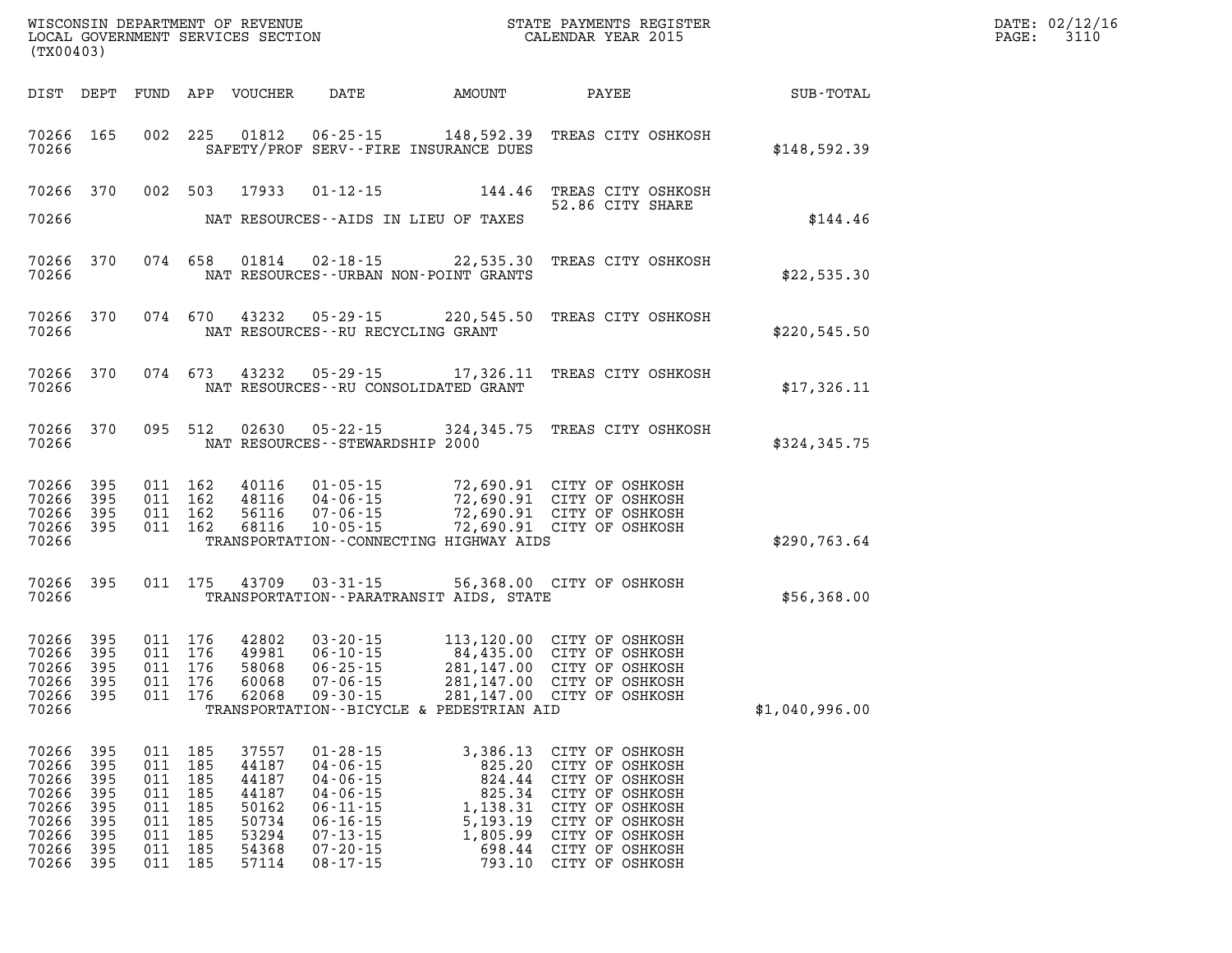| DIST                                                                 | DEPT                                          | FUND                                          | APP                                           | <b>VOUCHER</b>                                              | DATE                                                                                                                       | AMOUNT                                                                                                                        | PAYEE                                                                                                                             | SUB-TOTAL      |
|----------------------------------------------------------------------|-----------------------------------------------|-----------------------------------------------|-----------------------------------------------|-------------------------------------------------------------|----------------------------------------------------------------------------------------------------------------------------|-------------------------------------------------------------------------------------------------------------------------------|-----------------------------------------------------------------------------------------------------------------------------------|----------------|
| 70266<br>70266<br>70266<br>70266<br>70266<br>70266<br>70266<br>70266 | 395<br>395<br>395<br>395<br>395<br>395<br>395 | 011<br>011<br>011<br>011<br>011<br>011<br>011 | 185<br>185<br>185<br>185<br>185<br>185<br>185 | 57114<br>57114<br>57114<br>59118<br>59118<br>59347<br>64218 | $08 - 17 - 15$<br>$08 - 17 - 15$<br>$08 - 17 - 15$<br>$09 - 09 - 15$<br>$09 - 09 - 15$<br>$09 - 10 - 15$<br>$10 - 28 - 15$ | 1,602.28<br>2,026.46<br>2,624.04<br>4,611.29<br>745.03<br>1,864.61<br>7,718.83<br>TRANSPORTATION - - HIGHWAY SAFETY - FEDERAL | CITY OF OSHKOSH<br>CITY OF OSHKOSH<br>CITY OF OSHKOSH<br>CITY OF OSHKOSH<br>CITY OF OSHKOSH<br>CITY OF OSHKOSH<br>CITY OF OSHKOSH | \$36,682.68    |
| 70266<br>70266<br>70266<br>70266<br>70266                            | 395<br>395<br>395<br>395                      | 011<br>011<br>011<br>011                      | 191<br>191<br>191<br>191                      | 39817<br>47817<br>55817<br>67817                            | $01 - 05 - 15$<br>$04 - 06 - 15$<br>$07 - 06 - 15$<br>$10 - 05 - 15$                                                       | 685,608.06<br>685,608.06<br>685,608.06<br>685,608.07<br>TRANSPORTATION--GENERAL TRANSP AIDS-GTA                               | CITY OF OSHKOSH<br>CITY OF OSHKOSH<br>CITY OF OSHKOSH<br>CITY OF OSHKOSH                                                          | \$2,742,432.25 |
| 70266<br>70266                                                       | 395                                           | 011                                           | 278                                           | 52124                                                       | $06 - 26 - 15$                                                                                                             | 133,748.44<br>TRANSPORTATION - - LRIP/TRIP/MSIP GRANTS                                                                        | TREAS CITY OSHKOSH                                                                                                                | \$133,748.44   |
| 70266<br>70266                                                       | 435                                           | 005                                           | 162                                           | 01DHS                                                       | 09-11-15                                                                                                                   | HS--AMBULANCE FUNDING ASSISTANCE GRANTS                                                                                       | 6,341.64 CITY OF OSHKOSH FIRE DEPT                                                                                                | \$6,341.64     |
| 70266<br>70266                                                       | 435                                           | 005                                           | 163                                           | 01LGS                                                       | $11 - 16 - 15$                                                                                                             | HS--PREPAID MEDICAL TRANSPORT REIMBURSE                                                                                       | 77,490.31 DHS PREPAID MEDICAL TRANSPORT                                                                                           | \$77,490.31    |
| 70266<br>70266                                                       | 455                                           | 002                                           | 231                                           | 13                                                          | $03 - 30 - 15$                                                                                                             | 15,200.00<br>JUSTICE--LAW ENFORCEMENT TRAINING                                                                                | TREAS CITY OSHKOSH POLICE                                                                                                         | \$15,200.00    |
| 70266<br>70266                                                       | 455                                           | 002                                           | 241                                           | 01139                                                       | $09 - 23 - 15$                                                                                                             | 308.54<br>JUSTICE -- CEASE AND OTHER FEDERAL GRANTS                                                                           | TREAS CITY OSHKOSH POLICE                                                                                                         | \$308.54       |
| 70266<br>70266                                                       | 465                                           | 002                                           | 305                                           | 00763                                                       | $03 - 09 - 15$                                                                                                             | MILITARY AFFAIRS-EMER MGMT-DISASTER RECO                                                                                      | 213,449.66 TREAS CITY OSHKOSH                                                                                                     | \$213,449.66   |
| 70266<br>70266<br>70266<br>70266                                     | 465<br>465<br>465                             | 002<br>002<br>002                             | 306<br>306<br>306                             | 01065<br>01176<br>01222                                     | $02 - 02 - 15$<br>$04 - 27 - 15$<br>$05 - 28 - 15$                                                                         | 11,268.85<br>11,268.85<br>11,268.85<br>MILITARY AFFAIRS-EMER MGMT--HAZMAT AIDS                                                | TREAS CITY OSHKOSH<br>TREAS CITY OSHKOSH<br>TREAS CITY OSHKOSH                                                                    | \$33,806.55    |
| 70266<br>70266                                                       | 465                                           | 002                                           | 342                                           | 00763                                                       | $03 - 09 - 15$                                                                                                             | MILITARY AFFAIRS-EMERGENCY MGMT-FED FUND                                                                                      | 1,280,697.95 TREAS CITY OSHKOSH                                                                                                   | \$1,280,697.95 |
| 70266<br>70266                                                       | 835                                           | 002                                           | 105                                           | 44770                                                       | $07 - 27 - 15$<br>REVENUE - - STATE SHARED REVENUES                                                                        | 2,582,999.27                                                                                                                  | TREAS CITY OSHKOSH                                                                                                                | \$2,582,999.27 |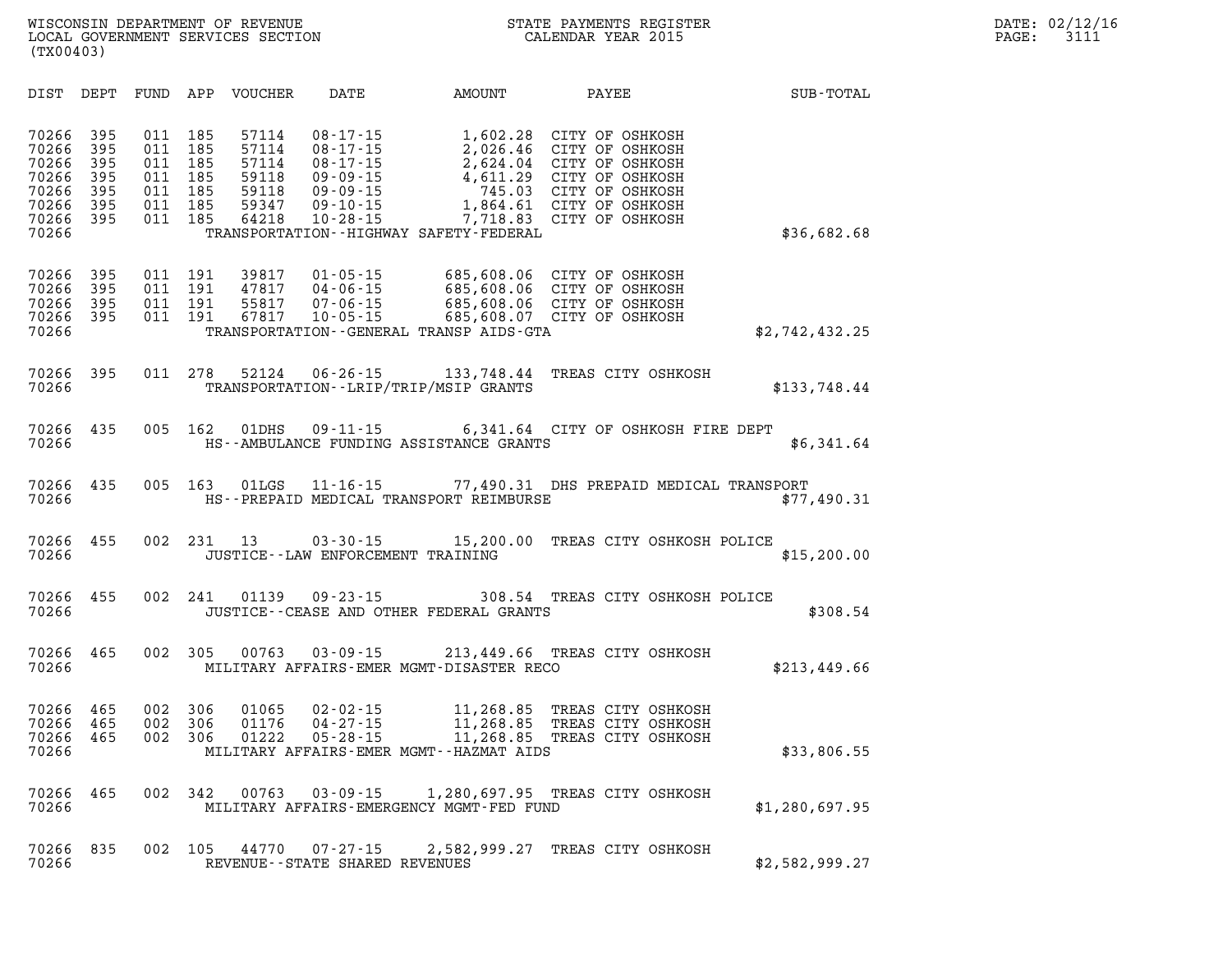| DATE: | 02/12/16 |
|-------|----------|
| PAGE: | 3112     |

| (TX00403)               |            |            |            | LOCAL GOVERNMENT SERVICES SECTION |                                                               | CALENDAR YEAR 2015                                                                         |                                          |  |                |  |
|-------------------------|------------|------------|------------|-----------------------------------|---------------------------------------------------------------|--------------------------------------------------------------------------------------------|------------------------------------------|--|----------------|--|
| DIST                    | DEPT       | FUND       | APP        | <b>VOUCHER</b>                    | DATE                                                          | AMOUNT                                                                                     | PAYEE                                    |  | SUB-TOTAL      |  |
| 70266<br>70266<br>70266 | 835<br>835 | 002<br>002 | 109<br>109 | 03697<br>05383                    | 07-27-15<br>$07 - 27 - 15$<br>REVENUE - - EXEMPT COMPUTER AID | 189,351.00<br>249,368.00                                                                   | TREAS CITY OSHKOSH<br>TREAS CITY OSHKOSH |  | \$438,719.00   |  |
| 70266<br>70266<br>70266 | 835<br>835 | 002<br>002 | 302<br>302 | 10141<br>11140                    |                                                               | 07-27-15 4,881,683.02<br>07-27-15 1,285,252.20<br>REVENUE-FIRST DOLLAR/SCHOOL LEVY CREDITS | TREAS CITY OSHKOSH<br>TREAS CITY OSHKOSH |  | \$6,166,935.22 |  |
| 70266<br>70266          | 835        | 002        | 501        | 00004                             | $02 - 02 - 15$                                                | 927,190.10<br>DOA-PAYMENT FOR MUNICIPAL SERVICES AID                                       | TREAS CITY OSHKOSH                       |  | \$927,190.10   |  |
| 70266<br>70266<br>70266 | 835<br>835 | 021<br>021 | 363<br>363 | 35964 03-23-15<br>37278           | $03 - 23 - 15$<br>REVENUE--LOTTERY CREDIT                     | 19,984.20<br>1,386,971.74                                                                  | TREAS CITY OSHKOSH<br>TREAS CITY OSHKOSH |  | \$1,406,955.94 |  |
| 70266                   |            |            |            | \$18, 184, 574.70                 |                                                               |                                                                                            |                                          |  |                |  |

WISCONSIN DEPARTMENT OF REVENUE **STATE PAYMENTS REGISTER**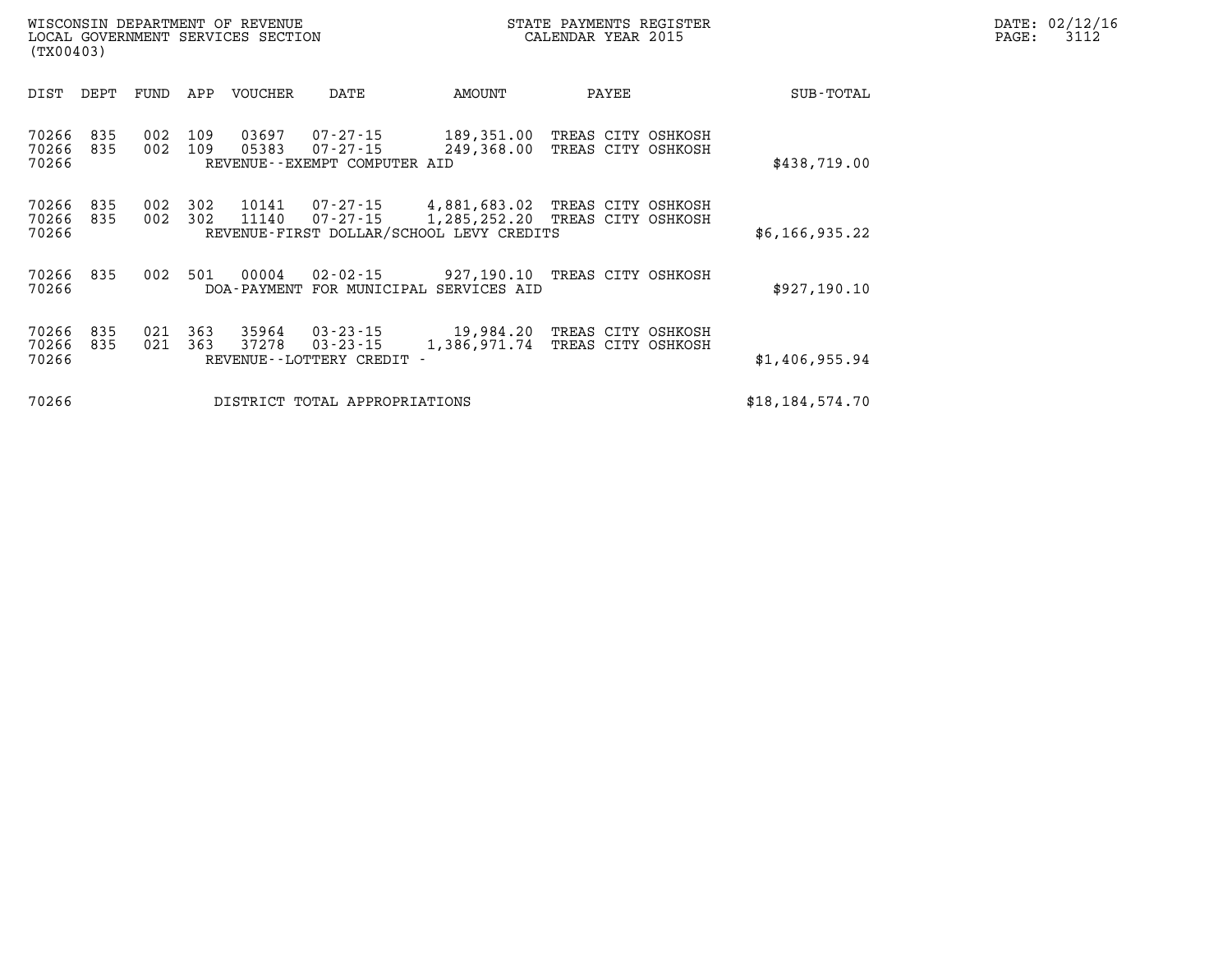| <b>District</b> | <b>District Name (Payee)</b> | Dept. | <b>Agency Name</b>             | Fund  |       | <b>Appropriati Payment Description</b> | Voucher  | Date                   | <b>Payment Amount</b> |
|-----------------|------------------------------|-------|--------------------------------|-------|-------|----------------------------------------|----------|------------------------|-----------------------|
| M70000          | <b>Winnebago County</b>      | 11500 | Dept of Ag, Trade & Cons Protc | 10000 | 70300 | Soil_Water Resource Mgmt               | 00002252 | 11/18/2015             | \$<br>48,557.00       |
| M70000          | Winnebago County             | 11500 | Dept of Ag, Trade & Cons Protc | 27400 | 76300 | Soil_Water Mgmt_Cnty Staffing          | 00002252 | 11/18/2015 \$          | 93,880.00             |
| M70000          | Winnebago County             | 16500 | Dept of Safety & Prof Services | 10000 | 23600 | <b>POWTS Replacement Rehab</b>         | 00000410 | 11/12/2015 \$          | 15,010.22             |
| M70000          | Winnebago County             | 41000 | Department of Corrections      | 10000 | 11600 | Reimbursing counties for proba         | 00009435 | 11/18/2015             | \$<br>236,364.80      |
| M70000          | Winnebago County             | 41000 | Department of Corrections      | 10000 | 30200 | Community intervention program         | 00006255 | 11/5/2015              | \$<br>8,674.00        |
| M70000          | Winnebago County             | 41000 | Department of Corrections      | 10000 | 30200 | Community intervention program         | 00012339 | 12/2/2015 \$           | 8,527.00              |
| M70000          | Winnebago County             | 41000 | Department of Corrections      | 10000 | 30200 | Community intervention program         | 00016914 | 12/28/2015 \$          | 11,353.00             |
| M70000          | <b>Winnebago County</b>      | 41000 | Department of Corrections      | 10000 | 31300 | Community youth and family aid         | 00005953 | 11/4/2015 \$           | 197,702.00            |
| M70000          | Winnebago County             | 41000 | Department of Corrections      | 10000 | 31300 | Community youth and family aid         | 00011743 | 12/1/2015 \$           | 5,000.00              |
| M70000          | Winnebago County             | 45500 | Department of Justice          | 10000 | 23100 | Law enforcement train, local           | 00002657 | 12/3/2015 \$           | 480.00                |
| M70000          | Winnebago County             | 45500 | Department of Justice          | 10000 | 24100 | Federal aid, state operations          | 00001058 | 10/28/2015 \$          | 263.93                |
| M70000          | Winnebago County             | 45500 | Department of Justice          | 10000 | 25100 | Federal aid, local assistance          | 00001647 | 11/10/2015 \$          | 20,438.59             |
| M70000          | Winnebago County             | 46500 | Department of Military Affairs | 10000 | 30800 | Emergency response equipment           | 00001790 | 12/7/2015 \$           | 5,267.88              |
| M70000          | Winnebago County             | 50500 | Department of Administration   | 10000 | 15500 | Federal aid, local assistance          | 00000208 | 10/5/2015 \$           | 24,073.60             |
| M70000          | Winnebago County             | 50500 | Department of Administration   | 10000 | 15500 | Federal aid, local assistance          | 00003325 | 11/17/2015 \$          | 21,697.86             |
| M70000          | Winnebago County             | 50500 | Department of Administration   | 10000 | 15500 | Federal aid, local assistance          | 00007115 | 12/29/2015 \$          | 11,797.14             |
| M70000          | <b>Winnebago County</b>      | 50500 | Department of Administration   | 23500 | 37100 | Low-income assistance grants           | 00000208 | 10/5/2015 \$           | 6,778.16              |
| M70000          | <b>Winnebago County</b>      | 50500 | Department of Administration   | 23500 | 37100 | Low-income assistance grants           | 00003325 | 11/17/2015 \$          | 12,306.32             |
| M70000          | Winnebago County             | 50500 | Department of Administration   | 23500 | 37100 | Low-income assistance grants           | 00007115 | 12/29/2015 \$          | 9,492.17              |
| M70000          | Winnebago County             | 83500 | Department of Revenue          | 10000 | 10500 | County and Municipal Aid               | 00002188 | 11/16/2015             | \$<br>2,378,725.62    |
| M70002          | Town Of Algoma               | 83500 | Department of Revenue          | 10000 | 10500 | County and Municipal Aid               | 00002167 | 11/16/2015 \$          | 51,731.47             |
| M70004          | Town Of Black Wolf           | 83500 | Department of Revenue          | 10000 | 10500 | County and Municipal Aid               | 00002168 | 11/16/2015 \$          | 23,572.40             |
| M70006          | Town Of Clayton              | 83500 | Department of Revenue          | 10000 | 10500 | County and Municipal Aid               | 00002169 | 11/16/2015             | \$<br>28,669.08       |
| M70008          | Town Of Menasha              | 83500 | Department of Revenue          | 10000 | 10500 | County and Municipal Aid               | 00002170 | 11/16/2015 \$          | 290,209.20            |
| M70010          | Town Of Neenah               | 83500 | Department of Revenue          | 10000 | 10500 | County and Municipal Aid               | 00002171 | 11/16/2015             | \$<br>234,144.21      |
| M70012          | Town Of Nekimi               | 83500 | Department of Revenue          | 10000 | 10500 | County and Municipal Aid               | 00002172 | 11/16/2015 \$          | 34,401.86             |
| M70014          | Town Of Nepeuskun            | 83500 | Department of Revenue          | 10000 | 10500 | County and Municipal Aid               |          | 00002173 11/16/2015 \$ | 15,462.45             |
| M70016          | Town Of Omro                 | 83500 | Department of Revenue          | 10000 | 10500 | County and Municipal Aid               | 00002174 | 11/16/2015 \$          | 19,329.99             |
| M70018          | Town Of Oshkosh              | 83500 | Department of Revenue          | 10000 | 10500 | County and Municipal Aid               | 00002175 | 11/16/2015 \$          | 60,632.76             |
| M70020          | Town Of Poygan               | 83500 | Department of Revenue          | 10000 | 10500 | County and Municipal Aid               | 00002176 | 11/16/2015 \$          | 9,828.63              |
| M70022          | Town Of Rushford             | 83500 | Department of Revenue          | 10000 | 10500 | County and Municipal Aid               | 00002177 | 11/16/2015 \$          | 26,402.41             |
| M70024          | Town Of Utica                | 83500 | Department of Revenue          | 10000 | 10500 | County and Municipal Aid               | 00002178 | 11/16/2015 \$          | 12,247.07             |
| M70026          | Town Of Vinland              | 83500 | Department of Revenue          | 10000 | 10500 | County and Municipal Aid               | 00002179 | 11/16/2015 \$          | 29,142.73             |
| M70028          | Town Of Winchester           | 83500 | Department of Revenue          | 10000 | 10500 | County and Municipal Aid               | 00002180 | 11/16/2015 \$          | 28,504.44             |
| M70030          | Town Of Winneconne           | 83500 | Department of Revenue          | 10000 | 10500 | County and Municipal Aid               | 00002181 | 11/16/2015 \$          | 20,045.19             |
| M70032          | Town Of Wolf River           | 83500 | Department of Revenue          | 10000 | 10500 | County and Municipal Aid               | 00002182 | 11/16/2015 \$          | 12,139.88             |
| M70191          | Village Of Winneconne        | 83500 | Department of Revenue          | 10000 | 10500 | County and Municipal Aid               |          | 00002183 11/16/2015 \$ | 124,501.13            |
| M70201          | <b>CITY OF APPLETON</b>      | 46500 | Department of Military Affairs | 10000 | 30600 | Regional emergency response tm         | 00001806 | 11/13/2015 \$          | 11,268.85             |
| M70251          | City of Menasha              | 83500 | Department of Revenue          | 10000 | 10500 | County and Municipal Aid               | 00002184 | 11/16/2015 \$          | 2,824,810.61          |
| M70261          | City Of Neenah               | 45500 | Department of Justice          | 10000 | 24100 | Federal aid, state operations          | 00002870 | 12/8/2015 \$           | 1,372.99              |
| M70261          | City Of Neenah               | 83500 | Department of Revenue          | 10000 | 10500 | County and Municipal Aid               |          | 00002185 11/16/2015 \$ | 1,292,950.22          |